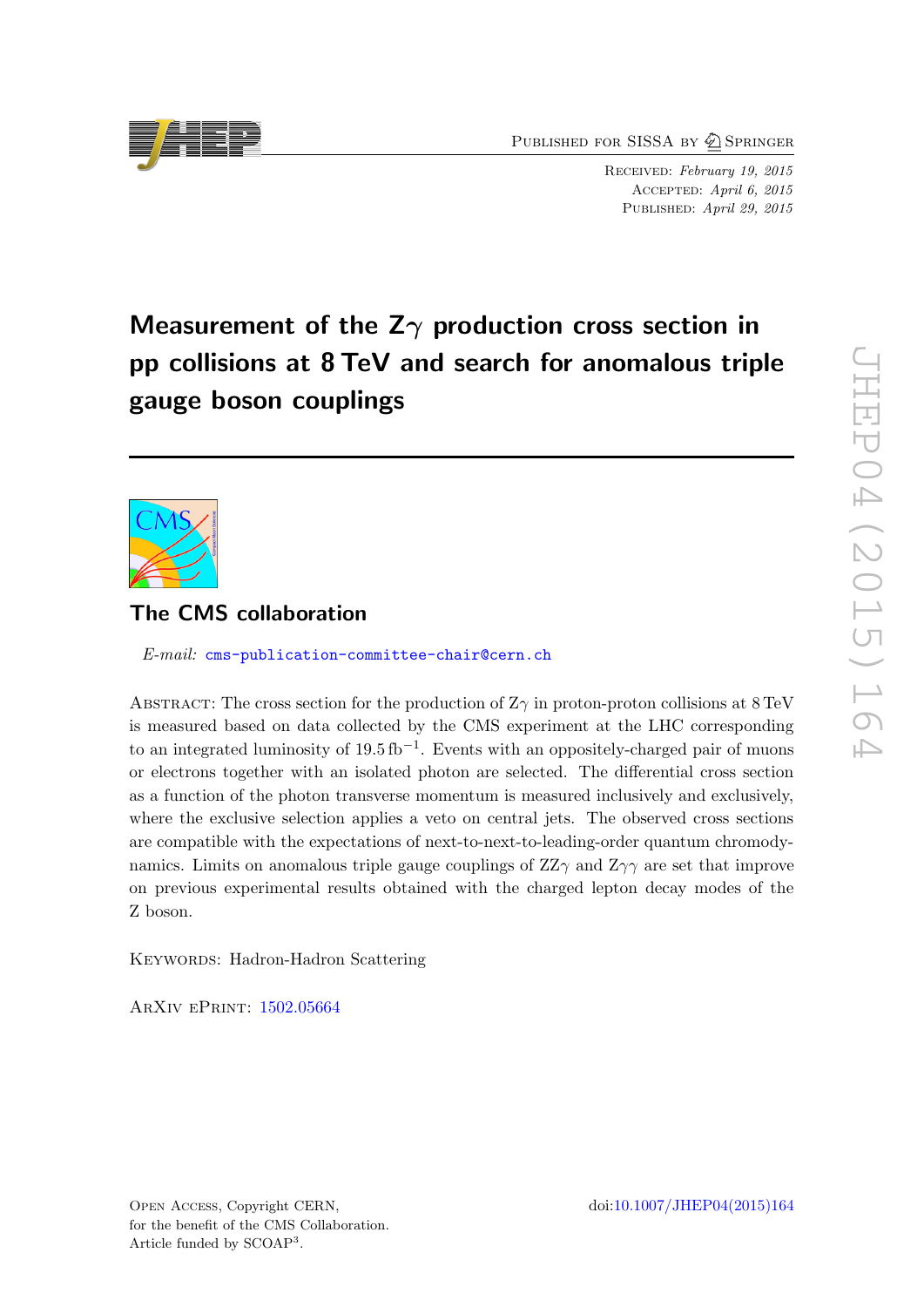# Contents

|   | 1 Introduction                                       | $\mathbf{1}$            |
|---|------------------------------------------------------|-------------------------|
|   | 2 The CMS detector and particle reconstruction       | $\overline{2}$          |
|   | 3 Signal and background modeling                     |                         |
|   | 4 Event selection                                    | $\overline{\mathbf{4}}$ |
| 5 | <b>Background estimation</b>                         | $\mathbf{5}$            |
|   | Extraction of signal and background templates<br>5.1 | 6                       |
|   | Signal extraction<br>5.2                             | 7                       |
| 6 | Cross section measurement                            | $\boldsymbol{9}$        |
|   | The inclusive cross section<br>6.1                   | 9                       |
|   | 6.2 The exclusive cross section                      | 11                      |
|   | 7 Limits on aTGCs                                    | 13                      |
| 8 | Summary                                              | 17                      |
|   | The CMS collaboration                                | 23                      |

### <span id="page-1-0"></span>1 Introduction

The study of  $Z\gamma$  production in proton-proton (pp) collisions at TeV energies represents an important test of the standard model (SM), which prohibits direct coupling between the Z boson and the photon. Within the SM  $Z_{\gamma}$  production is primarily due to radiation of photons from initial-state quarks (ISR) or final-state leptons (FSR). However, new physics phenomena at higher energies may be manifested as an effective self-coupling among neutral gauge bosons, resulting in a deviation from their predicted zero values in the SM. Models of anomalous triple gauge couplings  $(aTGC)$  have been introduced and discussed in refs.  $[1-3]$  $[1-3]$ .

This paper presents a measurement of  $Z\gamma$  production in pp collisions at a center-of-mass energy of 8 TeV, based on data collected with the CMS experiment in 2012, corresponding to an integrated luminosity of 19.5 fb<sup>-1</sup>. For this analysis the decays of the Z boson into a pair of muons  $(\mu^+\mu^-)$  or electrons (e<sup>+</sup>e<sup>-</sup>) are considered. The processes of ISR and FSR contribute to  $\ell^+ \ell^- \gamma$  ( $\ell = \mu$ , e) production in the SM at leading order (LO), and these are exemplified by the first two Feynman diagrams in figure [1.](#page-2-1) Photons can also be produced by jet fragmentation, but these photons are not considered as signal in the present analysis and are strongly suppressed by requiring that the photon is isolated. The production of  $Z_{\gamma}$  through triple gauge couplings is represented by the third diagram in figure [1.](#page-2-1)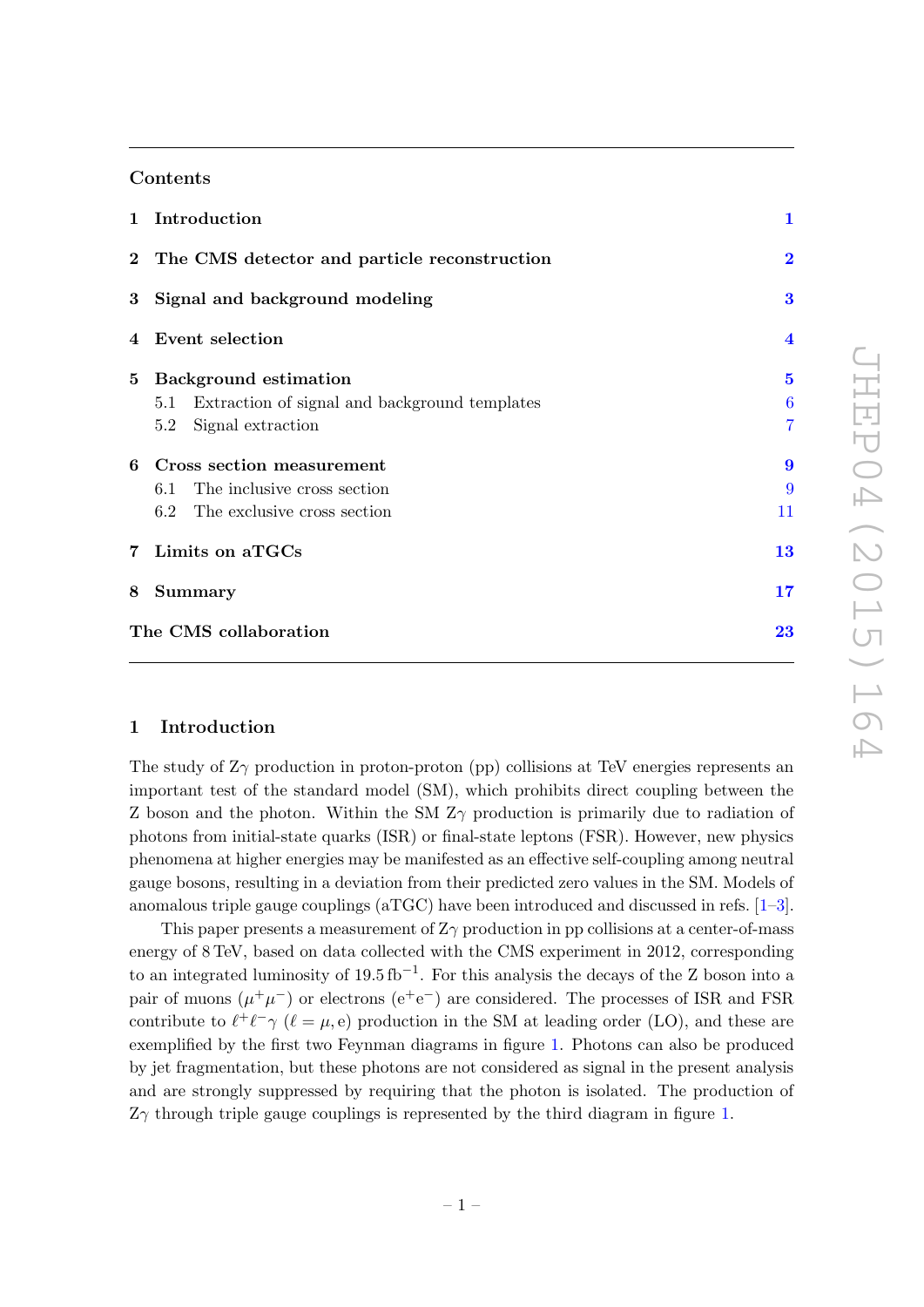

<span id="page-2-1"></span>**Figure 1.** Leading-order Feynman diagrams for  $Z_{\gamma}$  production in pp collisions. Left: initial-state radiation. Center: final-state radiation. Right: diagram involving aTGCs that are forbidden in the SM at tree level.

Both ATLAS and CMS Collaborations have presented measurements of the inclusive  $Z\gamma$  cross section and searches for anomalous  $Z\gamma$  and  $Z\gamma\gamma$  couplings using data collected at a center-of-mass energy of  $7 \text{ TeV}$  [\[4,](#page-20-2) [5\]](#page-20-3). The larger 2012 data sample and the increased cross section at 8 TeV allow for the first measurement of the inclusive differential cross section for  $Z\gamma$  production as a function of the photon transverse momentum  $p_{\rm T}^2$  $T_T$ . Results on the differential  $Z\gamma$  cross section for events with no accompanying central jets, referred to as exclusive cross sections, are also presented, providing some insight into the effect of additional jets on the distribution of  $p_{\rm T}^{\gamma}$  $T_{\rm T}^{\gamma}$ . The cross sections are measured for photons with  $p_T^{\gamma} > 15 \,\text{GeV}$  and restricted to a phase space defined by kinematic requirements on the final-state particles that are motivated by the experimental acceptance. In addition, the photon is required to be separated from the leptons by  $\Delta R(\ell, \gamma) > 0.7$  where  $\Delta R =$  $(\Delta \phi)^2 + (\Delta \eta)^2$ ,  $\phi$  is the azimuthal angle and  $\eta$  the pseudorapidity. Furthermore, the dilepton invariant mass is required to be above 50 GeV. With this selection the fraction of FSR photons is reduced and photons originating from ISR or aTGCs are dominant.

# <span id="page-2-0"></span>2 The CMS detector and particle reconstruction

The central feature of the CMS apparatus is a superconducting solenoid of 6 m internal diameter, providing a magnetic field of 3.8 T. Within this superconducting solenoid volume are a silicon pixel and strip tracker, a lead tungstate crystal electromagnetic calorimeter (ECAL), and a brass and scintillator hadron calorimeter (HCAL), each composed of a barrel and two endcap sections. Muons are measured in gas-ionization detectors embedded in the steel flux-return yoke outside the solenoid. Extensive forward calorimetry complements the coverage provided by the barrel and endcap detectors.

The silicon tracker measures charged particles within the pseudorapidity range  $|\eta|$ 2.5. The ECAL provides coverage in pseudorapidity  $|\eta| < 1.479$  in a barrel region (EB) and  $1.479 < |\eta| < 3.0$  in two endcap regions (EE). A preshower detector consisting of two planes of silicon sensors interleaved with a total of three radiation lengths of lead is located in front of the EE regions. Muons are measured in the pseudorapidity range  $|\eta| < 2.4$ , with detection planes made using three technologies: drift tubes, cathode strip chambers, and resistive-plate chambers.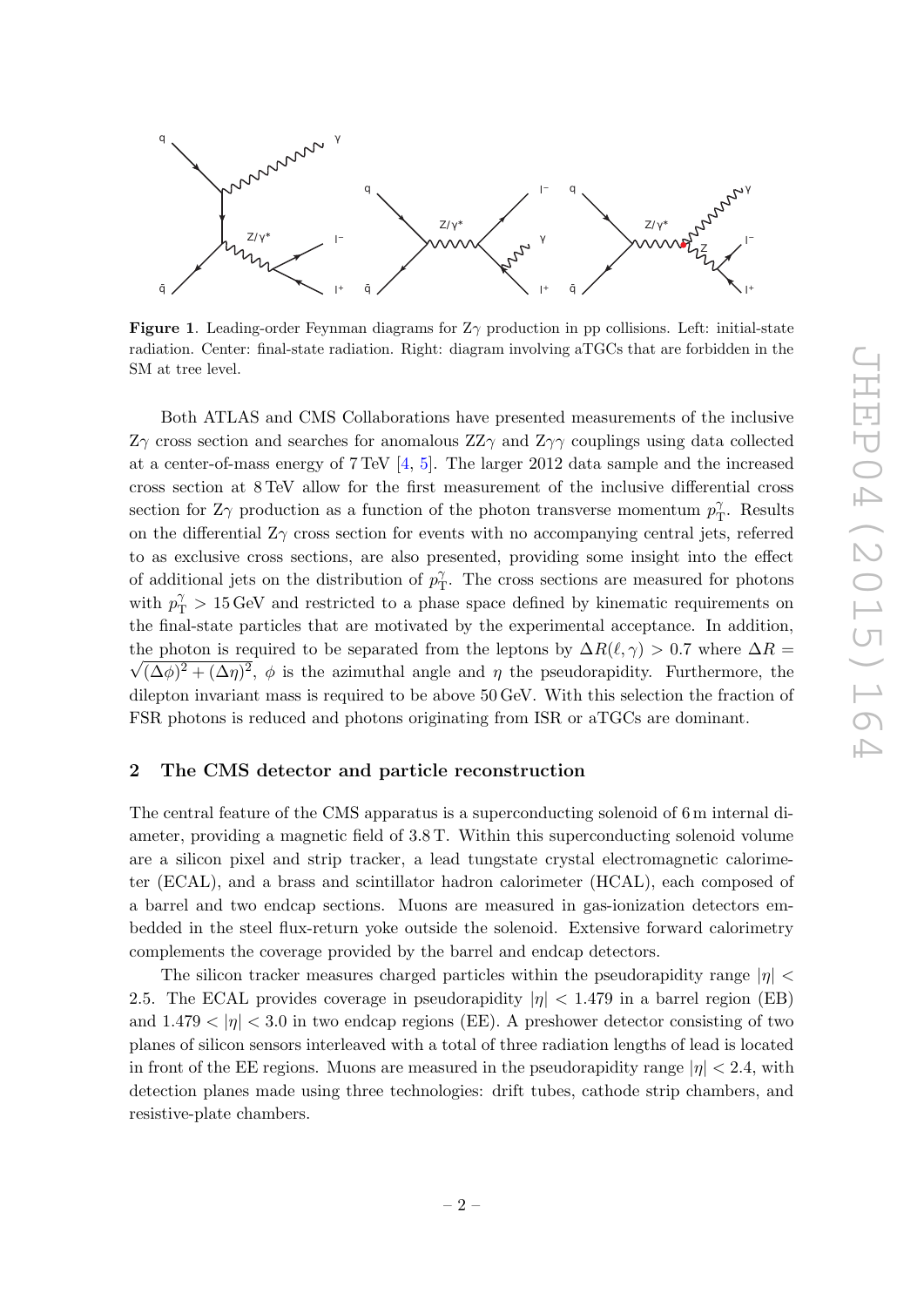The particle-flow  $(PF)$  algorithm  $[6–8]$  $[6–8]$  reconstructs and identifies each particle with an optimized combination of all subdetector information and categorizes reconstructed objects as photons, muons, electrons, charged hadrons, and neutral hadrons. The energy of photons is obtained from a cluster of energy depositions in ECAL crystals. The photon direction is determined by assuming it is associated to the main interaction vertex, defined as the vertex that has the highest value for the sum of  $p_T^2$  of the associated tracks that is also compatible with the beam interaction point. The energy of electrons is determined from a combination of the track momentum at the main interaction vertex, the ECAL cluster energy, and the energy sum of all bremsstrahlung photons attached to the track [\[9,](#page-20-6) [10\]](#page-20-7). The energy of muons is obtained from the corresponding track momentum measured in the silicon tracker and the muon detection system. The energy of charged hadrons is determined from a combination of the track momentum and the corresponding ECAL and HCAL energies. Finally, the energy of neutral hadrons is obtained from the corresponding ECAL and HCAL energies.

Jets used for the exclusive measurement presented in this paper are reconstructed from PF objects, clustered by the anti- $k_T$  algorithm [\[11,](#page-20-8) [12\]](#page-20-9) with a distance parameter of 0.5. The measured jet momentum is the vectorial sum of all particle momenta in the jet and is found from the simulation to be within 5–10% [\[13\]](#page-20-10) of the initial jet momentum over the whole  $p_T$  range and detector acceptance. An offset correction is applied to take into account the extra energy clustered in jets due to additional pp interactions within the same bunch crossing (pileup) [\[14\]](#page-20-11).

A more detailed description of the CMS detector, together with a definition of the coordinate system used and the relevant kinematic variables, can be found in ref. [\[15\]](#page-20-12).

# <span id="page-3-0"></span>3 Signal and background modeling

Simulation samples for the signal process,  $\ell^+ \ell^- \gamma + n$  partons  $(n = 0, 1, 2)$  at matrix element level are produced with the event generator sherpa 1.4 [\[16\]](#page-20-13) for the muon and electron channels separately. The cross sections are calculated at next-to-leading order (NLO) in quantum chromodynamics (QCD) using MCFM 6.4 [\[17\]](#page-20-14) and the CT10 [\[18\]](#page-20-15) parton distribution functions (PDF). Additional PDF sets are provided by CT10 to represent the uncertainties in the PDFs. These are used to estimate the PDF uncertainties in the cross sections following the prescription in ref. [\[19\]](#page-20-16). The effect of using the CT10 PDF sets, where the value of the strong coupling constant  $\alpha_s$  is varied in the fit, has been studied and is considered as an additional uncertainty. The uncertainties from factorization, renormalization, and photon fragmentation scales are estimated by varying each of these scales up and down by a factor of two. The uncertainty in the exclusive cross section calculation is obtained by following the recommendation in ref. [\[20\]](#page-21-0) of adding in quadrature the scale uncertainties of the  $\ell^+\ell^-\gamma$  NLO and the  $\ell^+\ell^-\gamma + 1$  parton LO calculations. We also compare the measurement with a next-to-next-to-leading-order (NNLO) calculation of the inclusive cross section provided by ref. [\[21\]](#page-21-1).

The major sources of background to the  $Z\gamma$  process are Drell-Yan (DY) + jets, WW, WZ, ZZ, and  $t\bar{t}$  production. These are simulated with the MADGRAPH 4 [\[22\]](#page-21-2) matrix ele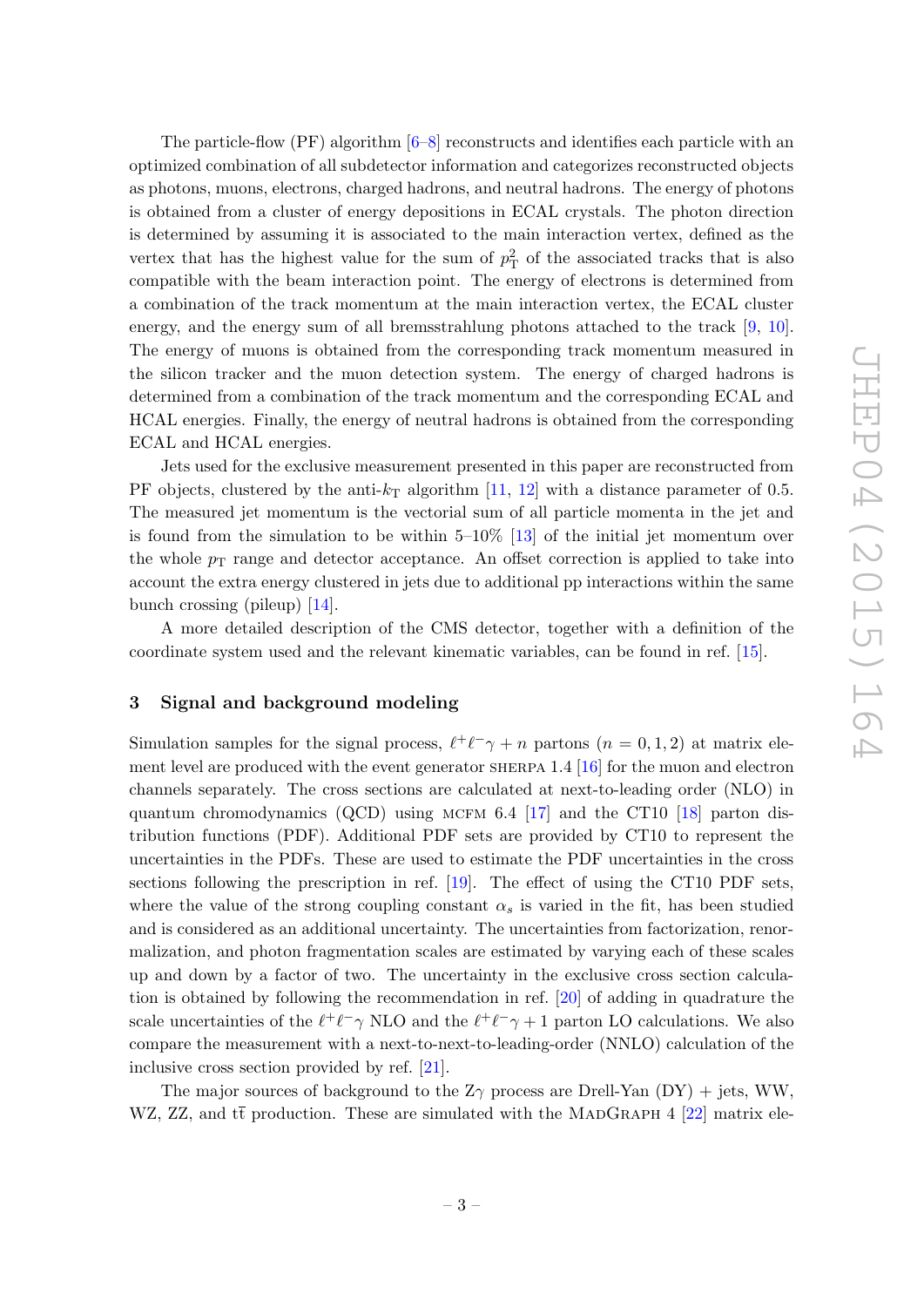ment generator, using the CTEQ6L PDF set [\[23\]](#page-21-3), and interfaced with pythia 6.4.26 [\[24\]](#page-21-4) to describe parton showers, fragmentation, and initial and final state radiation of photons. The cross sections for  $t\bar{t}$  and diboson production are normalized to the NLO QCD calculation from MCFM. The DY+jets sample is normalized to the NNLO QCD calculation of fewz [\[25\]](#page-21-5). It is used to describe the background of nonprompt and misidentified photons. All events containing a prompt photon that passes the signal requirements are removed from this sample. The QCD simulation, which is used for the background determination, is produced using pythia. All samples are passed through a detailed simulation of the CMS detector based on Geant4 [\[26\]](#page-21-6) and reconstructed using the same algorithms as used for data.

#### <span id="page-4-0"></span>4 Event selection

The measurements presented in this paper rely on the reconstruction and identification of isolated muons, electrons, and photons. The exclusive cross section measurement is also dependent on the reconstruction of jets. Details of the identification and selection of muons (electrons) can be found in ref. [\[27\]](#page-21-7) (ref. [\[28\]](#page-21-8)).

Leptons from Z boson decays are typically isolated, i.e., separated in  $\Delta R$  from other particles. A requirement on the lepton isolation is used to reject leptons produced in decays of hadrons. The muon isolation is based on tracks from the main interaction vertex as this is always identified as the source of the lepton pair. The isolation variable  $I_{trk}$  is defined as the  $p_T$  sum of all tracks except for the muon track originating from the main interaction vertex within a cone of  $\Delta R(\mu, \text{track}) < 0.3$ . The value of  $I_{\text{trk}}$  is required to be less than 10% of the muon  $p<sub>T</sub>$ . For electrons the isolation variable is the  $p<sub>T</sub>$  sum of neutral hadrons, charged hadrons, and photon-like PF objects in a cone of  $\Delta R < 0.3$  around the electron. Contributions of the electron to the isolation variables are suppressed using a veto region. This isolation variable is required to be smaller than 10% (15%) of the electron  $p<sub>T</sub>$  for electrons in the EB (EE). An event-by-event correction is applied, which keeps the selection efficiency constant as a function of pileup interactions [\[29\]](#page-21-9).

Quality selection criteria are applied to the reconstructed photons to suppress the background from hadrons misidentified as photons. The ratio of the energy deposition in the HCAL tower behind the ECAL cluster to the energy deposition in the ECAL has to be below 5%. The background is further suppressed by a requirement on the shower shape variable  $\sigma_{\eta\eta}$  [\[30\]](#page-21-10), which measures the shower width along the  $\eta$  direction in a 5×5 matrix of crystals centered on the crystal of highest energy in the cluster. The electromagnetic shower produced by a photon is expected to have a small value of  $\sigma_{\eta\eta}$ . Therefore, a selection of  $\sigma_{nn}$  < 0.011 (0.033) in the EB (EE) region is applied. To suppress electrons misidentified as photons, photon candidates are rejected if measurements in the silicon pixel detector are found and these measurements are consistent with an electron, which is incident on the ECAL at the location of the photon cluster. The isolation variables based on PF charged hadrons  $I_c$ , neutral hadrons  $I_n$ , and photon objects  $I_{\gamma}$  are calculated as the sum of  $p_T$  in a cone of  $\Delta R < 0.3$  around the photon. Contributions of the photon itself are suppressed using a veto region. Again, the isolation values are corrected for the average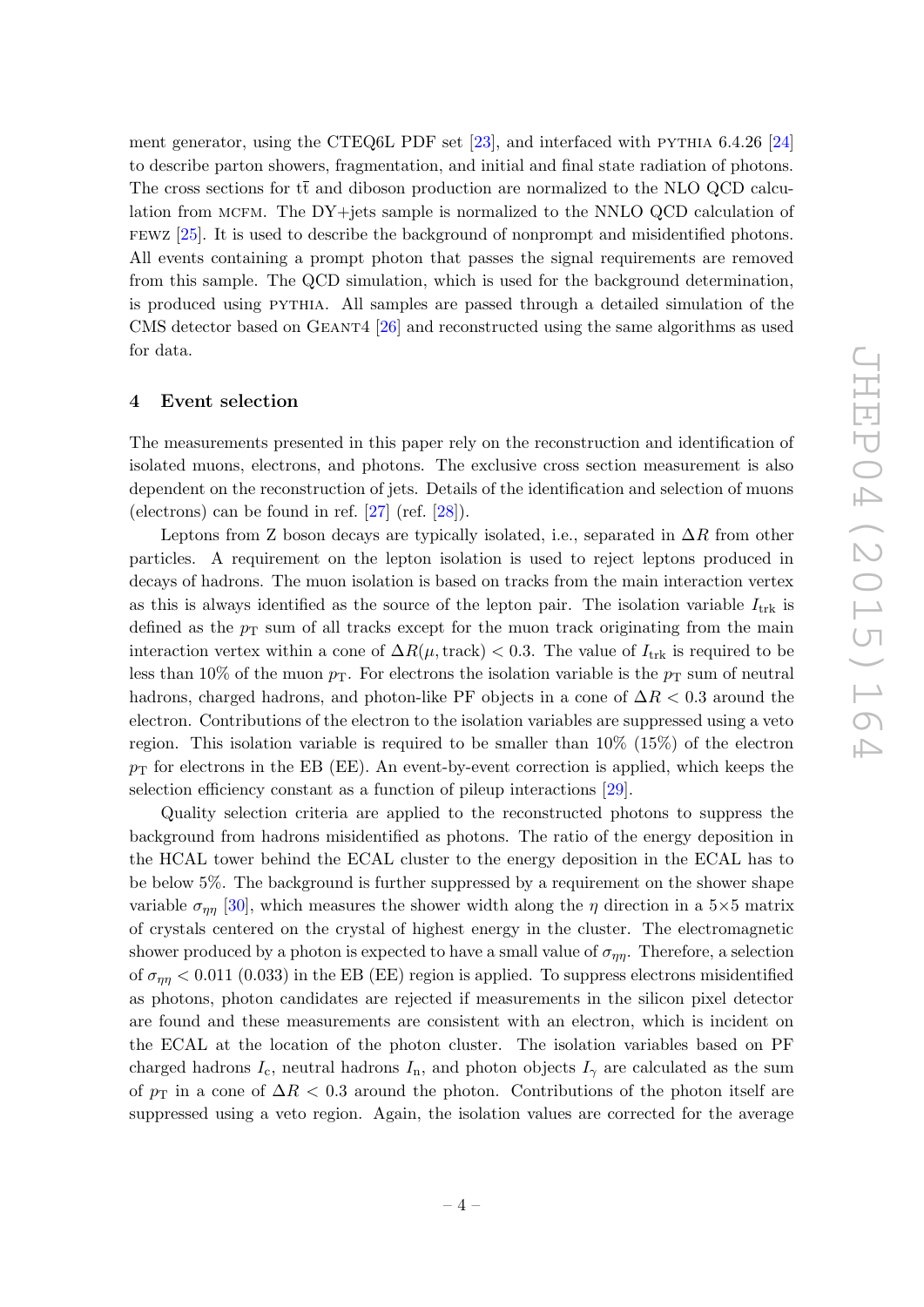energy deposition due to pileup. The isolation requirements used in the EB region are  $I_{\rm n} < 1.0 + 0.04 p_{\rm T}^{\gamma}$  $T_{\rm T}^{\gamma}$ ,  $I_{\gamma} < 0.7 + 0.005 p_{\rm T}^{\gamma}$  $T_{\rm T}^{\gamma}$ , and  $I_{\rm c}$  < 1.5. In the EE region  $I_{\rm n}$  < 1.5 + 0.04 $p_{\rm T}^{\gamma}$  $\tilde{\mathrm{T}},$  $I_\gamma < 1.0 + 0.005 p_\textnormal{T}^\gamma$  $T_{\rm T}$ , and  $I_{\rm c}$  < 1.2 are required.

Events are selected online using a dimuon or dielectron trigger with thresholds of  $p_{\rm T} > 17$  GeV for the leading and  $p_{\rm T} > 8$  GeV for the subleading lepton. Candidate events are required to have two same-flavor opposite-charge selected leptons and a selected photon. Muons with  $|\eta| < 2.4$  relative to the main interaction vertex are selected, while electrons need to satisfy  $|\eta_{\rm SC}| < 1.44$  or  $1.57 < |\eta_{\rm SC}| < 2.5$ , where  $\eta_{\rm SC}$  is determined by the cluster position in the ECAL with respect to the center of the CMS detector. This excludes the transition region between EB and EE. The  $p<sub>T</sub>$  of each lepton has to be greater than 20 GeV, and the dilepton mass  $M_{\ell\ell}$  is required to be greater than 50 GeV. At least one photon candidate with  $p_T^{\gamma} > 15 \,\text{GeV}$  is required. The  $\eta$  range for photons is determined by the coverage of the ECAL and the silicon tracker and is the same as for electrons. The minimum distance between the photon and the leptons must be  $\Delta R(\ell, \gamma) > 0.7$ . In the very rare cases when a second photon is reconstructed, the photon with the higher  $p_1^2$  $T$  is used for the differential cross section measurement.

A tag-and-probe method, similar to that presented in ref. [\[31\]](#page-21-11), is used to measure the lepton reconstruction efficiencies. The photon reconstruction efficiency is determined with a modified tag-and-probe method that makes use of the Z boson mass peak in the  $M_{\mu\nu\gamma}$ distribution for FSR photons. Scale factors are obtained from the measured efficiencies to correct the simulation. In figure [2](#page-6-1) the observed  $p_{\rm T}^2$  $\gamma$ <sup> $\gamma$ </sup> distribution and the invariant mass of the two leptons and the photon candidate  $M_{\ell\ell\gamma}$  are compared to the SM expectation. The level of agreement is discussed in section [5.](#page-5-0)

## <span id="page-5-0"></span>5 Background estimation

The dominant background for this measurement is  $DY+jets$  containing nonprompt photons, e.g., through  $\pi^0$  or  $\eta$  decays, or hadrons misidentified as photons. A template method is used to estimate this background from data. This method relies on the power of an observable to discriminate between signal photons and background. The signal yield is obtained from a maximum-likelihood fit to the observed distribution of such an observable using the known distributions ("templates") for signal photons and background.

The cross sections are measured with two different template observables. One template method uses the shower shape variable  $\sigma_{nn}$ . The separation between the two photons from the decay of light particles such as  $\pi^0$ , albeit small, leads to a larger  $\sigma_{\eta\eta}$  value than for single photons. The shower width of strongly interacting particles that mimic a photon signature also tends to be larger.

The other template observable is  $I_{\gamma,\text{nfp}}$ , which is the  $p_T$  sum of all PF photon objects in a cone of  $\Delta R < 0.4$  around the photon. The abbreviation "nfp" stands for "no footprint of the photon" and indicates the removal of energy associated with the photon from the isolation variable. This energy is removed by excluding all particles whose ECAL clusters overlap with the photon cluster from the isolation variable. This makes  $I_{\gamma,\text{nfp}}$ , and hence the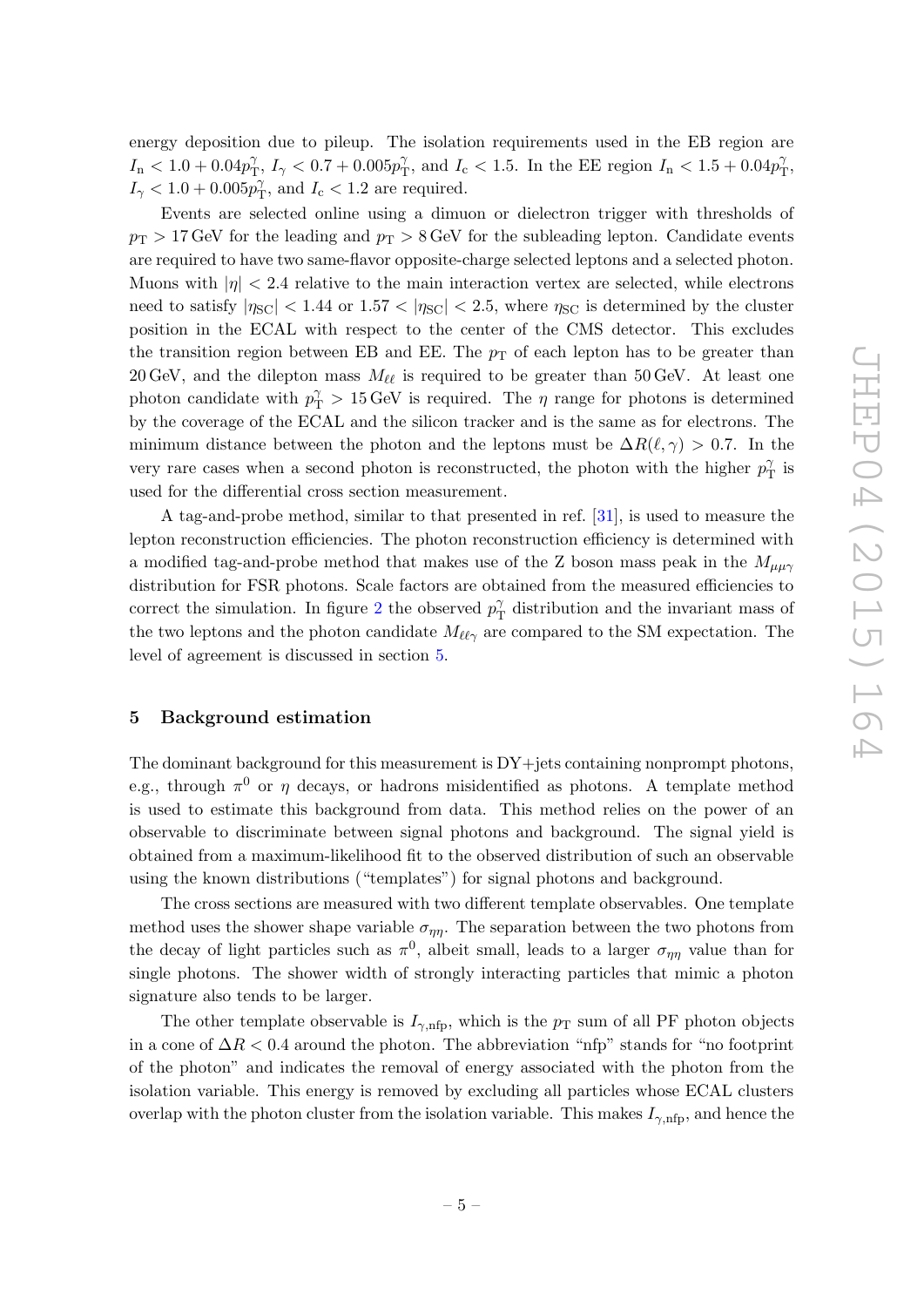

<span id="page-6-1"></span>**Figure 2.** Left:  $p_T^{\gamma}$  distribution after the full event selection compared to the SM prediction. Right: the distribution of the invariant mass  $M_{\ell\ell\gamma}$ . The mass distribution has a peak at the Z boson mass, which arises from FSR photons. Events with ISR photons appear in the large tail above the Z boson mass where a large fraction of background is expected. The displayed uncertainties include only the statistical uncertainties in data and simulated samples.

signal template, independent of  $p_{\rm T}^{\gamma}$  $T<sub>T</sub>$ . Since the background particles are often produced in cascade decays,  $I_{\gamma, \text{nfp}}$  for them is expected to be greater on average than for signal photons.

#### <span id="page-6-0"></span>5.1 Extraction of signal and background templates

The signal templates for both template variables are taken from data. A sample of photons with a background contamination of less than  $1\%$  is obtained from FSR  $Z\gamma$  events. About 23 thousand photon candidates close to one of the leptons, with  $0.3 < \Delta R(\ell, \gamma) < 0.8$ , are selected. The minimum separation is chosen to reduce the influence of the lepton on the template variables. The invariant dilepton mass is selected to be between 40 and 80 GeV. One lepton is required to have a  $p_T > 30$  GeV while for the other lepton only  $p_T > 10$  GeV is required. All photon quality requirements are applied except for  $\sigma_{\eta\eta}$ , which cannot be used in the photon selection for the  $\sigma_{\eta\eta}$  template method. For the  $I_{\gamma,\text{nfp}}$  template method the selection on  $I_{\gamma}$  is not applied since the two variables are strongly correlated.

Different templates are chosen for the EB and EE regions, as well as for the lower  $p_{\rm T}^2$ T bins of the cross section measurement. Due to the limited number of photons a common template is used for  $p_T^{\gamma} > 35 \,\text{GeV}$ . The uncertainties in the signal templates are discussed in section [5.2.](#page-7-0)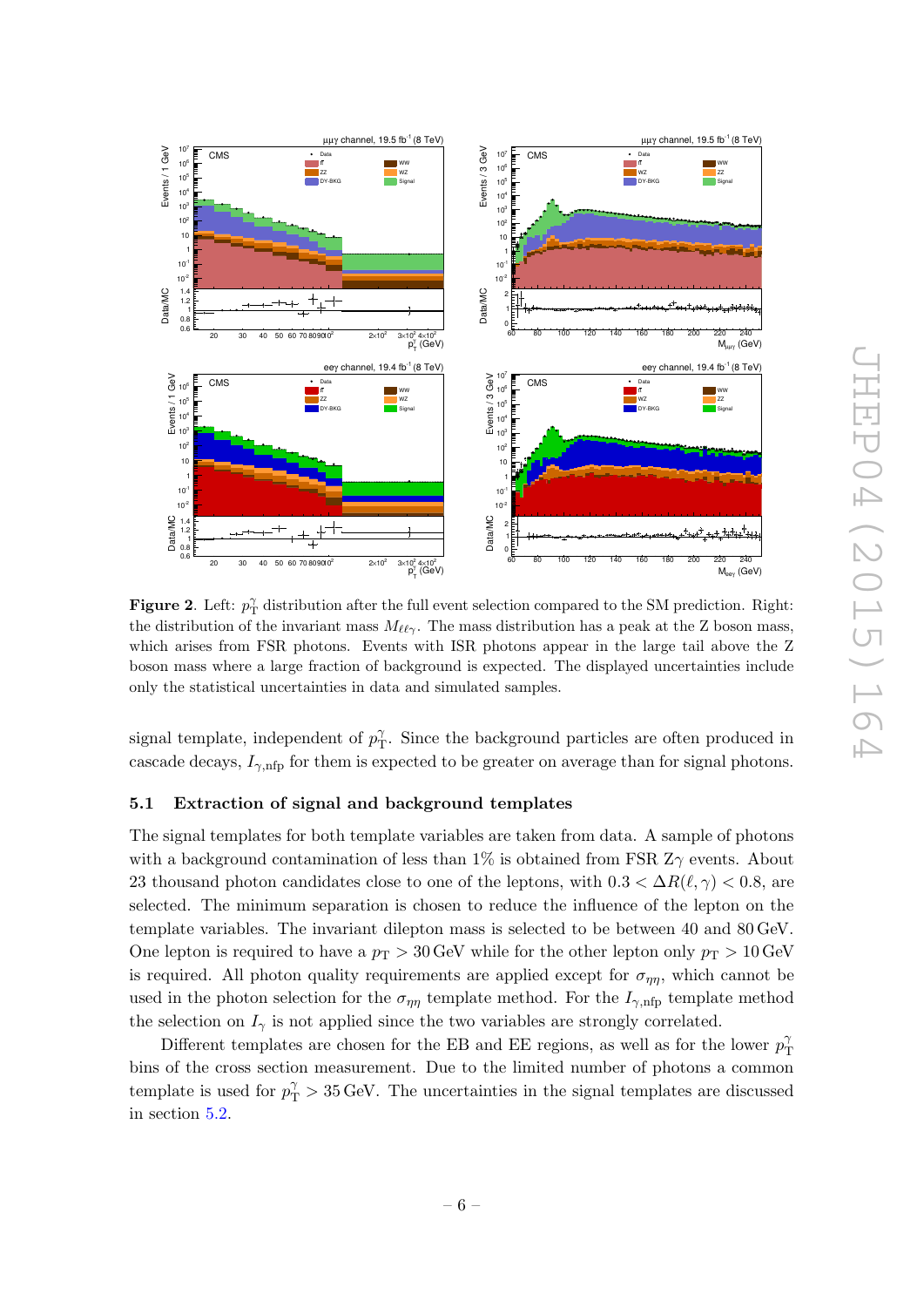For the background templates it is almost impossible to find a sample of nonprompt or misidentified photons that is free of signal-like prompt photons. Therefore, we choose a jet data sample where such background objects are enhanced. From this sample events with two leading hadronic jets with  $p_T > 30$  GeV and no isolated muon or electron are selected. Additionally, we require a photon candidate with a minimum separation from the jets of  $\Delta R(\gamma, jet) > 0.7$ . Kinematic distributions of the jets and the photon candidates as well as the distributions of the photon selection variables in the jet data sample are well described by the QCD simulation. This agreement allows us to establish a selection of photon candidates for the background template using the QCD simulation and to apply the same selection on the jet data sample. This selection is required to be dominated by nonprompt and misidentified photon candidates whose template shape is in agreement with the background template prediction from the DY+jets simulation. When defining the selection for the  $\sigma_{\eta\eta}$  background template, the photon candidates in the QCD simulation have to pass the full selection except for the requirements on  $\sigma_{\eta\eta}$  and  $I_c$ . Starting from this preselection, the lower and upper boundaries on  $I_c$  are varied until a selection is found for which the template shape agrees with that in the DY+jets simulation. Once the selection is defined, it is applied to the jet data sample to obtain the  $\sigma_{\eta\eta}$  background template that is used for the signal extraction.

The same method is used to find an  $I_{\gamma,\text{nfp}}$  background template. In this case, the photon preselection in the QCD simulation does not include the requirements on  $\sigma_{\eta\eta}$  and  $I_{\gamma}$ . Here the lower and upper boundaries on  $\sigma_{\eta\eta}$  are varied to find an appropriate selection for a  $I_{\gamma,\text{nfp}}$  background template.

We use these methods to obtain background templates from the data for the various  $p_{\rm T}^2$ T bins in the EB and EE regions. The two different, almost uncorrelated, template variables are used for the cross section measurement and their results are compared. The methods rely on the DY+jets simulation, which is used to find the optimal background template selections. Hence, the agreement of the two methods provides an important consistency check. The uncertainties in these methods are discussed in section [5.2.](#page-7-0)

#### <span id="page-7-0"></span>5.2 Signal extraction

Using the templates obtained from the procedure described above the number of signal events is extracted in twelve  $p_{\rm T}^{\gamma}$  $\gamma_{\rm T}^{\gamma}$  bins, separately for the EB and EE. Examples of these binned maximum-likelihood fits are shown in figure [3.](#page-8-0) For the  $\sigma_{nn}$  template method the  $\sigma_{nn}$ requirement of the photon selection is applied after the fit. For the  $I_{\gamma,\text{nfp}}$  template method the selection on  $I_{\gamma}$  cannot be applied on the binned data after the fit. Consequently, the photon selection efficiencies are different for the two methods. Therefore, we should not expect the same number of signal and background events before corrections for the efficiencies are applied.

The following sources of uncertainties are considered for the signal extraction:

• The statistical uncertainty in the signal templates due to the limited number of FSR photons available in data results in an uncertainty of 0.5–2% (EB) and 0.5–9% (EE) in the extracted signal yield that increases from low to high  $p_1^2$  $\frac{\gamma}{\rm T}.$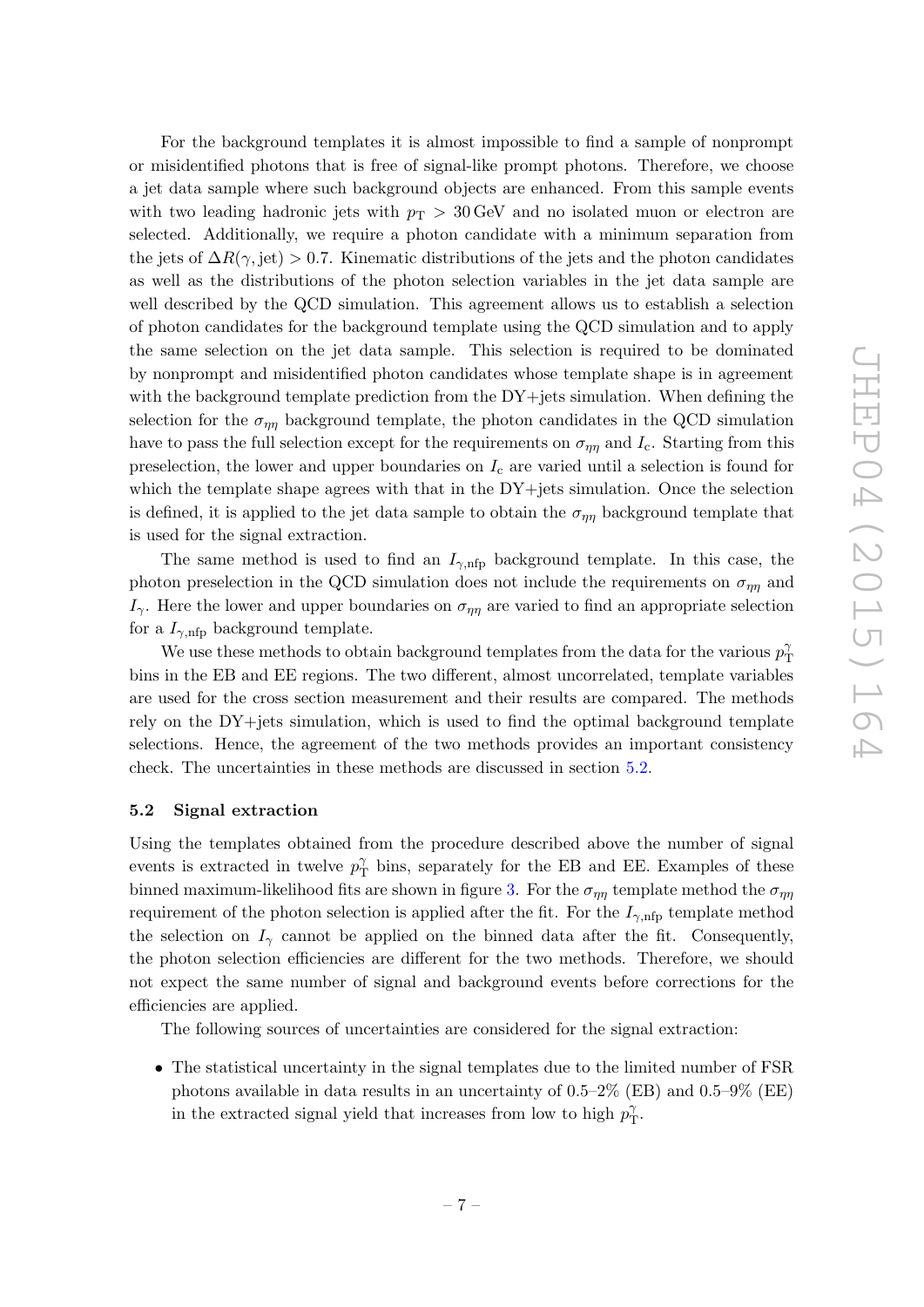

<span id="page-8-0"></span>**Figure 3.** Fits of the  $\sigma_{\eta\eta}$  templates (left) and the  $I_{\gamma,\text{nfp}}$  templates (right) to the data for 20 <  $p_T^{\gamma} < 25\,\text{GeV}$  in the EB region. The extracted signal contributions are indicated by the green curves and the background contributions by the red ones.

- The systematic uncertainty in the signal templates due to contamination of the FSR sample and the usage of a common template for all bins with  $p_T^{\gamma} > 35\,\text{GeV}$  is estimated using the simulation. The uncertainties are  $0.5-3\%$  (EB) and  $0.5-12\%$  (EE) in the signal yield increasing from low to high  $p_{\rm T}^{\gamma}$  $_{\rm T}^{\gamma}.$
- The number of events available in the DY+jets simulation that are used to find the appropriate selection for the background templates is low, especially in bins at high  $p_{\rm T}^{\gamma}$  $T_{\rm T}$ . The uncertainty in the extracted signal yield due to this limited sample size is 0.6–3% (EB) and 1.6–5% (EE) increasing from low to high  $p_1^2$  $\frac{\gamma}{\rm T}.$
- The agreement of the QCD simulation and jet data sample is essential for the background template determination. We evaluate the uncertainty due to this imperfect modeling by calculating the standard deviation of the difference between the signal fraction obtained with template fits in data and simulation for a large number of different background template selections each defined by certain lower and upper boundaries on the template selection variable,  $I_c$  for the  $\sigma_{\eta\eta}$  templates and  $\sigma_{\eta\eta}$  for the  $I_{\gamma,\text{nfp}}$  templates. For data the background templates are taken from the jet data sample and for simulation from the QCD simulation sample. The uncertainty is estimated to be 0.3–6% (EB) and 3–6% (EE) increasing from low to high  $p_1^2$  $\int_{\rm T}^{\gamma}$
- The statistical uncertainty in the signal yield obtained from the template fit is very similar for the two methods and amounts to  $2-9\%$  (EB) and  $3-14\%$  (EE) increasing from low to high  $p_{\rm T}^{\gamma}$  $\Upsilon^{\gamma}$

Additionally, we have to consider the small fraction of irreducible background events from  $t\bar{t}$ , ZZ, ZW, and WW production. These background yields are estimated from the SM simulation and subtracted from the  $p_{\rm T}^{\gamma}$  $p_T^{\gamma}$  distribution of signal candidates. At low  $p_T^{\gamma}$  $T$  this contribution is negligible compared to the background from nonprompt or misidentified photons. At higher  $p_{\rm T}^{\gamma}$  $\gamma_{\rm T}^{\gamma}$  the fraction of irreducible background events is less than 4%, which is small compared to the overall uncertainty of the measurement. Since these backgrounds are very small their uncertainties have a negligible effect on the measurement.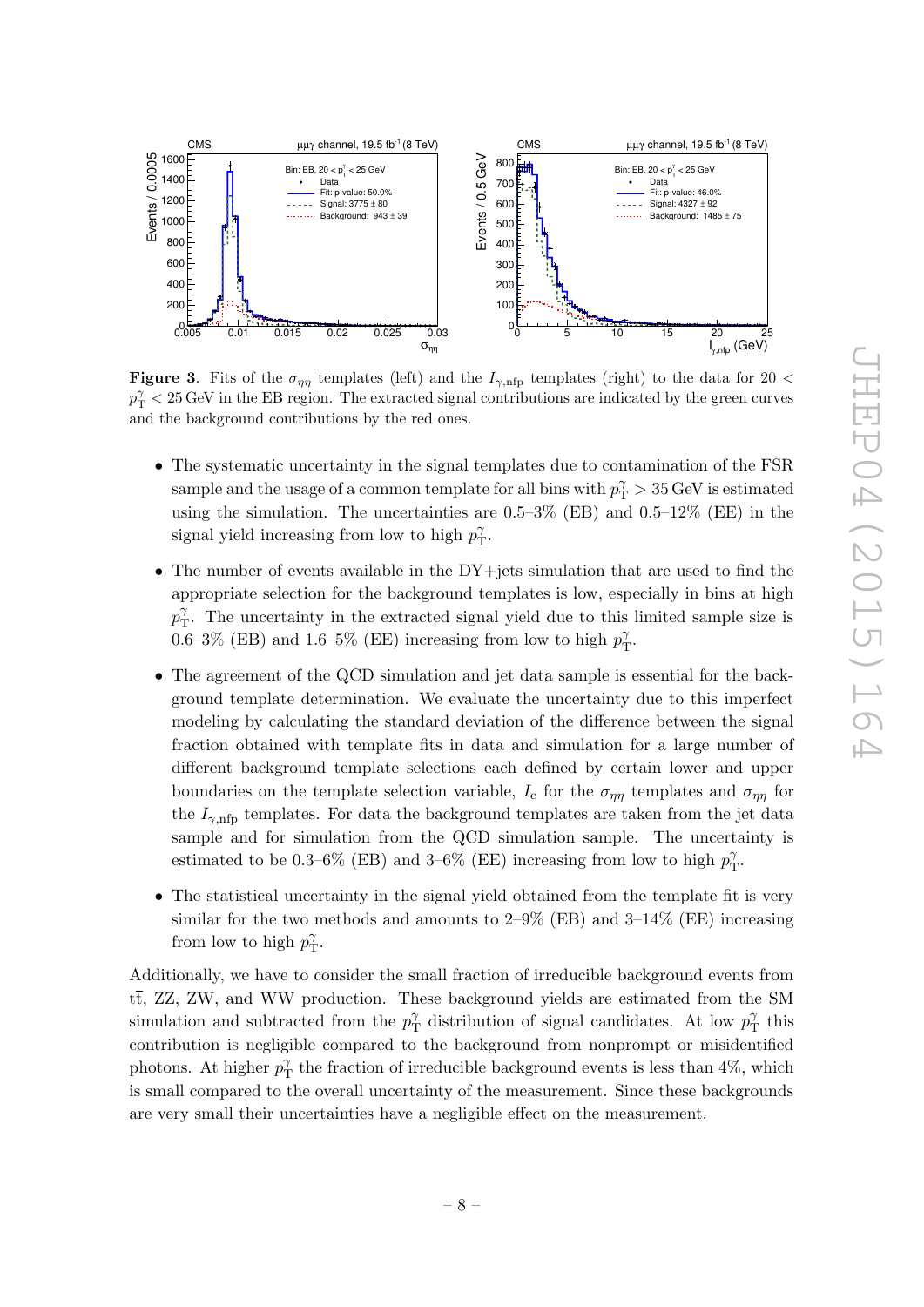#### <span id="page-9-0"></span>6 Cross section measurement

We measure the cross section for a phase space region that corresponds closely to that used for the event selection. This phase space is defined by several kinematic requirements on the final-state particles: the leptons from the Z boson decay need to satisfy  $p<sub>T</sub> > 20$  GeV and  $|\eta| < 2.5$ , and the dilepton mass has to be greater than 50 GeV. The photon is required to have  $|\eta| < 2.5$  and needs to be separated from both leptons by  $\Delta R(\ell, \gamma) > 0.7$ . Finally, a requirement is put on the photon isolation at the generator level  $I_{gen} < 5 \text{ GeV}$  to exclude photons from jet fragmentation. The isolation variable uses a cone size of  $\Delta R < 0.3$  and sums the transverse momentum of partons in the case of MCFM and of final-state particles in the case of sherpa. It has been verified with sherpa that photons that do not pass the  $I_{gen}$  selection also fail to pass the photon selection at the detector level. The definition of the phase space for the cross section measurements is summarized in table [1.](#page-10-0)

The procedure for extracting the differential cross section from the number of observed signal events involves two steps. First, we extract the number of events produced in each  $p_{\rm T}^{\gamma}$  $\gamma_{\rm T}^{\gamma}$  bin within a phase space defined by the requirements in table [1](#page-10-0) and the additional experimental requirements on  $\eta$  and  $\eta_{SC}$  as described in section [4.](#page-4-0) The number of observed signal events needs to be corrected for detector effects. These include efficiencies as well as bin migrations due to resolution and energy calibration. Both effects are treated using unfolding techniques. For the unfolding the method of D'Agostini [\[32\]](#page-21-12), as implemented in the RooUnfold [\[33\]](#page-21-13) software package, is used. The response matrices are obtained from the signal simulation. A different response matrix is required for the two template methods because of the different photon selections. After the unfolding, compatible signal yields are obtained with the two template methods. Bias and variance of the unfolding procedure are estimated using pseudoexperiments. The uncertainties in the unfolding are  $1\%$  at low  $p_{\rm T}^2$ T increasing up to 6% for the high- $p_{\rm T}^{\gamma}$  $\gamma_{\rm T}^{\gamma}$  bins. To estimate the effect of the uncertainties in the photon energy scale and resolution, the unfolding of the data is repeated varying the photon energy scale and resolution in the response matrix within one standard deviation. The observed effect on the unfolded event yield is about 2.4% and is almost independent of  $p_1^2$  $\frac{\gamma}{\rm T}.$ 

The second step is to extrapolate the unfolded event yield in each  $p_{\rm T}^2$  $\int_{\mathcal{T}}^{\gamma}$  bin to the desired phase space taking into account the detector acceptance, which is calculated using MCFM (NLO) and verified with sherpa. About 92% of the muon channel events and 87% of the electron channel events are within the detector acceptance. These values are only slightly  $p_{\rm T}^{\gamma}$  $T_{\rm T}$  dependent.

#### <span id="page-9-1"></span>6.1 The inclusive cross section

The cross sections are calculated from the unfolded number of signal events  $N_i$  and the detector acceptance  $A_i$  in each  $p_1^{\gamma}$  $\sigma_{\text{T}}^{\gamma}$  bin using the relation  $\sigma_i = N_i/(A_i L)$  with an integrated luminosity of  $L = 19.5 \pm 0.5$  fb<sup>-1</sup> for the muon channel and  $L = 19.4 \pm 0.5$  fb<sup>-1</sup> for the electron channel. The cross section values obtained with the two template methods are compatible within their uncertainties as shown in figure [4](#page-10-1) (left). The correlation between the template variables  $\sigma_{\eta\eta}$  and  $I_{\gamma,\text{nfp}}$  is less than 30%. The compatibility of the two results is a good indication that the background estimation is correct. The correlation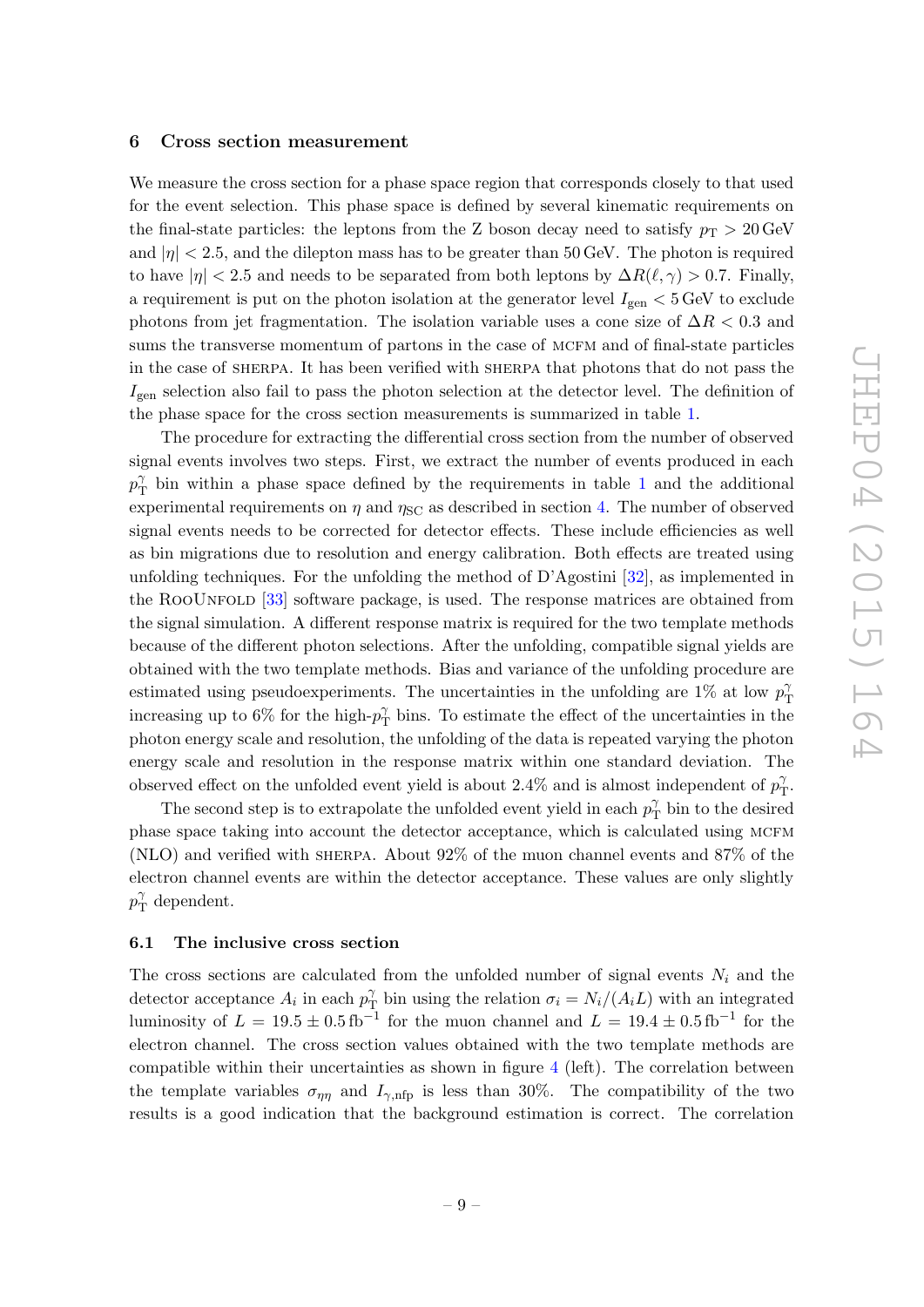| Cross section phase space                                 |  |  |  |
|-----------------------------------------------------------|--|--|--|
| $M_{\ell\ell} > 50 \,\text{GeV}$                          |  |  |  |
| $\Delta R(\ell,\gamma) > 0.7$                             |  |  |  |
| photon: $ \eta  < 2.5$ , $I_{\text{gen}} < 5 \text{ GeV}$ |  |  |  |
| leptons: $ \eta  < 2.5$ , $p_T > 20$ GeV                  |  |  |  |

<span id="page-10-0"></span>Table 1. Phase space definition of the  $Z_{\gamma}$  cross section measurements.



<span id="page-10-1"></span>Figure 4. Left: ratio of the inclusive cross sections as obtained with the two template methods. Right: measured differential cross sections for the muon and electron channels using a combination of the two template methods compared to the NNLO [\[21\]](#page-21-1), the mcfm (NLO) and the sherpa SM predictions. The last bin is computed for the interval 120–500 GeV.

of 30% is also assumed for the uncertainties in the background subtractions with the two template methods. All other uncertainties, i.e., in the dilepton  $(2\%)$  and photon  $(2\%)$ efficiencies, the photon energy scale and resolution  $(2.4\%)$ , unfolding  $(1-6\%)$ , luminosity (2.6%), and statistical uncertainties are assumed to be 100% correlated between the two template methods. Since the two template methods show good agreement, the results are combined using the best linear unbiased estimator (BLUE) method [\[34\]](#page-21-14), which takes into account the correlation of all uncertainties.

The combined results of the two template methods for the muon and the electron channels are, as expected from lepton universality, fully compatible as presented in fig-ure [4](#page-10-1) (right). For  $p_T^{\gamma} > 15 \,\text{GeV}$  inclusive cross sections of  $2066 \pm 23 \,\text{(stat)} \pm 97 \,\text{(syst)} \pm 100$ 54 (lumi) fb and  $2087 \pm 30$  (stat)  $\pm 104$  (syst)  $\pm 54$  (lumi) fb are measured for the muon and electron channels, respectively. The cross sections are combined using the BLUE method [\[34\]](#page-21-14), assuming that the systematic uncertainties between the two lepton channels are highly correlated, since the signal yields are extracted using the same template shapes. The combined cross sections for the two channels are given in table [2](#page-12-0) and shown as the differential cross section in figure [5.](#page-11-1) It is compared to the mcfm (NLO), the NNLO, and the SHERPA predictions. For  $p_T^{\gamma} > 15 \,\text{GeV}$  the inclusive cross section is measured to be

$$
\sigma_{\text{incl}} = 2063 \pm 19 \, (\text{stat}) \pm 98 \, (\text{syst}) \pm 54 \, (\text{lumi}) \, \text{fb}.
$$

This is in good agreement with the MCFM prediction of  $\sigma_{\text{incl}}^{\text{MCFM}} = 2100 \pm 120 \,\text{fb}$  and the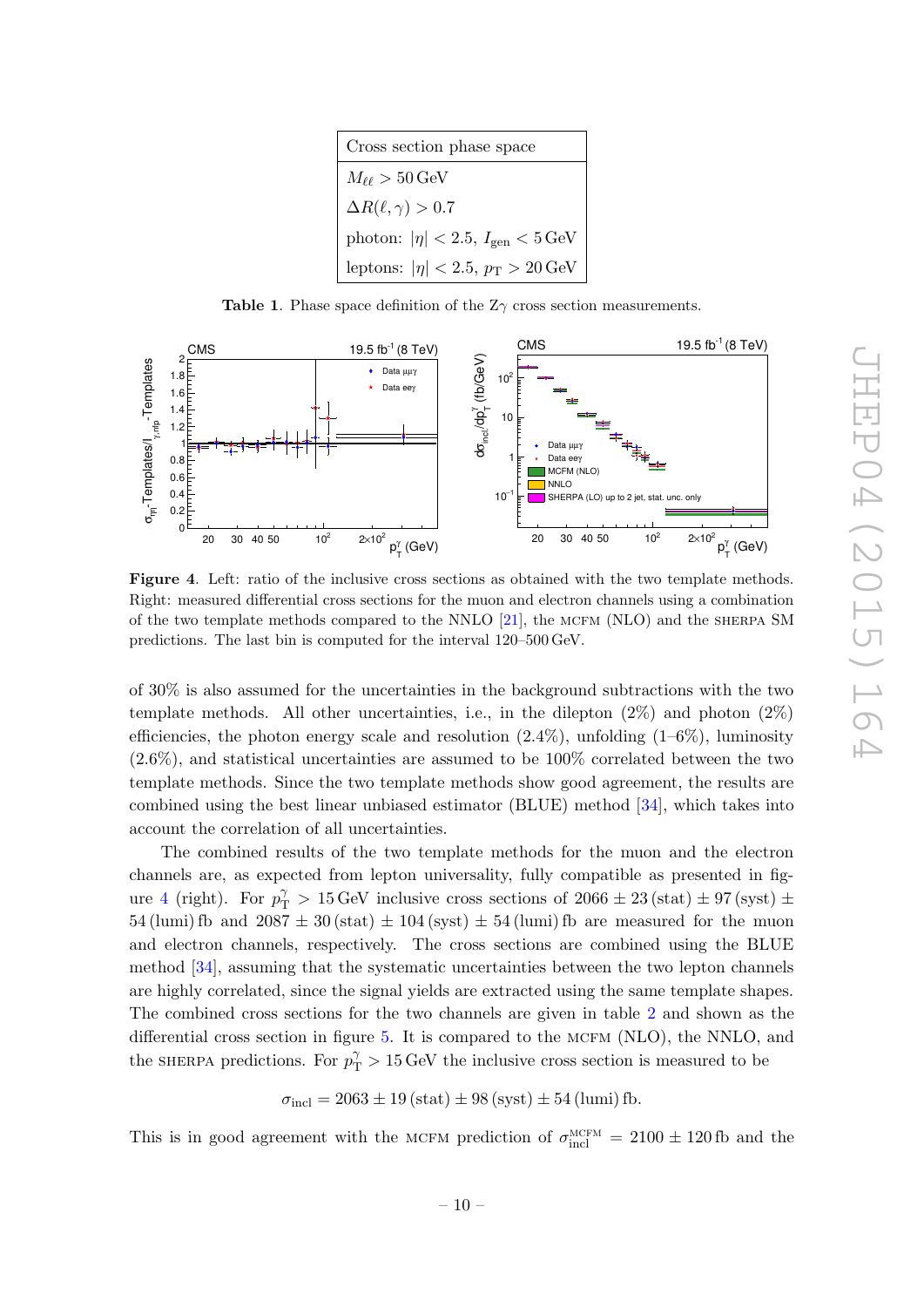

<span id="page-11-1"></span>Figure 5. Top: combined inclusive differential cross section for the two lepton channels compared to the NNLO [\[21\]](#page-21-1), the mcfm (NLO) and the sherpa SM predictions. The latter is normalized to the NNLO cross section. The last bin is computed for the interval 120–500 GeV. Bottom: the ratios of the data and the other predictions to the NNLO calculation showing the effect of the additional partons on the inclusive cross section.

NNLO calculation [\[21\]](#page-21-1) of  $\sigma_{\rm incl}^{\rm NNLO} = 2241 \pm 22$  (scale only) fb. However, the ratio plot in figure [5](#page-11-1) shows that at high  $p_{\rm T}^{\gamma}$  $T_{\rm T}^{\gamma}$  the measurement is better described by the NNLO calculation and by SHERPA than by MCFM. The SHERPA calculation includes up to two partons in the matrix element which leads to a significant enhancement at high  $p_{\rm T}^2$  $\frac{\gamma}{\rm T}.$ 

# <span id="page-11-0"></span>6.2 The exclusive cross section

To understand the effect of additional jets a measurement of the exclusive cross section is performed for  $Z\gamma$  production without any accompanying jet with  $p_T > 30 \text{ GeV}$ and  $|\eta| < 2.4$ .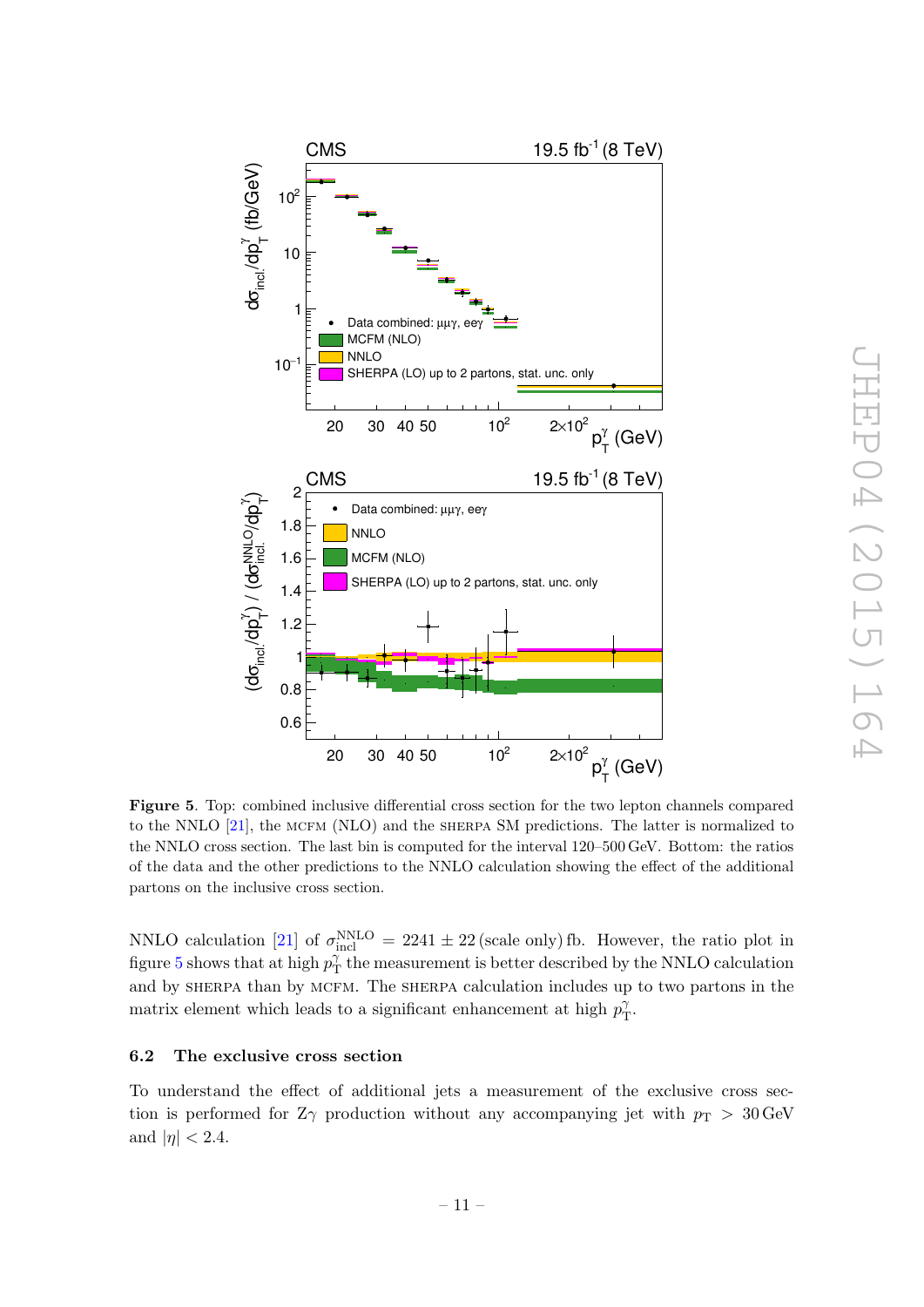| $p_{\rm T}^{\gamma}$ (GeV) | $\sigma_{\rm incl}$ (fb)        | $\sigma_{\rm incl}^{\rm MCFM}$ (fb) | $\sigma_{\rm incl}^{\rm NNLO}$ (fb) |
|----------------------------|---------------------------------|-------------------------------------|-------------------------------------|
| $15 - 20$                  | $908 \pm 12 \pm 39 \pm 24$      | $.972 \pm .57$                      | $1005.6 \pm 2.6$                    |
| $20 - 25$                  | $489 \pm 9 \pm 21 \pm 13$       | $510 \pm 27$                        | $540.1 \pm 3.7$                     |
| $25 - 30$                  | $234 \pm 7 \pm 11 \pm 6$        | $245 \pm 17$                        | $269.2 \pm 3.6$                     |
| $30 - 35$                  | $132.8 \pm 4.8 \pm 7.0 \pm 3.5$ | $113.4 + 6.8$                       | $131.6 \pm 3.5$                     |
| $35 - 45$                  | $120.7 + 4.0 + 6.2 + 3.1$       | $103.2 + 6.4$                       | $123.2 + 3.6$                       |
| $45 - 55$                  | $71.8 \pm 3.0 \pm 4.6 \pm 1.9$  | $51.3 \pm 2.5$                      | $60.6 \pm 1.6$                      |
| $55 - 65$                  | $32.2 \pm 2.3 \pm 2.5 \pm 0.8$  | $29.6 + 1.4$                        | $35.2 \pm 1.0$                      |
| $65 - 75$                  | $19.1 \pm 1.8 \pm 1.7 \pm 0.5$  | $18.5 + 1.0$                        | $21.89 \pm 0.56$                    |
| $75 - 85$                  | $13.2 \pm 1.5 \pm 1.2 \pm 0.3$  | $12.10 \pm 0.70$                    | $14.38 \pm 0.38$                    |
| $85 - 95$                  | $9.6 \pm 1.2 \pm 1.2 \pm 0.3$   | $8.19 \pm 0.41$                     | $9.98 \pm 0.31$                     |
| $95 - 120$                 | $16.3 \pm 1.3 \pm 1.4 \pm 0.4$  | $11.47 \pm 0.57$                    | $14.10 \pm 0.44$                    |
| >120                       | $15.8 \pm 1.0 \pm 1.0 \pm 0.4$  | $12.59 \pm 0.68$                    | $15.29 \pm 0.51$                    |

<span id="page-12-0"></span>Table 2. The combined inclusive cross sections for the muon and electron channels with statistical, systematic, and integrated luminosity uncertainties, respectively. Scale and PDF uncertainties are included in the systematics for the MCFM (NLO) cross section calculation. Only scale uncertainties are considered for the NNLO calculation.

The high instantaneous luminosity in the 2012 run requires that special care must be taken to reduce the contribution from jets produced in pileup interactions. About  $50\%$  of these jets can be rejected by requiring a maximal  $p<sub>T</sub>$  fraction of charged particles in a jet originating from a pileup vertex. Further corrections are needed to account for the remaining contribution from pileup jets and jet reconstruction inefficiencies. The jet reconstruction efficiencies and jet misidentification rates for each  $p_1^2$  $\gamma_{\rm T}^{\gamma}$  bin are taken from the simulation where the jet misidentification rate considers all jets that cannot be matched to a jet from the main interaction at generator level. These are used to calculate the number of exclusive events from the measured number of inclusive events and the measured number of events with zero reconstructed jets. The latter are determined with the same methods used for the extraction of the inclusive signal yield. The uncertainties in the cross section due to pileup and jet energy scale are evaluated to be  $1\%$  and  $2.5\%$  respectively.

The  $p_1^{\gamma}$  $\gamma_{\rm T}^{\gamma}$  distribution of exclusive events is unfolded and the cross sections are calculated. The acceptance is taken from MCFM (NLO). As shown in figure  $6$  (left) the results of the two template methods agree well and are combined using the BLUE method. With the requirement of  $p_T^{\gamma} > 15 \,\textrm{GeV}$  for the muon and the electron channels exclusive cross sections of  $1774\pm23$  (stat) $\pm115$  (syst) $\pm46$  (lumi) fb and  $1791\pm29$  (stat) $\pm122$  (syst) $\pm47$  (lumi) fb are measured, respectively. These and the differential cross sections presented in figure [6](#page-13-1) (right) are compatible. The combined cross sections for the two channels are shown in figure [7.](#page-14-0)

The difference at high  $p_{\text{t}}^{\gamma}$  $_{\rm T}^{\gamma}$  between the MCFM (NLO) calculation and SHERPA with up to two partons is smaller for the exclusive calculation. The measured cross section values are in agreement with the two predictions. The combination of the two lepton channels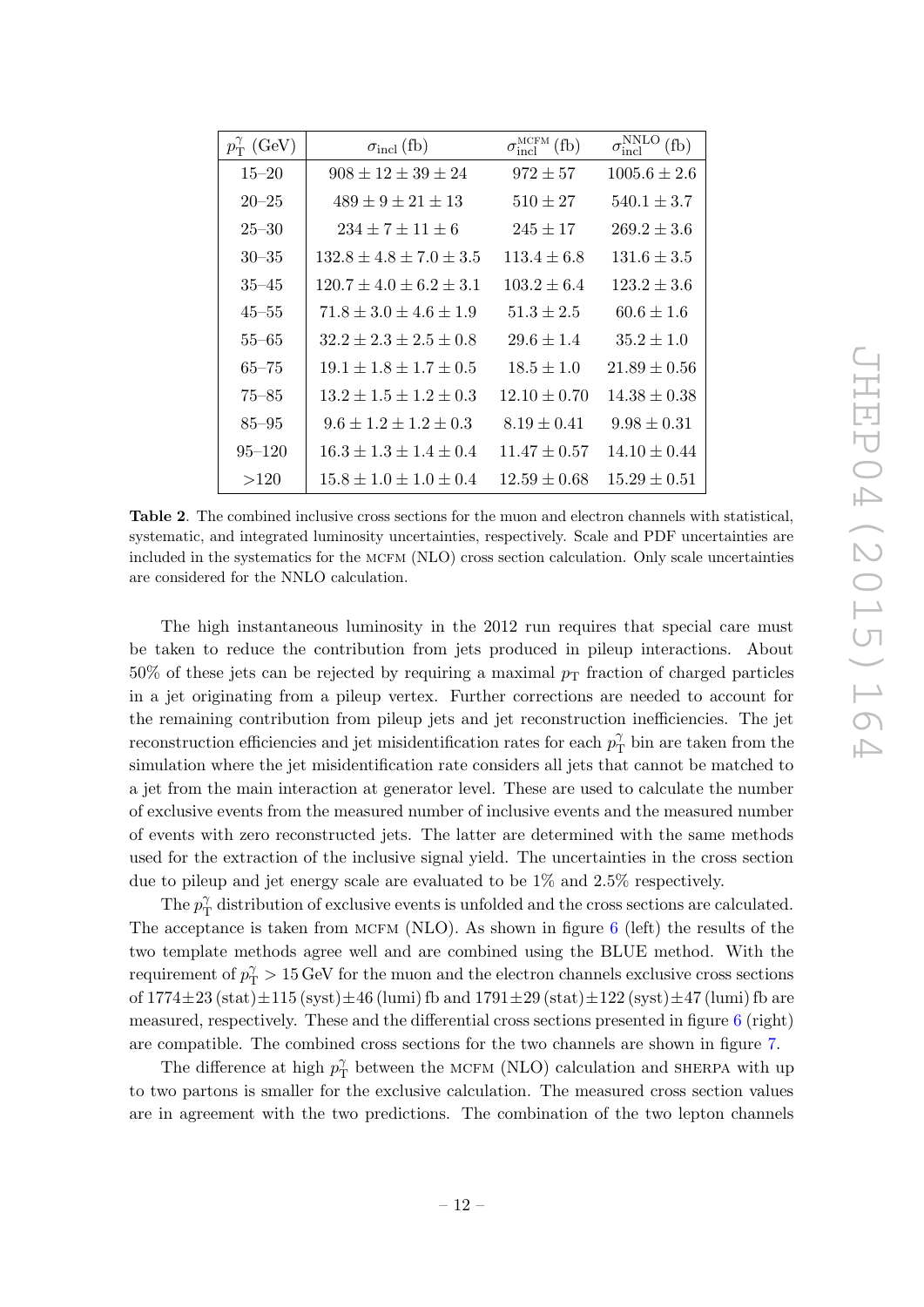

<span id="page-13-1"></span>Figure 6. Left: ratio of the exclusive cross sections as obtained with the two template methods. Right: measured cross sections for the muon and electron channels using a combination of the two template methods compared to the mcfm (NLO) and the sherpa SM predictions. The last bin is computed for the interval 120–500 GeV.

compared to mcfm (NLO) is presented in table [3](#page-15-0) and the differential cross section is shown in figure [7.](#page-14-0) The ratio of the exclusive and inclusive cross sections is shown in figure [8.](#page-15-1) The fraction of exclusive events decreases with increasing  $p_{\rm T}^{\gamma}$  $\gamma_{\rm T}^{\gamma}$  and the fraction of events with additional jets changes from 10% to 40%. Adding the exclusive cross sections in all bins we obtain for  $p_T^{\gamma} > 15 \,\text{GeV}$ 

$$
\sigma_{\text{excl}} = 1770 \pm 18 \, (\text{stat}) \pm 115 \, (\text{syst}) \pm 46 \, (\text{lumi}) \, \text{fb}.
$$

This is compatible with the MCFM (NLO) prediction of  $\sigma_{\text{excl}}^{\text{MCFM}} = 1800 \pm 120 \,\text{fb}$ .

### <span id="page-13-0"></span>7 Limits on aTGCs

The ZZ $\gamma$  or Z $\gamma\gamma$  aTGCs are formulated in the framework of an effective field theory considering dimension six and eight operators, that fulfill the requirements of Lorentz invariance and local  $U(1)$  gauge symmetry. The resulting Lagrangian [\[35\]](#page-21-15) has the form

$$
L_{\text{ATGC}} = L_{\text{SM}} + \frac{e}{m_{\text{Z}}^2} \Bigg[ -\left[ h_1^{\gamma} (\partial^{\sigma} F_{\sigma\mu}) + h_1^Z (\partial^{\sigma} Z_{\sigma\mu}) \right] Z_{\beta} F^{\mu\beta} - \left[ h_3^{\gamma} (\partial_{\sigma} F^{\sigma\rho}) + h_3^Z (\partial_{\sigma} Z^{\sigma\rho}) \right] Z^{\alpha} \tilde{F}_{\rho\alpha} - \left[ \frac{h_2^{\gamma}}{m_{\text{Z}}^2} [\partial_{\alpha} \partial_{\beta} \partial^{\rho} F_{\rho\mu}] + \frac{h_2^Z}{m_{\text{Z}}^2} [\partial_{\alpha} \partial_{\beta} (\partial_{\nu} \partial^{\nu} + m_{\text{Z}}^2) Z_{\mu}] \right] Z^{\alpha} F^{\mu\beta} + \left[ \frac{h_4^{\gamma}}{2m_{\text{Z}}^2} [\partial_{\nu} \partial^{\nu} \partial^{\sigma} F^{\rho\alpha}] + \frac{h_4^Z}{2m_{\text{Z}}^2} [(\partial_{\nu} \partial^{\nu} + m_{\text{Z}}^2) \partial^{\sigma} Z^{\rho\alpha}] \right] Z_{\sigma} \tilde{F}_{\rho\alpha}
$$
(7.1)

with the electromagnetic tensor  $F_{\mu\nu} = \partial_\mu F_\nu - \partial_\nu F_\mu$  and  $\tilde{F}_{\mu\nu} = 1/2 \epsilon_{\mu\nu\rho\sigma} F^{\rho\sigma}$  and similar definitions for the Z boson field. There are eight coupling constants  $h_i^V$ ,  $i = 1...4$  and  $V =$ Z,  $\gamma$  for ZZ $\gamma$  (Z $\gamma\gamma$ ) couplings. The parameters  $h_1^V$  and  $h_2^V$  are CP-violating while  $h_3^V$  and  $h_4^V$  are not. It was shown in refs. [\[36,](#page-21-16) [37\]](#page-21-17) that there is no dimension six operator respecting  $U(1)_Y \times SU(2)_L$  invariance, but two dimension eight operators, including the Higgs field,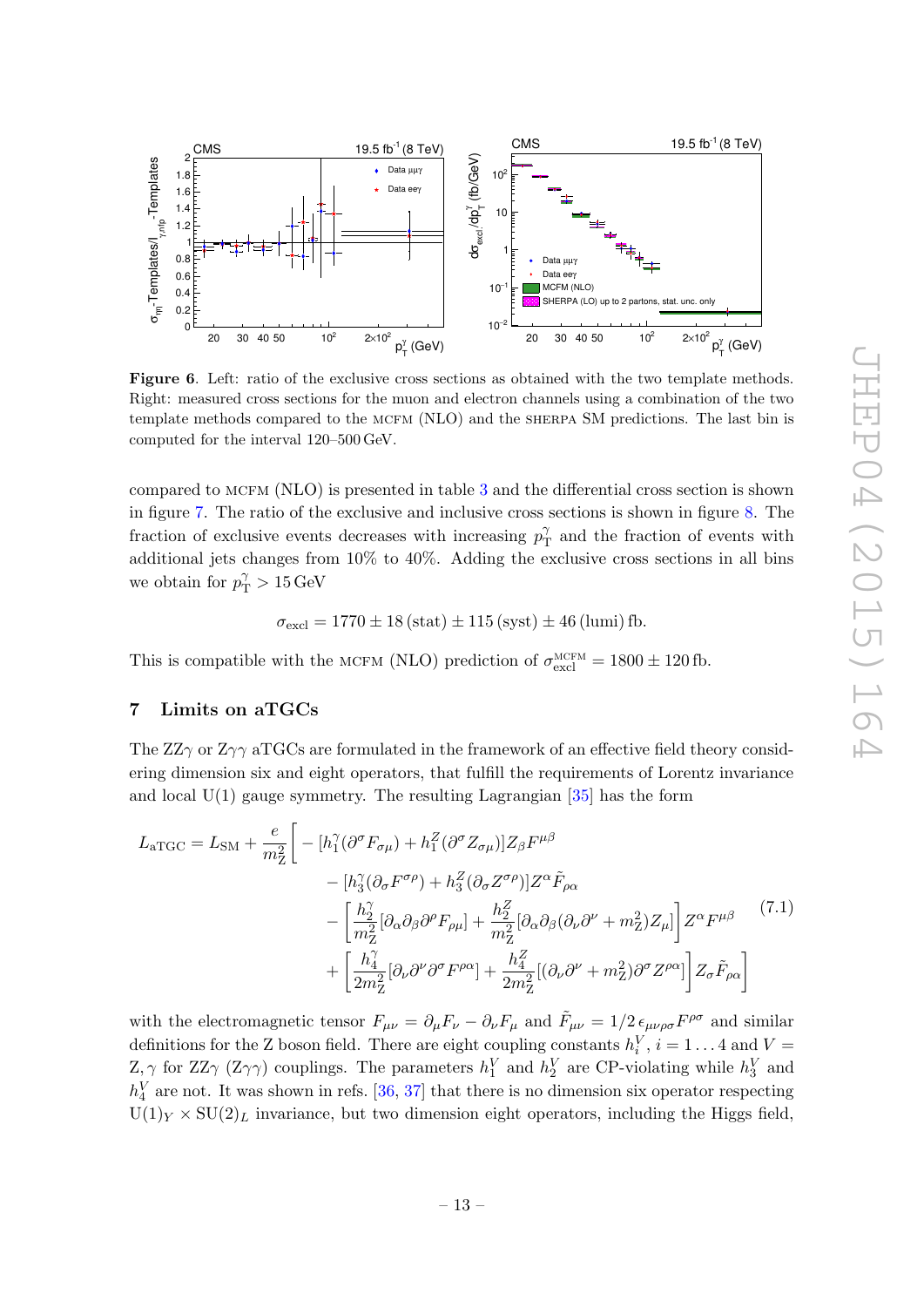

<span id="page-14-0"></span>Figure 7. Top: combined exclusive differential cross section for the two lepton channels compared to the MCFM (NLO) and SHERPA SM predictions. The whole SHERPA sample (inclusive) is normalized to the NNLO cross section. The last bin is computed for the interval 120–500 GeV. Bottom: for the exclusive measurement the ratios to the MCFM (NLO) prediction are shown.

that could lead to an enhancement proportional to  $h_1^V$  and  $h_3^V$ . In this measurement we follow the CMS convention of not using form factors [\[5\]](#page-20-3).

For the  $Z\gamma$  process the existence of aTGCs would typically lead to an enhancement of photons with high transverse momentum [\[1](#page-20-0)[–3\]](#page-20-1). The observed  $p_{\rm T}^2$  $\gamma_{\rm T}^{\gamma}$  distribution is therefore used to extract limits on  $ZZ\gamma$  and  $Z\gamma\gamma$  aTGCs.

The difference in the  $p_{\rm T}^{\gamma}$  $\gamma_{\rm T}^{\gamma}$  distributions between the SM and aTGCs models is parameterized using the mcfm (NLO) prediction. The NNLO SM calculation is added to describe a complete  $p_{\text{t}}^{\gamma}$  $p_{\rm T}^{\gamma}$  distributions of an aTGC model. To obtain a  $p_{\rm T}^{\gamma}$  $\int_{\mathcal{T}}^{\gamma}$  distribution that can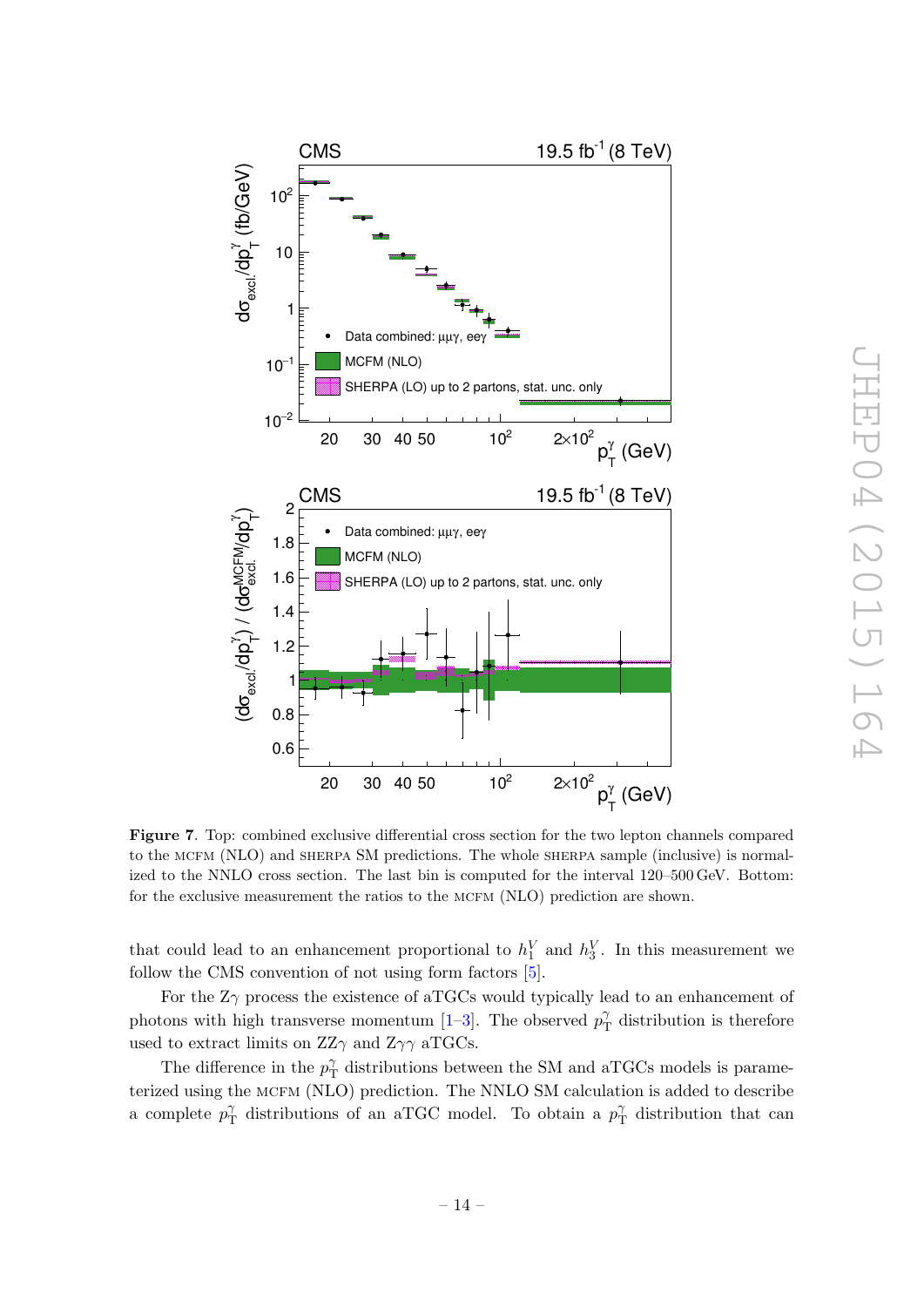| $p_{\rm T}^{\gamma}$ (GeV) | $\sigma_{\rm excl}$ (fb)        | $\sigma_{\rm excl}^{\rm MCFM}$ (fb) |
|----------------------------|---------------------------------|-------------------------------------|
| $15 - 20$                  | $832 \pm 12 \pm 49 \pm 22$      | $873 \pm 51$                        |
| $20 - 25$                  | $432 \pm 9 \pm 25 \pm 11$       | $450 \pm 23$                        |
| $25 - 30$                  | $196 \pm 6 \pm 12 \pm 5$        | $211 \pm 10$                        |
| $30 - 35$                  | $100.5 \pm 5.3 \pm 7.4 \pm 2.6$ | $89.5 \pm 7.9$                      |
| $35 - 45$                  | $89.2 \pm 3.7 \pm 6.2 \pm 2.3$  | $77.2 \pm 5.6$                      |
| $45 - 55$                  | $49.5 \pm 2.8 \pm 4.9 \pm 1.3$  | $39.0 \pm 2.4$                      |
| $55 - 65$                  | $25.4 + 2.0 + 3.1 + 0.7$        | $22.4 + 1.6$                        |
| $65 - 75$                  | $11.4 \pm 1.5 \pm 1.7 \pm 0.3$  | $13.83 \pm 0.98$                    |
| $75 - 85$                  | $9.3 \pm 1.3 \pm 1.6 \pm 0.2$   | $8.85 \pm 0.48$                     |
| $85 - 95$                  | $6.3 \pm 1.2 \pm 1.4 \pm 0.2$   | $5.83 \pm 0.70$                     |
| $95 - 120$                 | $9.9 + 1.0 + 1.3 + 0.3$         | $7.83 \pm 0.48$                     |
| >120                       | $8.6 \pm 0.8 \pm 1.1 \pm 0.2$   | $7.81 \pm 0.58$                     |

<span id="page-15-0"></span>Table 3. The combined exclusive cross sections for muon and electron channels with statistical, systematic, and luminosity uncertainties respectively. Scale and PDF uncertainties are included in the systematics for the MCFM (NLO) cross section calculation.



<span id="page-15-1"></span>**Figure 8.** Ratio of the exclusive to inclusive cross sections for  $Z_{\gamma}$  production.

be compared to the data, each simulated event is weighted by the lepton and photon efficiencies and the photon momentum is smeared according to the detector resolution. The irreducible background from the simulation and the background of nonprompt and misidentified photons, as obtained from the  $\sigma_{\eta\eta}$  template method, are added. In order to obtain a smooth background description, the background is parameterized as a sum of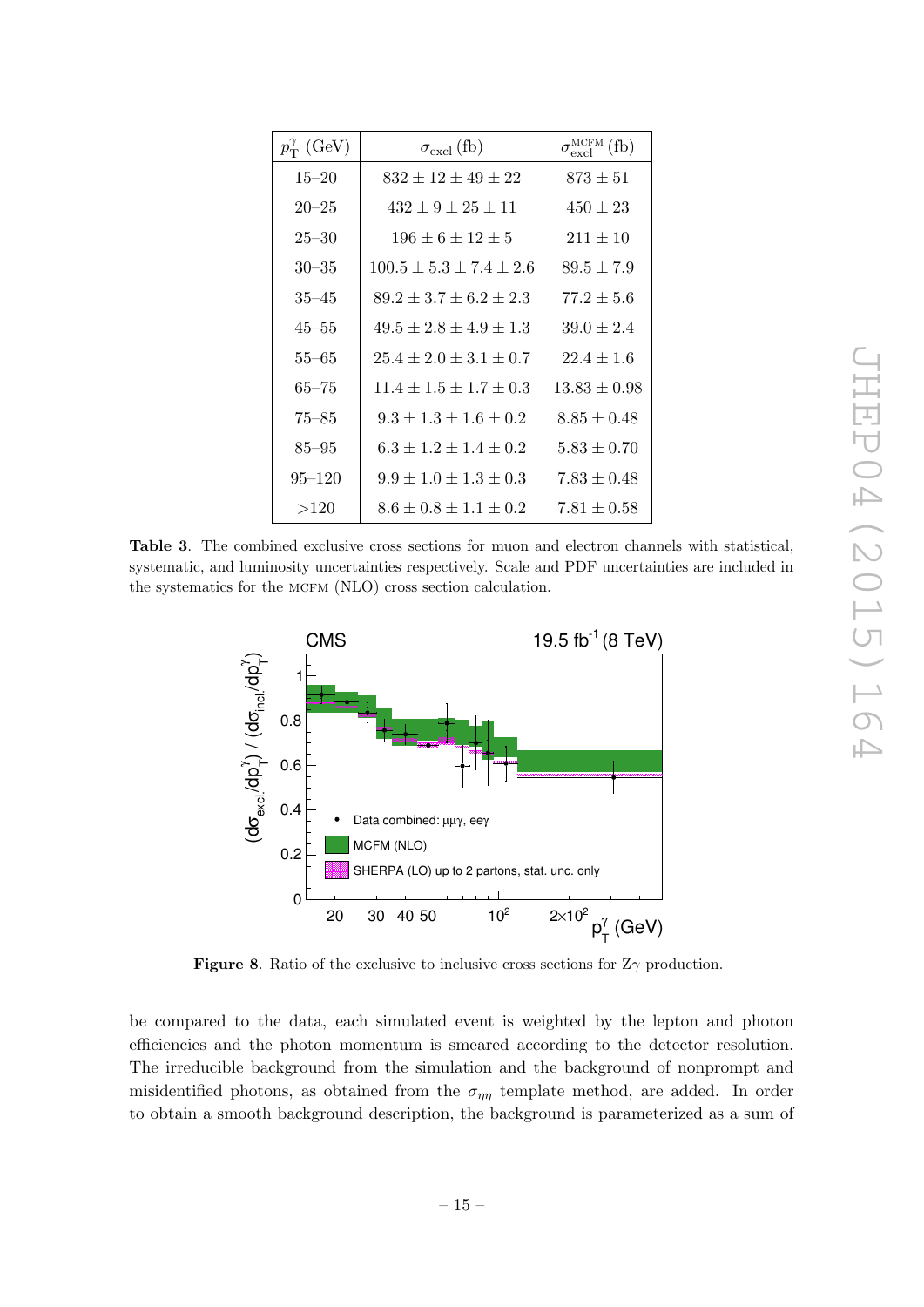

<span id="page-16-0"></span>**Figure 9.** Top: the  $p_T^{\gamma}$  distribution compared to predictions using various values for the aTGCs and the SM. The observed p-values show that data are fully compatible with the SM expectation (red). Bottom: corresponding cumulated distributions.

two exponential functions with parameters obtained from a fit to the observed background distribution. Figure [9](#page-16-0) shows a direct comparison between the  $p_{\rm T}^2$  $\gamma_{\rm T}^{\gamma}$  distribution in data and the expectations for various aTGC strengths. A theoretical uncertainty of  $6-12\%$  is determined from PDF and scale variations. Experimental systematic uncertainties are 2% in the dilepton efficiency, 2% in the photon efficiency, 2.6% in the luminosity measurement, and depending on  $p_{\text{T}}^{\gamma}$  $\gamma_{\rm T}^{\gamma}$  up to 8% uncertainty in the background of nonprompt and misidentified photons obtained from the  $\sigma_{\eta\eta}$  template method.

An unbinned profile likelihood ratio based on the  $p_{\rm T}^{\gamma}$  $\gamma_{\rm T}^{\gamma}$  distribution is used to find the best fitting aTGC model and its 95% confidence level (CL) region. With the precision of the current measurement it is not possible to distinguish between the CP-even and CP-odd contributions. Therefore, only the CP-even parameters  $h_3^V$  and  $h_4^V$  are considered. The two-dimensional limits on  $h_3^V$  and  $h_4^V$  are shown in figure [10.](#page-17-1) The combination of the muon and electron channels takes into account that most of the systematic uncertainties are correlated with the exception of those related to the lepton reconstruction efficiencies. The one-dimensional 95% CL regions, when only one of the aTGCs is nonzero, are

$$
-3.8 \times 10^{-3} < h_3^Z < 3.7 \times 10^{-3}
$$
\n
$$
-3.1 \times 10^{-5} < h_4^Z < 3.0 \times 10^{-5}
$$
\n
$$
-4.6 \times 10^{-3} < h_3^{\gamma} < 4.6 \times 10^{-3}
$$
\n
$$
-3.6 \times 10^{-5} < h_4^{\gamma} < 3.5 \times 10^{-5}.
$$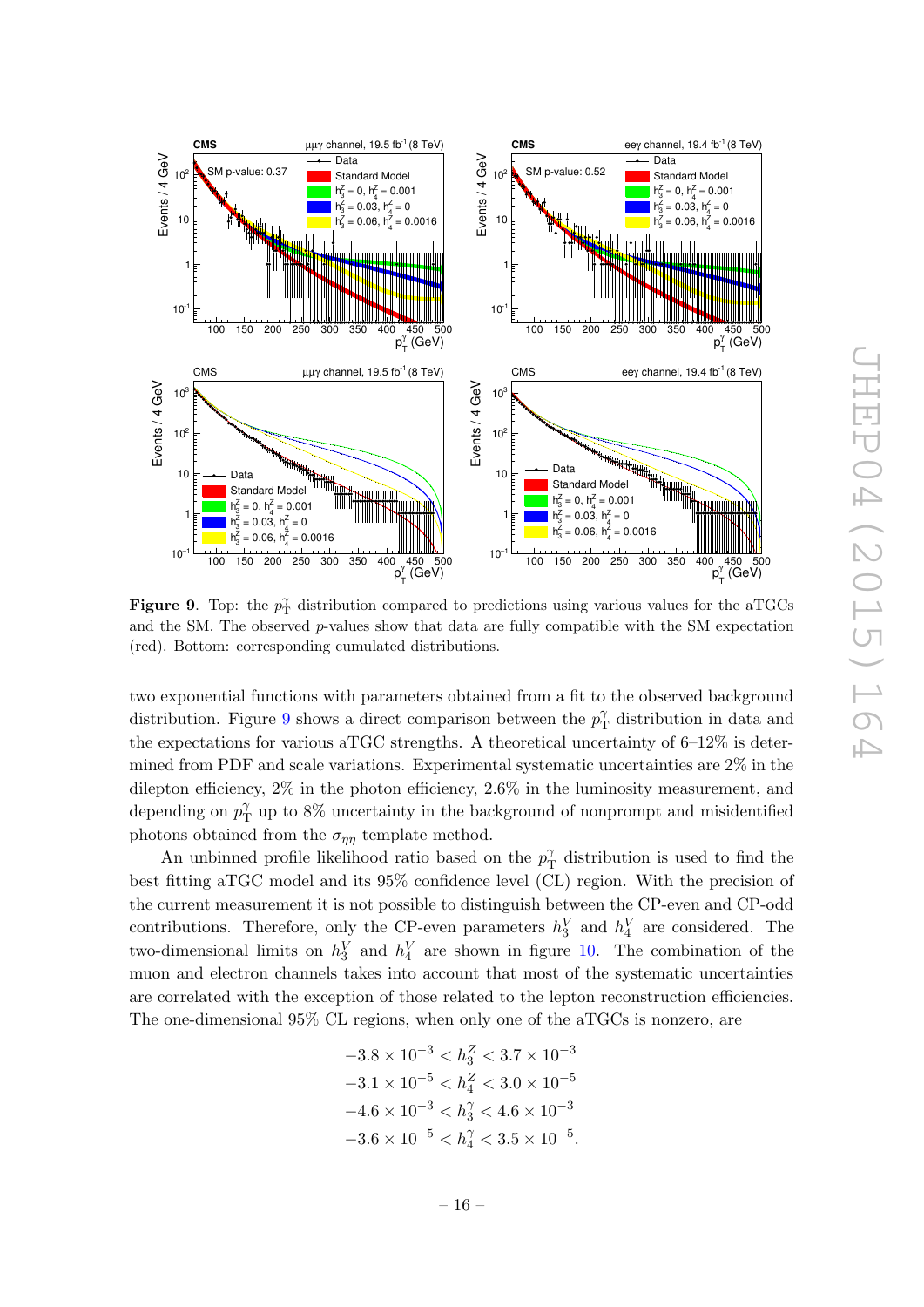

<span id="page-17-1"></span>**Figure 10.** Best fit of the combined muon and electron channels for models of anomalous  $ZZ\gamma$ (top) and  $Z\gamma\gamma$  (bottom) couplings. No form factor is used. The light blue star indicates the point of highest probability. The level of gray represents the exclusion probability and the black line corresponds to the 95% CL limit. In addition, several expected contours from SM simulation are shown.

## <span id="page-17-0"></span>8 Summary

A study of  $Z\gamma$  production in pp collisions at  $8 \text{ TeV}$  using data collected with the CMS experiment in 2012, corresponding to an integrated luminosity of 19.5 fb<sup>-1</sup> was presented. Decays of the Z bosons into muons and electrons were used for the measurement of the differential  $Z\gamma$  cross section as a function of  $p_{\rm T}^{\gamma}$  $\gamma_{\rm T}^{\gamma}$  for a phase space defined by the kinematic requirements on the final-state particles shown in table [1.](#page-10-0) In addition, the exclusive dif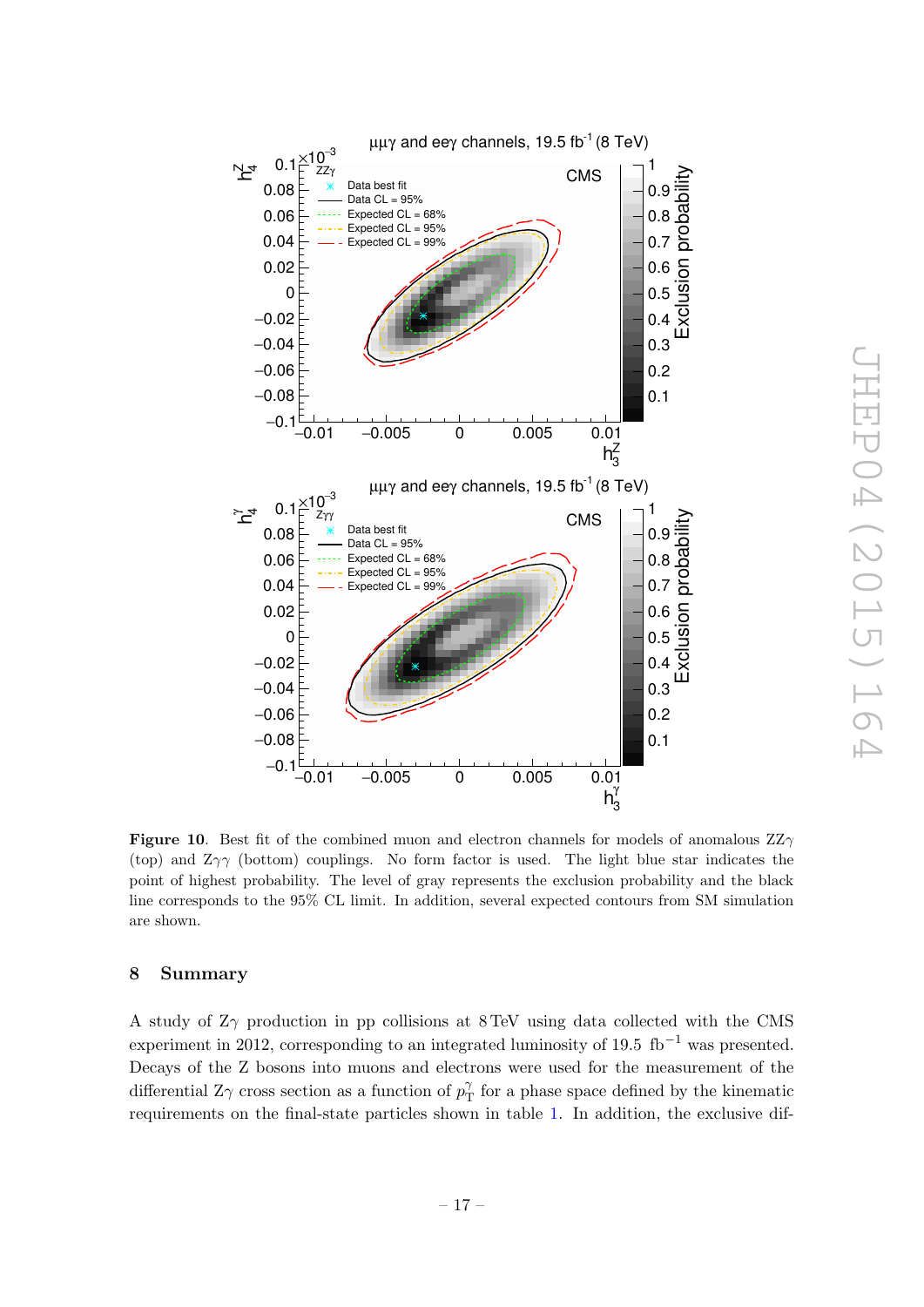ferential  $Z\gamma$  cross section for events with no accompanying central jets was presented. The inclusive and exclusive cross sections for  $p_T^{\gamma} > 15 \,\text{GeV}$  are measured to be:

$$
\sigma_{\text{incl}} = 2063 \pm 19 \text{ (stat)} \pm 98 \text{ (syst)} \pm 54 \text{ (lumi)} \text{ fb},
$$
  
 $\sigma_{\text{excl}} = 1770 \pm 18 \text{ (stat)} \pm 115 \text{ (syst)} \pm 46 \text{ (lumi)} \text{ fb}.$ 

Both values are compatible with the SM expectations of  $\sigma_{\rm incl}^{\rm MCFM} = 2100 \pm 120$  fb  $(\sigma_{\rm incl}^{\rm NNLO} =$  $2241 \pm 22$  fb) and  $\sigma_{\text{excl}}^{\text{MCFM}} = 1800 \pm 120$  fb, respectively. At high  $p_1^2$  $\gamma_{\rm T}^{\gamma}$  the inclusive measurement is well described by the NNLO calculation and also by the sherpa prediction including up to two additional partons at matrix element level, while a clear excess is observed with respect to the MCFM (NLO) calculation. This emphasizes the importance of NNLO QCD corrections for this measurement. A similar excess is not observed for the exclusive measurement.

Limits on the strengths of anomalous  $ZZ\gamma$  and  $Z\gamma\gamma$  couplings have been extracted. The following one-dimensional limits at 95% CL have been obtained

$$
-3.8 \times 10^{-3} < h_3^Z < 3.7 \times 10^{-3}
$$
\n
$$
-3.1 \times 10^{-5} < h_4^Z < 3.0 \times 10^{-5}
$$
\n
$$
-4.6 \times 10^{-3} < h_3^Z < 4.6 \times 10^{-3}
$$
\n
$$
-3.6 \times 10^{-5} < h_4^{\gamma} < 3.5 \times 10^{-5}.
$$

These limits are more stringent than previously published results on neutral aTGCs for the charged lepton decays of the Z boson from LEP [\[38](#page-21-18)[–41\]](#page-22-0), Tevatron [\[42,](#page-22-1) [43\]](#page-22-2) and the LHC experiments [\[4,](#page-20-2) [5\]](#page-20-3).

#### Acknowledgments

We thank Dirk Rathlev and Massimiliano Grazzini for providing us with the NNLO calculation of the cross section.

We congratulate our colleagues in the CERN accelerator departments for the excellent performance of the LHC and thank the technical and administrative staffs at CERN and at other CMS institutes for their contributions to the success of the CMS effort. In addition, we gratefully acknowledge the computing centers and personnel of the Worldwide LHC Computing Grid for delivering so effectively the computing infrastructure essential to our analyses. Finally, we acknowledge the enduring support for the construction and operation of the LHC and the CMS detector provided by the following funding agencies: the Austrian Federal Ministry of Science, Research and Economy and the Austrian Science Fund; the Belgian Fonds de la Recherche Scientifique, and Fonds voor Wetenschappelijk Onderzoek; the Brazilian Funding Agencies (CNPq, CAPES, FAPERJ, and FAPESP); the Bulgarian Ministry of Education and Science; CERN; the Chinese Academy of Sciences, Ministry of Science and Technology, and National Natural Science Foundation of China; the Colombian Funding Agency (COLCIENCIAS); the Croatian Ministry of Science, Education and Sport, and the Croatian Science Foundation; the Research Promotion Foundation, Cyprus; the Ministry of Education and Research, Estonian Research Council via IUT23-4 and IUT23-6 and European Regional Development Fund, Estonia; the Academy of Finland,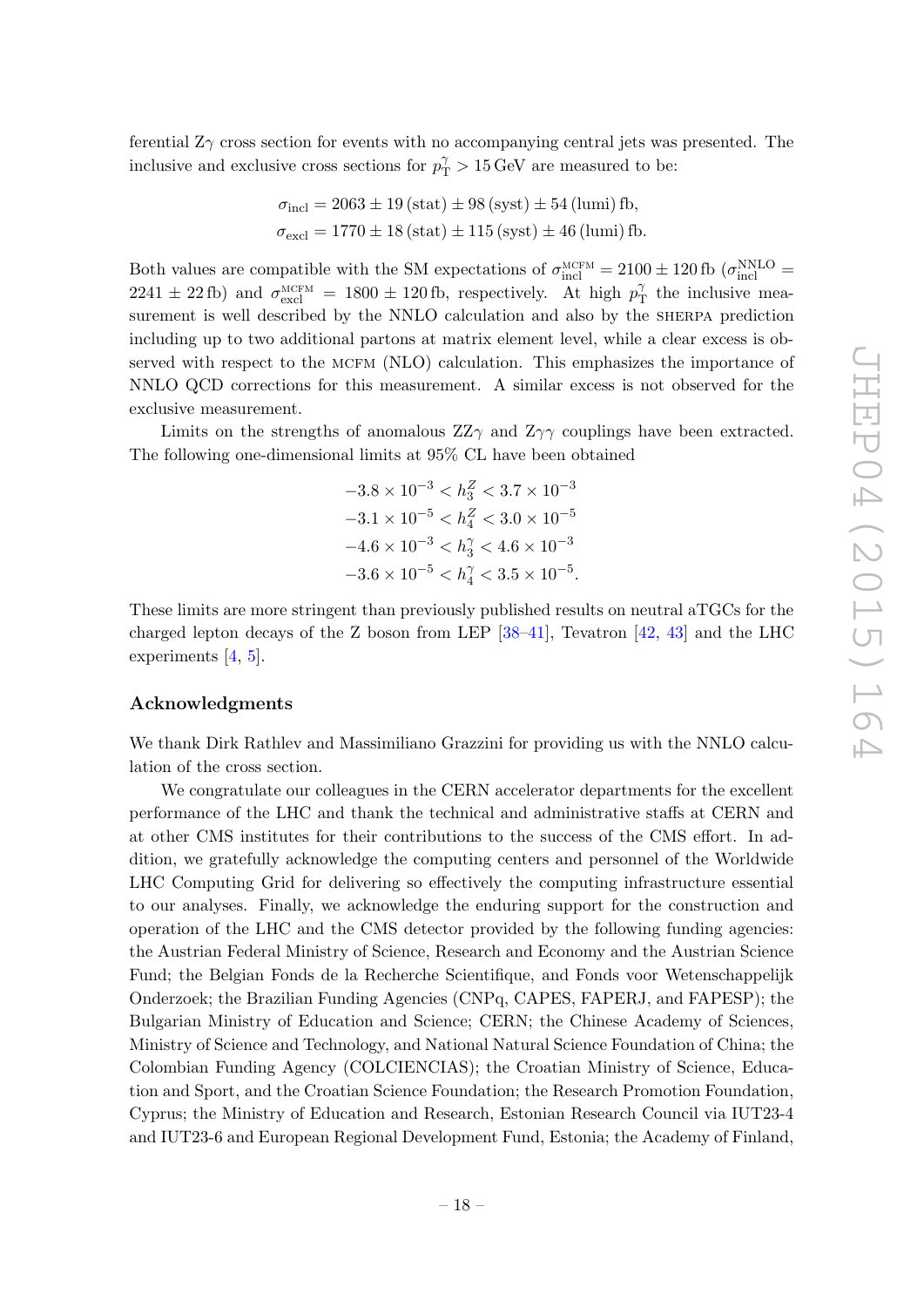Finnish Ministry of Education and Culture, and Helsinki Institute of Physics; the Institut National de Physique Nucléaire et de Physique des Particules / CNRS, and Commissariat à l'Énergie Atomique et aux Énergies Alternatives / CEA, France; the Bundesministerium für Bildung und Forschung, Deutsche Forschungsgemeinschaft, and Helmholtz-Gemeinschaft Deutscher Forschungszentren, Germany; the General Secretariat for Research and Technology, Greece; the National Scientific Research Foundation, and National Innovation Office, Hungary; the Department of Atomic Energy and the Department of Science and Technology, India; the Institute for Studies in Theoretical Physics and Mathematics, Iran; the Science Foundation, Ireland; the Istituto Nazionale di Fisica Nucleare, Italy; the Ministry of Science, ICT and Future Planning, and National Research Foundation (NRF), Republic of Korea; the Lithuanian Academy of Sciences; the Ministry of Education, and University of Malaya (Malaysia); the Mexican Funding Agencies (CINVESTAV, CONACYT, SEP, and UASLP-FAI); the Ministry of Business, Innovation and Employment, New Zealand; the Pakistan Atomic Energy Commission; the Ministry of Science and Higher Education and the National Science Centre, Poland; the Fundação para a Ciência e a Tecnologia, Portugal; JINR, Dubna; the Ministry of Education and Science of the Russian Federation, the Federal Agency of Atomic Energy of the Russian Federation, Russian Academy of Sciences, and the Russian Foundation for Basic Research; the Ministry of Education, Science and Technological Development of Serbia; the Secretaría de Estado de Investigación, Desarrollo e Innovación and Programa Consolider-Ingenio 2010, Spain; the Swiss Funding Agencies (ETH Board, ETH Zurich, PSI, SNF, UniZH, Canton Zurich, and SER); the Ministry of Science and Technology, Taipei; the Thailand Center of Excellence in Physics, the Institute for the Promotion of Teaching Science and Technology of Thailand, Special Task Force for Activating Research and the National Science and Technology Development Agency of Thailand; the Scientific and Technical Research Council of Turkey, and Turkish Atomic Energy Authority; the National Academy of Sciences of Ukraine, and State Fund for Fundamental Researches, Ukraine; the Science and Technology Facilities Council, U.K.; the US Department of Energy, and the US National Science Foundation.

Individuals have received support from the Marie-Curie program and the European Research Council and EPLANET (European Union); the Leventis Foundation; the A. P. Sloan Foundation; the Alexander von Humboldt Foundation; the Belgian Federal Science Policy Office; the Fonds pour la Formation `a la Recherche dans l'Industrie et dans l'Agriculture (FRIA-Belgium); the Agentschap voor Innovatie door Wetenschap en Technologie (IWT-Belgium); the Ministry of Education, Youth and Sports (MEYS) of the Czech Republic; the Council of Science and Industrial Research, India; the HOMING PLUS program of Foundation for Polish Science, cofinanced from European Union, Regional Development Fund; the Compagnia di San Paolo (Torino); the Consorzio per la Fisica (Trieste); MIUR project 20108T4XTM (Italy); the Thalis and Aristeia programs cofinanced by EU-ESF and the Greek NSRF; and the National Priorities Research Program by Qatar National Research Fund.

Open Access. This article is distributed under the terms of the Creative Commons Attribution License [\(CC-BY 4.0\)](http://creativecommons.org/licenses/by/4.0/), which permits any use, distribution and reproduction in any medium, provided the original author(s) and source are credited.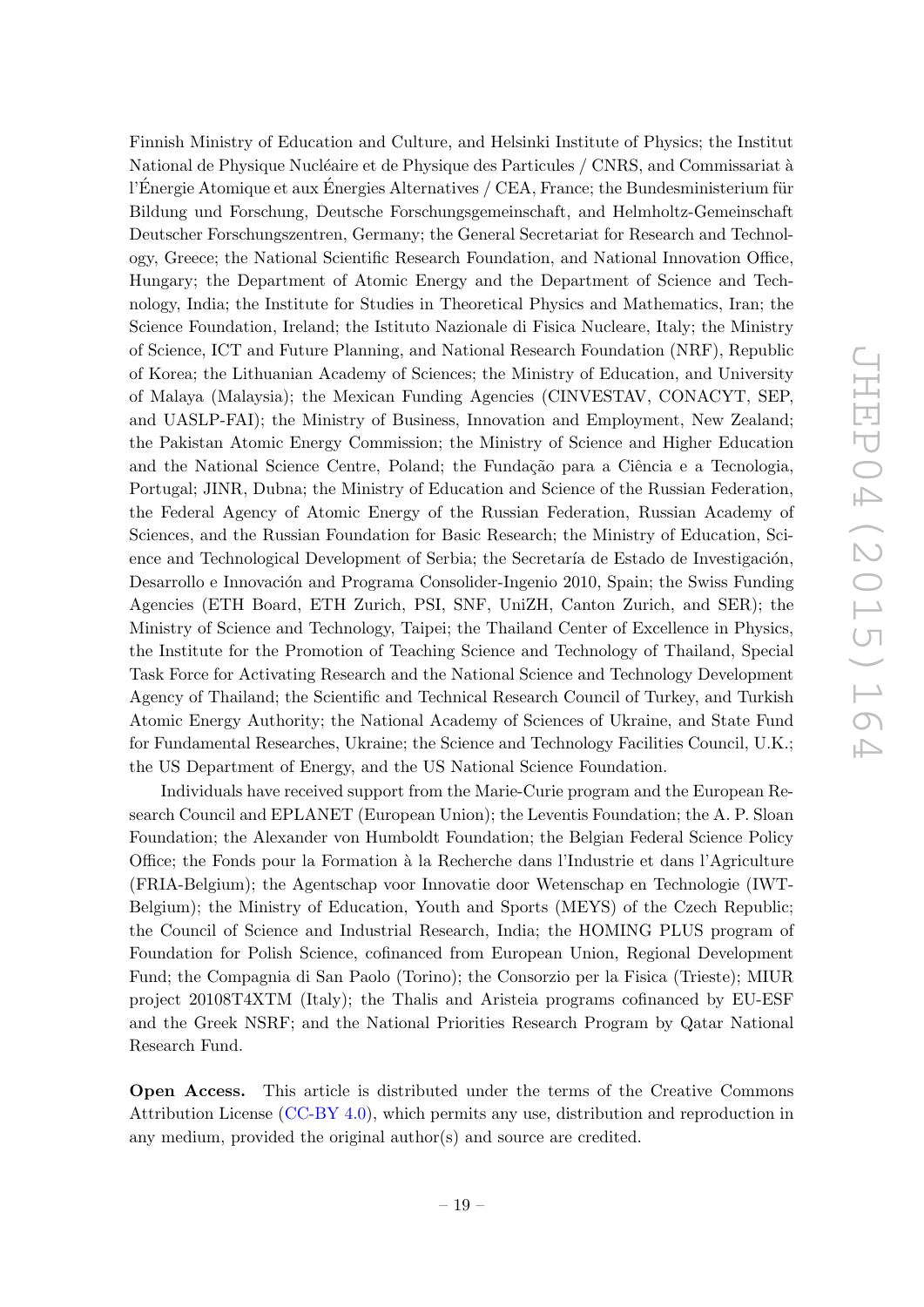#### References

- <span id="page-20-0"></span>[1] V.D. Barger, H. Baer and K. Hagiwara, Testing models for anomalous radiative decays of the Z boson, Phys. Rev. D 30 [\(1984\) 1513](http://dx.doi.org/10.1103/PhysRevD.30.1513)  $\text{INSPIRE}$  $\text{INSPIRE}$  $\text{INSPIRE}$ .
- [2] U. Baur, T. Han and J. Ohnemus, *QCD corrections and anomalous couplings in*  $Z_{\gamma}$ production at hadron colliders, Phys. Rev. D 57 [\(1998\) 2823](http://dx.doi.org/10.1103/PhysRevD.57.2823) [[hep-ph/9710416](http://arxiv.org/abs/hep-ph/9710416)] [IN[SPIRE](http://inspirehep.net/search?p=find+EPRINT+hep-ph/9710416)].
- <span id="page-20-1"></span>[3] U. Baur and E.L. Berger, *Probing the weak-boson sector in*  $Z_{\gamma}$  production at hadron  $colliders, Phys. Rev. D 47 (1993) 4889 [NSPIRE].$  $colliders, Phys. Rev. D 47 (1993) 4889 [NSPIRE].$  $colliders, Phys. Rev. D 47 (1993) 4889 [NSPIRE].$  $colliders, Phys. Rev. D 47 (1993) 4889 [NSPIRE].$  $colliders, Phys. Rev. D 47 (1993) 4889 [NSPIRE].$
- <span id="page-20-2"></span>[4] ATLAS collaboration, Measurements of  $W\gamma$  and  $Z\gamma$  production in pp collisions at  $\sqrt{s}$  = 7 TeV with the ATLAS detector at the LHC, Phys. Rev. **D 87** [\(2013\) 112003](http://dx.doi.org/10.1103/PhysRevD.87.112003) [[arXiv:1302.1283](http://arxiv.org/abs/1302.1283)] [IN[SPIRE](http://inspirehep.net/search?p=find+EPRINT+arXiv:1302.1283)].
- <span id="page-20-3"></span>[5] CMS collaboration, *Measurement of the W* $\gamma$  and  $Z\gamma$  inclusive cross sections in pp collisions at  $\sqrt{s} = 7$  TeV and limits on anomalous triple gauge boson couplings, [Phys. Rev.](http://dx.doi.org/10.1103/PhysRevD.89.092005) **D** 89 [\(2014\) 092005](http://dx.doi.org/10.1103/PhysRevD.89.092005) [[arXiv:1308.6832](http://arxiv.org/abs/1308.6832)] [IN[SPIRE](http://inspirehep.net/search?p=find+J+Phys.Rev.,D89,092005)].
- <span id="page-20-4"></span>[6] CMS collaboration, Particle-flow event reconstruction in CMS and performance for jets, taus and MET, [CMS-PAS-PFT-09-001](http://cds.cern.ch/record/1194487) (2009).
- [7] CMS collaboration, Commissioning of the particle-flow event reconstruction with the first LHC collisions recorded in the CMS detector, [CMS-PAS-PFT-10-001](http://cds.cern.ch/record/1247373) (2010).
- <span id="page-20-5"></span>[8] CMS collaboration, Commissioning of the particle-flow event reconstruction with leptons from  $J/\Psi$  and W decays at 7 TeV, [CMS-PAS-PFT-10-003](http://cds.cern.ch/record/1279347) (2010).
- <span id="page-20-6"></span>[9] W. Adam, R. Frühwirth, A. Strandlie and T. Todorov, Reconstruction of electrons with the Gaussian-sum filter in the CMS tracker at the LHC, J. Phys. **G 31** [\(2005\) N9](http://dx.doi.org/10.1088/0954-3899/31/9/N01) [[physics/0306087](http://arxiv.org/abs/physics/0306087)] [IN[SPIRE](http://inspirehep.net/search?p=find+EPRINT+physics/0306087)].
- <span id="page-20-7"></span>[10] S. Baffioni et al., Electron reconstruction in CMS, [Eur. Phys. J.](http://dx.doi.org/10.1140/epjc/s10052-006-0175-5) C 49 (2007) 1099 [IN[SPIRE](http://inspirehep.net/search?p=find+J+Eur.Phys.J.,C49,1099)].
- <span id="page-20-8"></span>[11] M. Cacciari, G.P. Salam and G. Soyez, The anti- $k_t$  jet clustering algorithm, JHEP 04 [\(2008\)](http://dx.doi.org/10.1088/1126-6708/2008/04/063) [063](http://dx.doi.org/10.1088/1126-6708/2008/04/063) [[arXiv:0802.1189](http://arxiv.org/abs/0802.1189)] [IN[SPIRE](http://inspirehep.net/search?p=find+EPRINT+arXiv:0802.1189)].
- <span id="page-20-9"></span>[12] M. Cacciari, G.P. Salam and G. Soyez, FastJet user manual, [Eur. Phys. J.](http://dx.doi.org/10.1140/epjc/s10052-012-1896-2) C 72 (2012) 1896 [[arXiv:1111.6097](http://arxiv.org/abs/1111.6097)] [IN[SPIRE](http://inspirehep.net/search?p=find+EPRINT+arXiv:1111.6097)].
- <span id="page-20-10"></span>[13] CMS collaboration, Determination of jet energy calibration and transverse momentum resolution in CMS, 2011 JINST 6 [P11002.](http://dx.doi.org/10.1088/1748-0221/6/11/P11002)
- <span id="page-20-11"></span>[14] M. Cacciari, G.P. Salam and G. Soyez, The catchment area of jets, JHEP 04 [\(2008\) 005](http://dx.doi.org/10.1088/1126-6708/2008/04/005) [[arXiv:0802.1188](http://arxiv.org/abs/0802.1188)] [IN[SPIRE](http://inspirehep.net/search?p=find+EPRINT+arXiv:0802.1188)].
- <span id="page-20-12"></span>[15] CMS collaboration, The CMS experiment at the CERN LHC, 2008 JINST 3 [S08004](http://dx.doi.org/10.1088/1748-0221/3/08/S08004) [IN[SPIRE](http://inspirehep.net/search?p=find+J+JINST,3,S08004)].
- <span id="page-20-13"></span>[16] T. Gleisberg et al., Event generation with SHERPA 1.1, JHEP 02 [\(2009\) 007](http://dx.doi.org/10.1088/1126-6708/2009/02/007) [[arXiv:0811.4622](http://arxiv.org/abs/0811.4622)] [IN[SPIRE](http://inspirehep.net/search?p=find+EPRINT+arXiv:0811.4622)].
- <span id="page-20-14"></span>[17] J.M. Campbell, H.B. Hartanto and C. Williams, Next-to-leading order predictions for  $Z\gamma + i\epsilon t$ and  $Z\gamma\gamma$  final states at the LHC, JHEP 11 [\(2012\) 162](http://dx.doi.org/10.1007/JHEP11(2012)162) [[arXiv:1208.0566](http://arxiv.org/abs/1208.0566)] [IN[SPIRE](http://inspirehep.net/search?p=find+EPRINT+arXiv:1208.0566)].
- <span id="page-20-15"></span>[18] H.-L. Lai et al., New parton distributions for collider physics, Phys. Rev. **D** 82 [\(2010\) 074024](http://dx.doi.org/10.1103/PhysRevD.82.074024) [[arXiv:1007.2241](http://arxiv.org/abs/1007.2241)] [IN[SPIRE](http://inspirehep.net/search?p=find+EPRINT+arXiv:1007.2241)].
- <span id="page-20-16"></span>[19] J.M. Campbell, J.W. Huston and W.J. Stirling, Hard interactions of quarks and gluons: a primer for LHC physics, [Rept. Prog. Phys.](http://dx.doi.org/10.1088/0034-4885/70/1/R02) 70 (2007) 89  $[hep-ph/0611148]$  $[hep-ph/0611148]$  $[hep-ph/0611148]$  [IN[SPIRE](http://inspirehep.net/search?p=find+EPRINT+hep-ph/0611148)].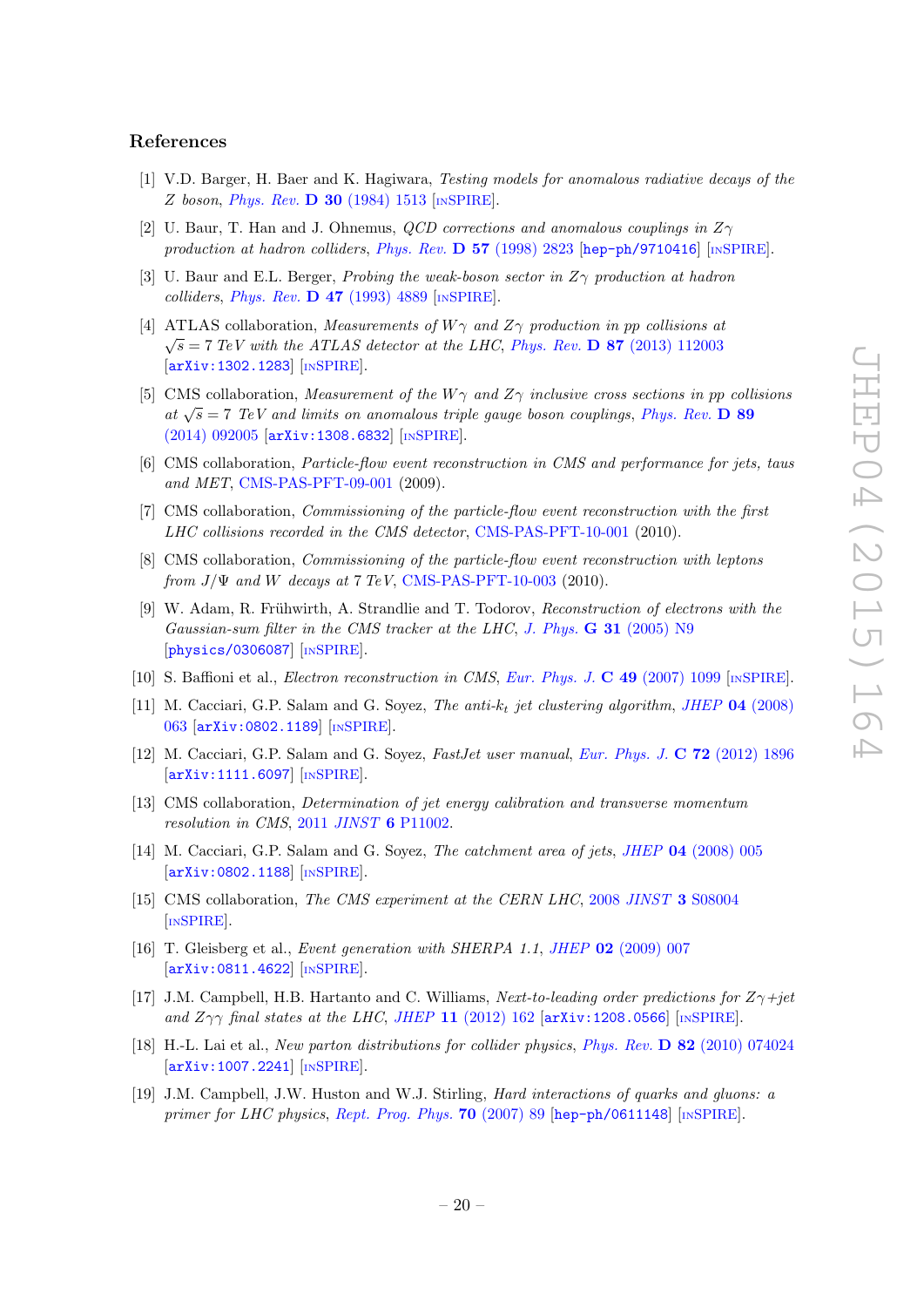- <span id="page-21-0"></span>[20] I.W. Stewart and F.J. Tackmann, Theory uncertainties for Higgs and other searches using jet bins, Phys. Rev. D 85 [\(2012\) 034011](http://dx.doi.org/10.1103/PhysRevD.85.034011) [[arXiv:1107.2117](http://arxiv.org/abs/1107.2117)] [IN[SPIRE](http://inspirehep.net/search?p=find+EPRINT+arXiv:1107.2117)].
- <span id="page-21-1"></span>[21] M. Grazzini, S. Kallweit, D. Rathlev and A. Torre, Zγ production at hadron colliders in NNLO QCD, [Phys. Lett.](http://dx.doi.org/10.1016/j.physletb.2014.02.037) B 731 (2014) 204 [[arXiv:1309.7000](http://arxiv.org/abs/1309.7000)] [IN[SPIRE](http://inspirehep.net/search?p=find+EPRINT+arXiv:1309.7000)].
- <span id="page-21-2"></span>[22] J. Alwall et al.,  $MadGraph/MadEvent \, v4$ : the new web generation, JHEP 09 [\(2007\) 028](http://dx.doi.org/10.1088/1126-6708/2007/09/028) [[arXiv:0706.2334](http://arxiv.org/abs/0706.2334)] [IN[SPIRE](http://inspirehep.net/search?p=find+EPRINT+arXiv:0706.2334)].
- <span id="page-21-3"></span>[23] J. Pumplin et al., New generation of parton distributions with uncertainties from global QCD analysis, JHEP 07 [\(2002\) 012](http://dx.doi.org/10.1088/1126-6708/2002/07/012) [[hep-ph/0201195](http://arxiv.org/abs/hep-ph/0201195)] [IN[SPIRE](http://inspirehep.net/search?p=find+EPRINT+hep-ph/0201195)].
- <span id="page-21-4"></span>[24] T. Sjöstrand, S. Mrenna and P.Z. Skands,  $PYTHIA$  6.4 physics and manual, [JHEP](http://dx.doi.org/10.1088/1126-6708/2006/05/026) 05 [\(2006\) 026](http://dx.doi.org/10.1088/1126-6708/2006/05/026) [[hep-ph/0603175](http://arxiv.org/abs/hep-ph/0603175)] [IN[SPIRE](http://inspirehep.net/search?p=find+EPRINT+hep-ph/0603175)].
- <span id="page-21-5"></span>[25] R. Gavin, Y. Li, F. Petriello and S. Quackenbush, FEWZ 2.0: a code for hadronic Z production at next-to-next-to-leading order, [Comput.Phys.Commun.](http://dx.doi.org/10.1016/j.cpc.2011.06.008) 182 (2011) 2388 [[arXiv:1011.3540](http://arxiv.org/abs/1011.3540)] [IN[SPIRE](http://inspirehep.net/search?p=find+J+Comp.Phys.Comm.,182,2388)].
- <span id="page-21-6"></span>[26] GEANT4 collaboration, S. Agostinelli et al.,  $GEANT4 - a$  simulation toolkit, [Nucl.](http://dx.doi.org/10.1016/S0168-9002(03)01368-8) [Instrum. Meth.](http://dx.doi.org/10.1016/S0168-9002(03)01368-8) A 506 (2003) 250 [IN[SPIRE](http://inspirehep.net/search?p=find+J+Nucl.Instrum.Meth.,A506,250)].
- <span id="page-21-7"></span>[27] CMS collaboration, *Performance of CMS muon reconstruction in pp collision events at*  $\sqrt{s} = 7$  TeV, 2012 JINST 7 [P10002.](http://dx.doi.org/10.1088/1748-0221/7/10/P10002)
- <span id="page-21-8"></span>[28] CMS collaboration, *Electron performance with* 19.6 fb<sup>-1</sup> of data collected at  $\sqrt{s} = 8$  TeV with the CMS detector., [CMS-DP-2013-003](http://cds.cern.ch/record/1523273) (2013).
- <span id="page-21-9"></span>[29] M. Cacciari and G.P. Salam, Pileup subtraction using jet areas, [Phys. Lett.](http://dx.doi.org/10.1016/j.physletb.2007.09.077) B 659 (2008) 119 [[arXiv:0707.1378](http://arxiv.org/abs/0707.1378)] [IN[SPIRE](http://inspirehep.net/search?p=find+EPRINT+arXiv:0707.1378)].
- <span id="page-21-10"></span>[30] CMS collaboration, Measurement of the production cross section for pairs of isolated photons in pp collisions at  $\sqrt{s} = 7$  TeV, JHEP 01 [\(2012\) 133](http://dx.doi.org/10.1007/JHEP01(2012)133) [[arXiv:1110.6461](http://arxiv.org/abs/1110.6461)] [IN[SPIRE](http://inspirehep.net/search?p=find+J+JHEP,1201,133)].
- <span id="page-21-11"></span>[31] CMS collaboration, Measurement of the inclusive W and Z production cross sections in PP collisions at  $\sqrt{s}$  = 7 TeV, JHEP 10 [\(2011\) 132](http://dx.doi.org/10.1007/JHEP10(2011)132) [[arXiv:1107.4789](http://arxiv.org/abs/1107.4789)] [IN[SPIRE](http://inspirehep.net/search?p=find+J+JHEP,1110,132)].
- <span id="page-21-12"></span>[32] G. D'Agostini, A multidimensional unfolding method based on Bayes' theorem, [Nucl.](http://dx.doi.org/10.1016/0168-9002(95)00274-X) [Instrum. Meth.](http://dx.doi.org/10.1016/0168-9002(95)00274-X) A 362 (1995) 487 [IN[SPIRE](http://inspirehep.net/search?p=find+J+Nucl.Instrum.Meth.,A362,487)].
- <span id="page-21-13"></span>[33] T. Adye, Unfolding algorithms and tests using RooUnfold,  $arXiv:1105.1160$  [IN[SPIRE](http://inspirehep.net/search?p=find+EPRINT+arXiv:1105.1160)].
- <span id="page-21-14"></span>[34] A. Valassi, *Combining correlated measurements of several different physical quantities, [Nucl.](http://dx.doi.org/10.1016/S0168-9002(03)00329-2)* [Instrum. Meth.](http://dx.doi.org/10.1016/S0168-9002(03)00329-2) A 500 (2003) 391 [IN[SPIRE](http://inspirehep.net/search?p=find+J+Nucl.Instrum.Meth.,A500,391)].
- <span id="page-21-15"></span>[35] G.J. Gounaris, J. Layssac and F.M. Renard, Signatures of the anomalous  $Z_{\gamma}$  and  $ZZ$ production at the lepton and hadron colliders, Phys. Rev.  $\bf{D} 61$  [\(2000\) 073013](http://dx.doi.org/10.1103/PhysRevD.61.073013) [[hep-ph/9910395](http://arxiv.org/abs/hep-ph/9910395)] [IN[SPIRE](http://inspirehep.net/search?p=find+EPRINT+hep-ph/9910395)].
- <span id="page-21-16"></span>[36] G.J. Gounaris, J. Layssac and F.M. Renard, *Off-shell structure of the anomalous Z and*  $\gamma$ selfcouplings, Phys. Rev.  $\bf{D} 62$  [\(2000\) 073012](http://dx.doi.org/10.1103/PhysRevD.62.073012) [[hep-ph/0005269](http://arxiv.org/abs/hep-ph/0005269)] [IN[SPIRE](http://inspirehep.net/search?p=find+J+Phys.Rev.,D62,073012)].
- <span id="page-21-17"></span>[37] C. Degrande, A basis of dimension-eight operators for anomalous neutral triple gauge boson interactions, JHEP 02 [\(2014\) 101](http://dx.doi.org/10.1007/JHEP02(2014)101) [[arXiv:1308.6323](http://arxiv.org/abs/1308.6323)] [IN[SPIRE](http://inspirehep.net/search?p=find+EPRINT+arXiv:1308.6323)].
- <span id="page-21-18"></span>[38] DELPHI collaboration, J. Abdallah et al., Study of triple-gauge-boson couplings  $ZZZ$ ,  $ZZ\gamma$ and  $Z\gamma\gamma$  LEP, [Eur. Phys. J.](http://dx.doi.org/10.1140/epjc/s10052-007-0345-0) C 51 (2007) 525 [[arXiv:0706.2741](http://arxiv.org/abs/0706.2741)] [IN[SPIRE](http://inspirehep.net/search?p=find+EPRINT+arXiv:0706.2741)].
- [39] L3 collaboration, P. Achard et al., Study of the  $e^+e^- \rightarrow Z\gamma$  process at LEP and limits on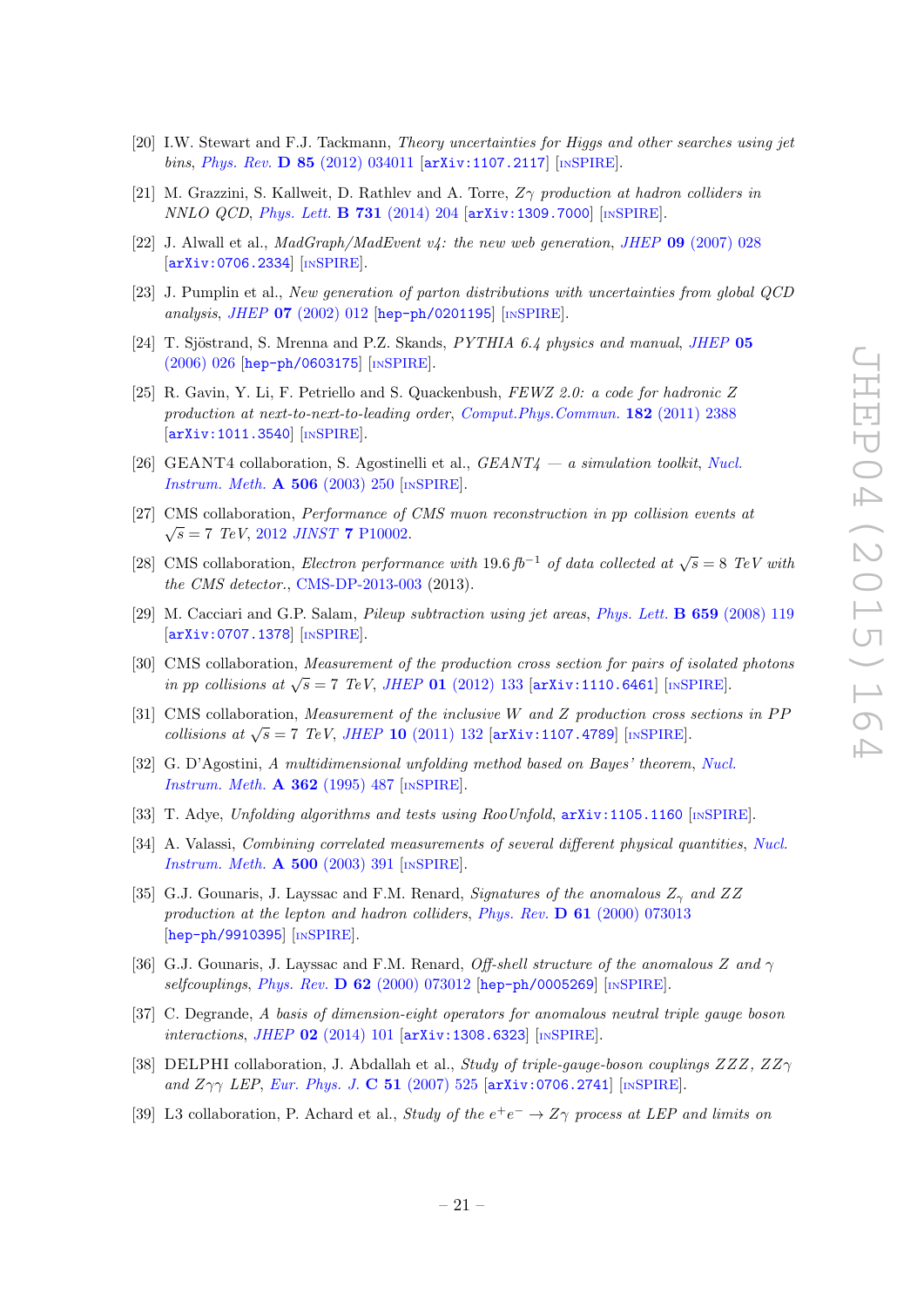triple neutral-gauge-boson couplings, [Phys. Lett.](http://dx.doi.org/10.1016/j.physletb.2004.07.002) B 597 (2004) 119 [[hep-ex/0407012](http://arxiv.org/abs/hep-ex/0407012)] [IN[SPIRE](http://inspirehep.net/search?p=find+J+Phys.Lett.,B597,119)].

- [40] OPAL collaboration, G. Abbiendi et al., Study of Z pair production and anomalous couplings in  $e^+e^-$  collisions at  $\sqrt{s}$  between 190 GeV and 209 GeV, [Eur. Phys. J.](http://dx.doi.org/10.1140/epjc/s2003-01467-x) C 32 (2003) [303](http://dx.doi.org/10.1140/epjc/s2003-01467-x) [[hep-ex/0310013](http://arxiv.org/abs/hep-ex/0310013)] [IN[SPIRE](http://inspirehep.net/search?p=find+EPRINT+hep-ex/0310013)].
- <span id="page-22-0"></span>[41] ALEPH, DELPHI, L3, OPAL, LEP ELECTROWEAK collaboration, S. Schael et al., Electroweak measurements in electron-positron collisions at W-boson-pair energies at LEP, [Phys. Rept.](http://dx.doi.org/10.1016/j.physrep.2013.07.004) 532 (2013) 119 [[arXiv:1302.3415](http://arxiv.org/abs/1302.3415)] [IN[SPIRE](http://inspirehep.net/search?p=find+EPRINT+arXiv:1302.3415)].
- <span id="page-22-1"></span>[42] CDF collaboration, T. Aaltonen et al., Limits on anomalous trilinear gauge couplings in  $Z\gamma$ events from  $p\bar{p}$  collisions at  $\sqrt{s} = 1.96$  TeV, [Phys. Rev. Lett.](http://dx.doi.org/10.1103/PhysRevLett.107.051802) 107 (2011) 051802 [[arXiv:1103.2990](http://arxiv.org/abs/1103.2990)] [IN[SPIRE](http://inspirehep.net/search?p=find+J+Phys.Rev.Lett.,107,051802)].
- <span id="page-22-2"></span>[43] D0 collaboration, V.M. Abazov et al.,  $Z\gamma$  production and limits on anomalous  $ZZ\gamma$  and  $Z\gamma\gamma$  couplings in pp̄ collisions at  $\sqrt{s} = 1.96$  TeV, Phys. Rev. **D** 85 [\(2012\) 052001](http://dx.doi.org/10.1103/PhysRevD.85.052001) [[arXiv:1111.3684](http://arxiv.org/abs/1111.3684)] [IN[SPIRE](http://inspirehep.net/search?p=find+EPRINT+arXiv:1111.3684)].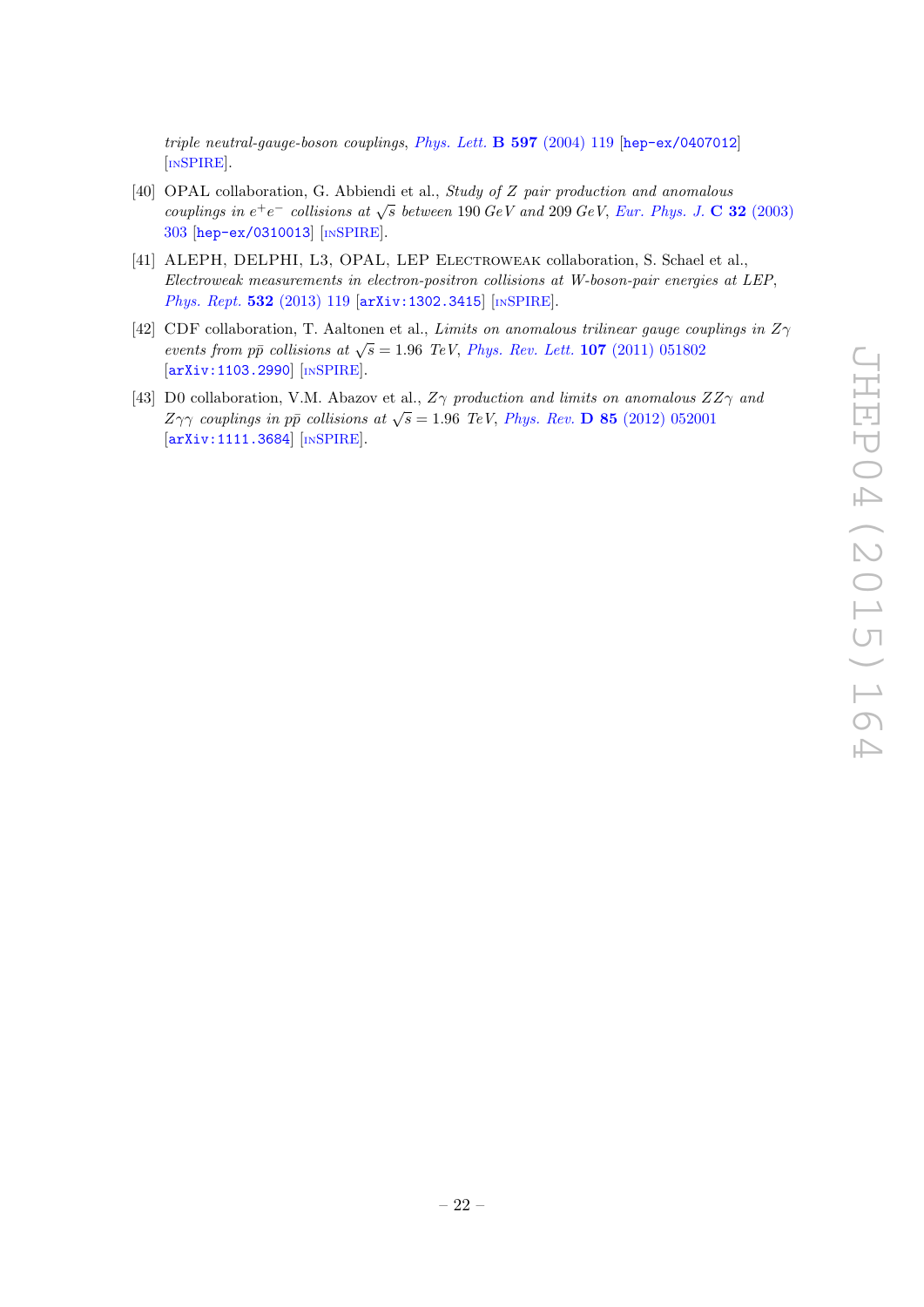# The CMS collaboration

#### <span id="page-23-0"></span>Yerevan Physics Institute, Yerevan, Armenia

V. Khachatryan, A.M. Sirunyan, A. Tumasyan

### Institut für Hochenergiephysik der OeAW, Wien, Austria

W. Adam, T. Bergauer, M. Dragicevic, J. Erö, M. Friedl, R. Frühwirth<sup>1</sup>, V.M. Ghete, C. Hartl, N. Hörmann, J. Hrubec, M. Jeitler<sup>1</sup>, W. Kiesenhofer, V. Knünz, M. Krammer<sup>1</sup>, I. Krätschmer, D. Liko, I. Mikulec, D. Rabady<sup>2</sup>, B. Rahbaran, H. Rohringer, R. Schöfbeck, J. Strauss, W. Treberer-Treberspurg, W. Waltenberger, C.-E. Wulz<sup>1</sup>

#### National Centre for Particle and High Energy Physics, Minsk, Belarus

V. Mossolov, N. Shumeiko, J. Suarez Gonzalez

#### Universiteit Antwerpen, Antwerpen, Belgium

S. Alderweireldt, S. Bansal, T. Cornelis, E.A. De Wolf, X. Janssen, A. Knutsson, J. Lauwers, S. Luyckx, S. Ochesanu, R. Rougny, M. Van De Klundert, H. Van Haevermaet, P. Van Mechelen, N. Van Remortel, A. Van Spilbeeck

#### Vrije Universiteit Brussel, Brussel, Belgium

F. Blekman, S. Blyweert, J. D'Hondt, N. Daci, N. Heracleous, J. Keaveney, S. Lowette, M. Maes, A. Olbrechts, Q. Python, D. Strom, S. Tavernier, W. Van Doninck, P. Van Mulders, G.P. Van Onsem, I. Villella

### Universit´e Libre de Bruxelles, Bruxelles, Belgium

C. Caillol, B. Clerbaux, G. De Lentdecker, D. Dobur, L. Favart, A.P.R. Gay, A. Grebenyuk, A. Léonard, A. Mohammadi, L. Perniè<sup>2</sup>, A. Randle-conde, T. Reis, T. Seva, L. Thomas, C. Vander Velde, P. Vanlaer, J. Wang, F. Zenoni

## Ghent University, Ghent, Belgium

V. Adler, K. Beernaert, L. Benucci, A. Cimmino, S. Costantini, S. Crucy, S. Dildick, A. Fagot, G. Garcia, J. Mccartin, A.A. Ocampo Rios, D. Poyraz, D. Ryckbosch, S. Salva Diblen, M. Sigamani, N. Strobbe, F. Thyssen, M. Tytgat, E. Yazgan, N. Zaganidis

### Université Catholique de Louvain, Louvain-la-Neuve, Belgium

S. Basegmez, C. Beluffi<sup>3</sup>, G. Bruno, R. Castello, A. Caudron, L. Ceard, G.G. Da Silveira, C. Delaere, T. du Pree, D. Favart, L. Forthomme, A. Giammanco<sup>4</sup>, J. Hollar, A. Jafari, P. Jez, M. Komm, V. Lemaitre, C. Nuttens, L. Perrini, A. Pin, K. Piotrzkowski, A. Popov<sup>5</sup>, L. Quertenmont, M. Selvaggi, M. Vidal Marono, J.M. Vizan Garcia

#### Université de Mons, Mons, Belgium

N. Beliy, T. Caebergs, E. Daubie, G.H. Hammad

# Centro Brasileiro de Pesquisas Fisicas, Rio de Janeiro, Brazil

W.L. Aldá Júnior, G.A. Alves, L. Brito, M. Correa Martins Junior, T. Dos Reis Martins, J. Molina, C. Mora Herrera, M.E. Pol, P. Rebello Teles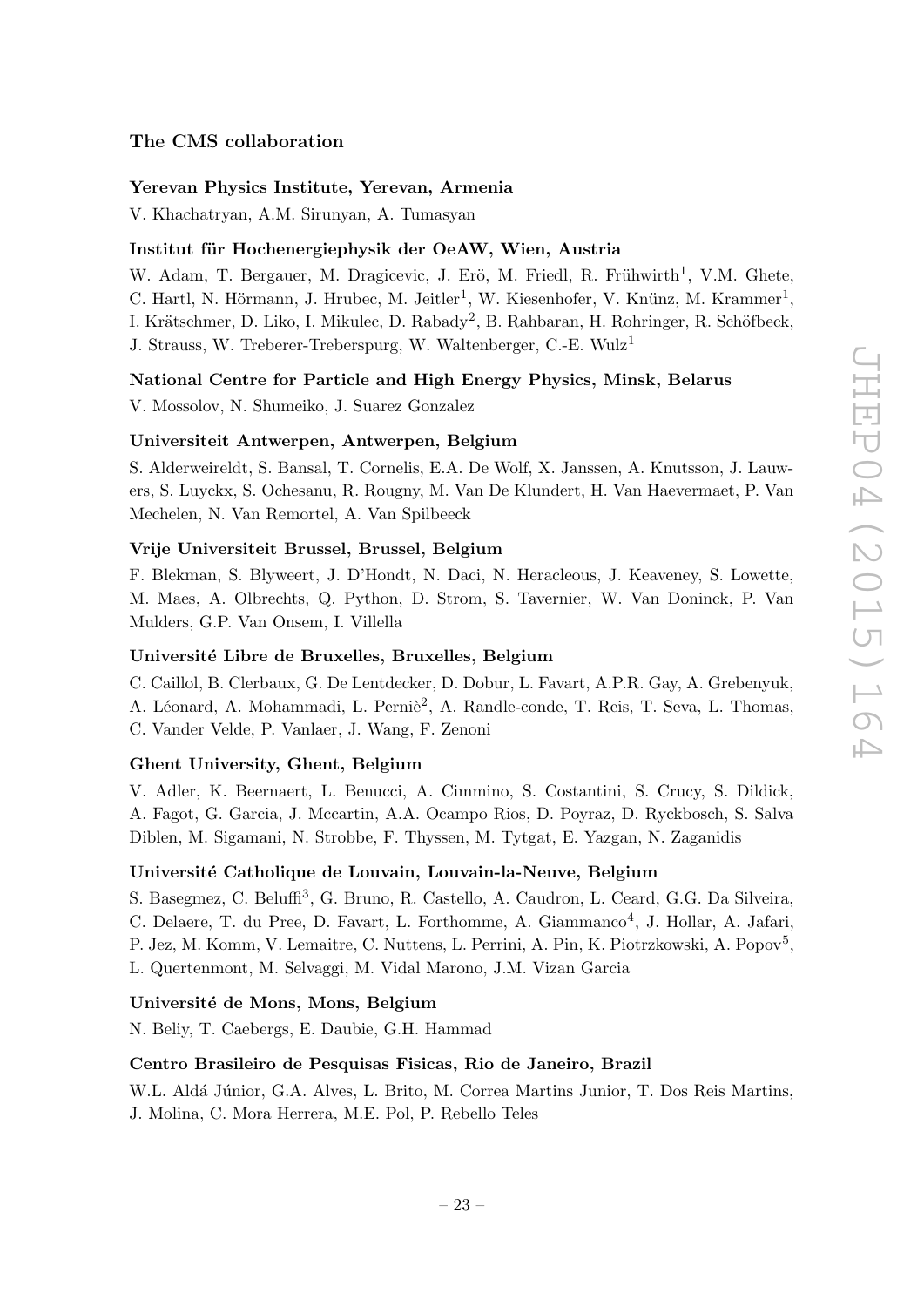### Universidade do Estado do Rio de Janeiro, Rio de Janeiro, Brazil

W. Carvalho, J. Chinellato<sup>6</sup>, A. Custódio, E.M. Da Costa, D. De Jesus Damiao, C. De Oliveira Martins, S. Fonseca De Souza, H. Malbouisson, D. Matos Figueiredo, L. Mundim, H. Nogima, W.L. Prado Da Silva, J. Santaolalla, A. Santoro, A. Sznajder, E.J. Tonelli Manganote<sup>6</sup> , A. Vilela Pereira

# Universidade Estadual Paulista <sup>a</sup>, Universidade Federal do ABC  $^b$ , São Paulo, Brazil

C.A. Bernardes<sup>b</sup>, S. Dogra<sup>a</sup>, T.R. Fernandez Perez Tomei<sup>a</sup>, E.M. Gregores<sup>b</sup>, P.G. Mercadante<sup>b</sup>, S.F. Novaes<sup>a</sup>, Sandra S. Padula<sup>a</sup>

#### Institute for Nuclear Research and Nuclear Energy, Sofia, Bulgaria

A. Aleksandrov, V. Genchev<sup>2</sup>, R. Hadjiiska, P. Iaydjiev, A. Marinov, S. Piperov, M. Rodozov, S. Stoykova, G. Sultanov, M. Vutova

# University of Sofia, Sofia, Bulgaria

A. Dimitrov, I. Glushkov, L. Litov, B. Pavlov, P. Petkov

# Institute of High Energy Physics, Beijing, China

J.G. Bian, G.M. Chen, H.S. Chen, M. Chen, T. Cheng, R. Du, C.H. Jiang, R. Plestina<sup>7</sup>, F. Romeo, J. Tao, Z. Wang

# State Key Laboratory of Nuclear Physics and Technology, Peking University, Beijing, China

C. Asawatangtrakuldee, Y. Ban, Q. Li, S. Liu, Y. Mao, S.J. Qian, D. Wang, Z. Xu, W. Zou

#### Universidad de Los Andes, Bogota, Colombia

C. Avila, A. Cabrera, L.F. Chaparro Sierra, C. Florez, J.P. Gomez, B. Gomez Moreno, J.C. Sanabria

# University of Split, Faculty of Electrical Engineering, Mechanical Engineering and Naval Architecture, Split, Croatia

N. Godinovic, D. Lelas, D. Polic, I. Puljak

#### University of Split, Faculty of Science, Split, Croatia

Z. Antunovic, M. Kovac

Institute Rudjer Boskovic, Zagreb, Croatia V. Brigljevic, K. Kadija, J. Luetic, D. Mekterovic, L. Sudic

University of Cyprus, Nicosia, Cyprus A. Attikis, G. Mavromanolakis, J. Mousa, C. Nicolaou, F. Ptochos, P.A. Razis

Charles University, Prague, Czech Republic M. Bodlak, M. Finger, M. Finger Jr.<sup>8</sup>

# Academy of Scientific Research and Technology of the Arab Republic of Egypt, Egyptian Network of High Energy Physics, Cairo, Egypt

Y. Assran<sup>9</sup>, A. Ellithi Kamel<sup>10</sup>, M.A. Mahmoud<sup>11</sup>, A. Radi<sup>12,13</sup>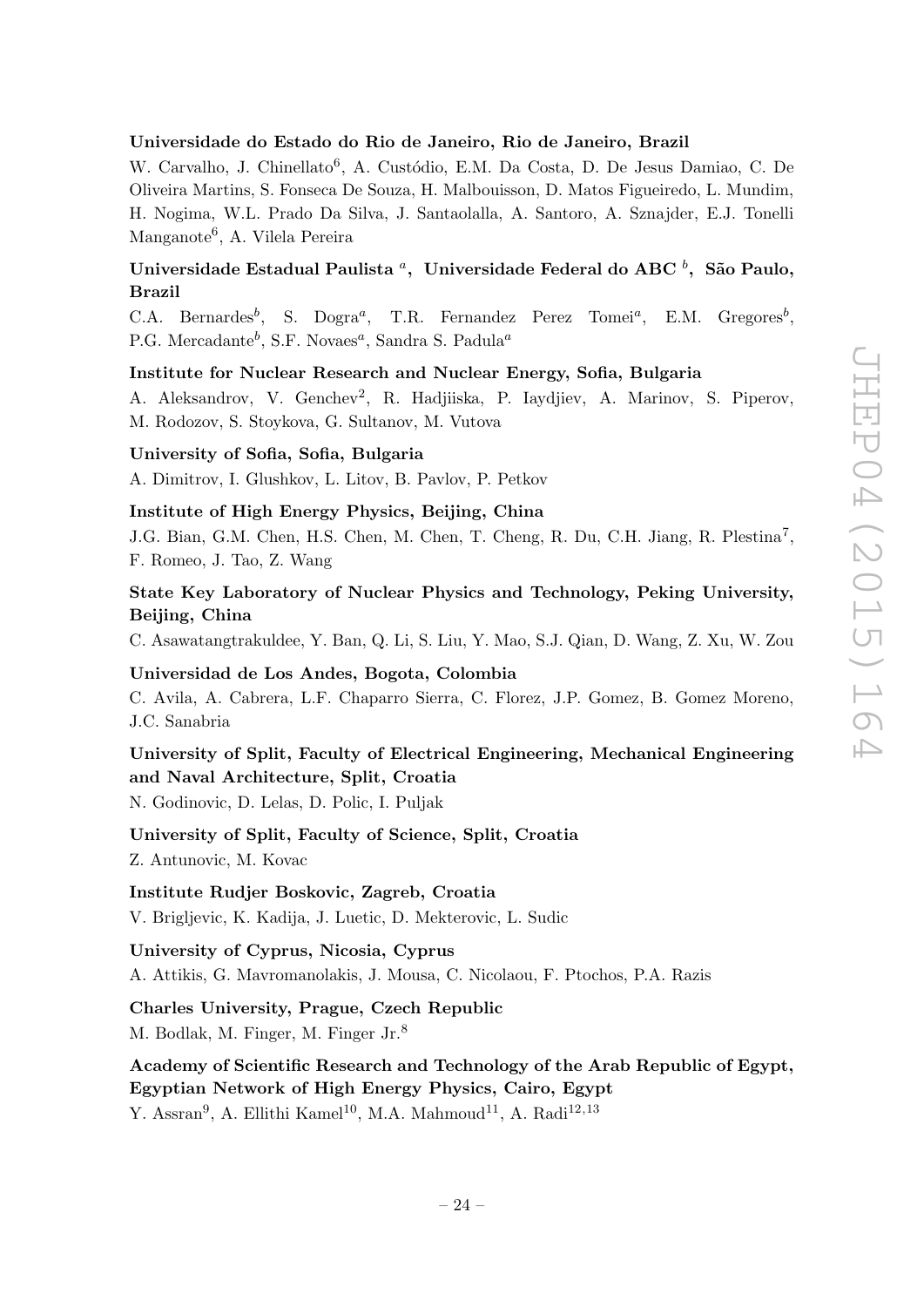# National Institute of Chemical Physics and Biophysics, Tallinn, Estonia

M. Kadastik, M. Murumaa, M. Raidal, A. Tiko

Department of Physics, University of Helsinki, Helsinki, Finland P. Eerola, M. Voutilainen

# Helsinki Institute of Physics, Helsinki, Finland

J. Härkönen, V. Karimäki, R. Kinnunen, M.J. Kortelainen, T. Lampén, K. Lassila-Perini, S. Lehti, T. Lindén, P. Luukka, T. Mäenpää, T. Peltola, E. Tuominen, J. Tuominiemi, E. Tuovinen, L. Wendland

Lappeenranta University of Technology, Lappeenranta, Finland

J. Talvitie, T. Tuuva

# DSM/IRFU, CEA/Saclay, Gif-sur-Yvette, France

M. Besancon, F. Couderc, M. Dejardin, D. Denegri, B. Fabbro, J.L. Faure, C. Favaro, F. Ferri, S. Ganjour, A. Givernaud, P. Gras, G. Hamel de Monchenault, P. Jarry, E. Locci, J. Malcles, J. Rander, A. Rosowsky, M. Titov

# Laboratoire Leprince-Ringuet, Ecole Polytechnique, IN2P3-CNRS, Palaiseau, France

S. Baffioni, F. Beaudette, P. Busson, E. Chapon, C. Charlot, T. Dahms, M. Dalchenko, L. Dobrzynski, N. Filipovic, A. Florent, R. Granier de Cassagnac, L. Mastrolorenzo, P. Miné, I.N. Naranjo, M. Nguyen, C. Ochando, G. Ortona, P. Paganini, S. Regnard, R. Salerno, J.B. Sauvan, Y. Sirois, C. Veelken, Y. Yilmaz, A. Zabi

# Institut Pluridisciplinaire Hubert Curien, Université de Strasbourg, Université de Haute Alsace Mulhouse, CNRS/IN2P3, Strasbourg, France

J.-L. Agram14, J. Andrea, A. Aubin, D. Bloch, J.-M. Brom, E.C. Chabert, C. Collard, E. Conte<sup>14</sup>, J.-C. Fontaine<sup>14</sup>, D. Gelé, U. Goerlach, C. Goetzmann, A.-C. Le Bihan, K. Skovpen, P. Van Hove

# Centre de Calcul de l'Institut National de Physique Nucleaire et de Physique des Particules, CNRS/IN2P3, Villeurbanne, France

S. Gadrat

# Université de Lyon, Université Claude Bernard Lyon 1, CNRS-IN2P3, Institut de Physique Nucléaire de Lyon, Villeurbanne, France

S. Beauceron, N. Beaupere, C. Bernet<sup>7</sup>, G. Boudoul<sup>2</sup>, E. Bouvier, S. Brochet, C.A. Carrillo Montoya, J. Chasserat, R. Chierici, D. Contardo<sup>2</sup>, P. Depasse, H. El Mamouni, J. Fan, J. Fay, S. Gascon, M. Gouzevitch, B. Ille, T. Kurca, M. Lethuillier, L. Mirabito, S. Perries, J.D. Ruiz Alvarez, D. Sabes, L. Sgandurra, V. Sordini, M. Vander Donckt, P. Verdier, S. Viret, H. Xiao

# Institute of High Energy Physics and Informatization, Tbilisi State University, Tbilisi, Georgia

Z. Tsamalaidze<sup>8</sup>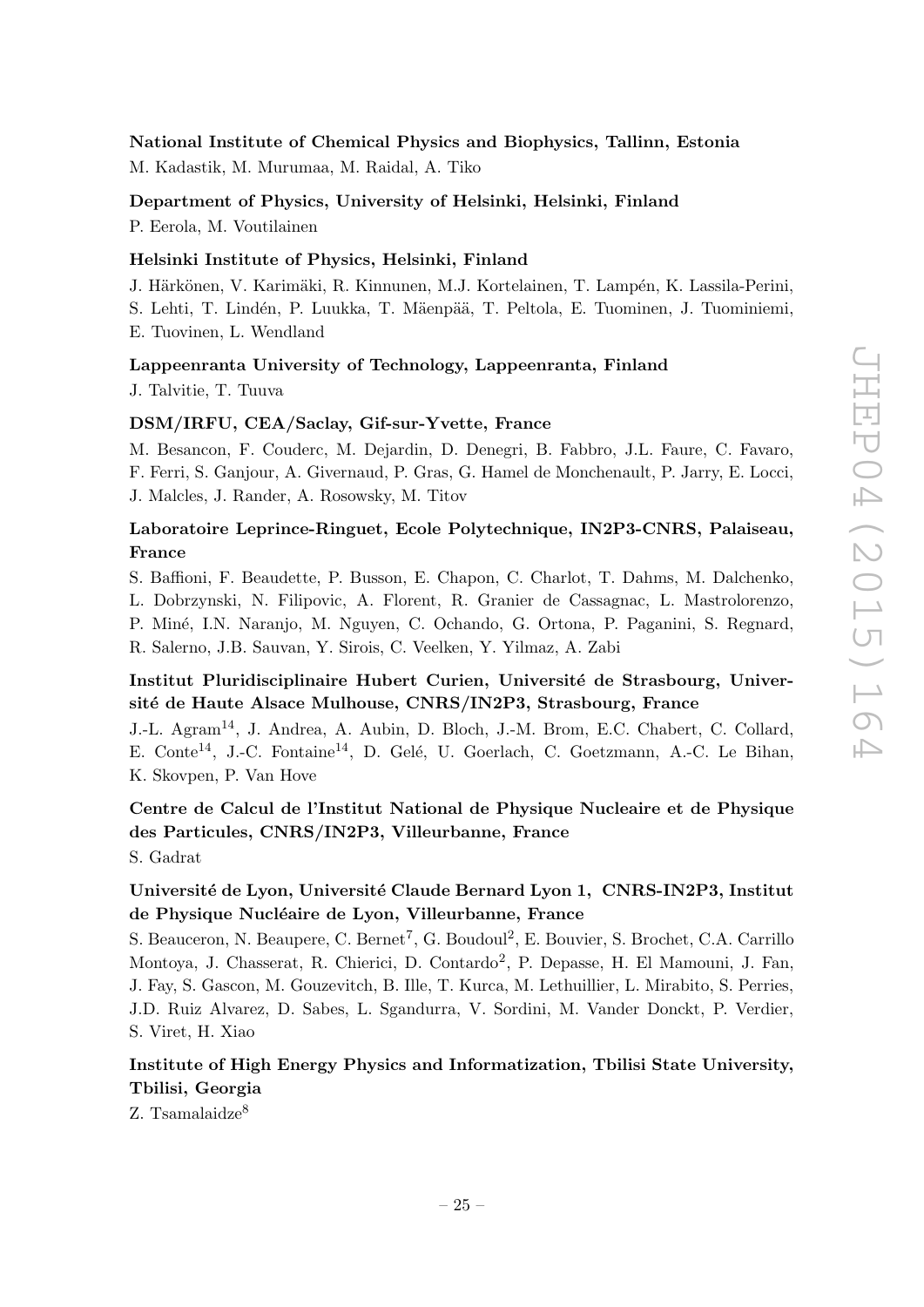#### RWTH Aachen University, I. Physikalisches Institut, Aachen, Germany

C. Autermann, S. Beranek, M. Bontenackels, M. Edelhoff, L. Feld, A. Heister, K. Klein, M. Lipinski, A. Ostapchuk, M. Preuten, F. Raupach, J. Sammet, S. Schael, J.F. Schulte, H. Weber, B. Wittmer, V. Zhukov<sup>5</sup>

#### RWTH Aachen University, III. Physikalisches Institut A, Aachen, Germany

M. Ata, M. Brodski, E. Dietz-Laursonn, D. Duchardt, M. Erdmann, R. Fischer, A. Güth, T. Hebbeker, C. Heidemann, K. Hoepfner, D. Klingebiel, S. Knutzen, P. Kreuzer, M. Merschmeyer, A. Meyer, P. Millet, M. Olschewski, K. Padeken, P. Papacz, H. Reithler, S.A. Schmitz, L. Sonnenschein, D. Teyssier, S. Thüer, M. Weber

#### RWTH Aachen University, III. Physikalisches Institut B, Aachen, Germany

V. Cherepanov, Y. Erdogan, G. Flügge, H. Geenen, M. Geisler, W. Haj Ahmad, F. Hoehle, B. Kargoll, T. Kress, Y. Kuessel, A. Künsken, J. Lingemann<sup>2</sup>, A. Nowack, I.M. Nugent, O. Pooth, A. Stahl

#### Deutsches Elektronen-Synchrotron, Hamburg, Germany

M. Aldaya Martin, I. Asin, N. Bartosik, J. Behr, U. Behrens, A.J. Bell, A. Bethani, K. Borras, A. Burgmeier, A. Cakir, L. Calligaris, A. Campbell, S. Choudhury, F. Costanza, C. Diez Pardos, G. Dolinska, S. Dooling, T. Dorland, G. Eckerlin, D. Eckstein, T. Eichhorn, G. Flucke, J. Garay Garcia, A. Geiser, P. Gunnellini, J. Hauk, M. Hempel<sup>15</sup>, H. Jung, A. Kalogeropoulos, M. Kasemann, P. Katsas, J. Kieseler, C. Kleinwort, I. Korol, D. Krücker, W. Lange, J. Leonard, K. Lipka, A. Lobanov, W. Lohmann<sup>15</sup>, B. Lutz, R. Mankel, I. Marfin<sup>15</sup>, I.-A. Melzer-Pellmann, A.B. Meyer, G. Mittag, J. Mnich, A. Mussgiller, S. Naumann-Emme, A. Nayak, E. Ntomari, H. Perrey, D. Pitzl, R. Placakyte, A. Raspereza, P.M. Ribeiro Cipriano, B. Roland, E. Ron, M.O. Sahin, J. Salfeld-Nebgen, ¨ P. Saxena, T. Schoerner-Sadenius, M. Schröder, C. Seitz, S. Spannagel, A.D.R. Vargas Trevino, R. Walsh, C. Wissing

#### University of Hamburg, Hamburg, Germany

V. Blobel, M. Centis Vignali, A.R. Draeger, J. Erfle, E. Garutti, K. Goebel, M. Görner, J. Haller, M. Hoffmann, R.S. Höing, A. Junkes, H. Kirschenmann, R. Klanner, R. Kogler, J. Lange, T. Lapsien, T. Lenz, I. Marchesini, J. Ott, T. Peiffer, A. Perieanu, N. Pietsch, J. Poehlsen, T. Poehlsen, D. Rathjens, C. Sander, H. Schettler, P. Schleper, E. Schlieckau, A. Schmidt, M. Seidel, V. Sola, H. Stadie, G. Steinbrück, D. Troendle, E. Usai, L. Vanelderen, A. Vanhoefer

### Institut für Experimentelle Kernphysik, Karlsruhe, Germany

C. Barth, C. Baus, J. Berger, C. Böser, E. Butz, T. Chwalek, W. De Boer, A. Descroix, A. Dierlamm, M. Feindt, F. Frensch, M. Giffels, A. Gilbert, F. Hartmann<sup>2</sup>, T. Hauth, U. Husemann, I. Katkov<sup>5</sup>, A. Kornmayer<sup>2</sup>, P. Lobelle Pardo, M.U. Mozer, T. Müller, Th. Müller, A. Nürnberg, G. Quast, K. Rabbertz, S. Röcker, H.J. Simonis, F.M. Stober, R. Ulrich, J. Wagner-Kuhr, S. Wayand, T. Weiler, R. Wolf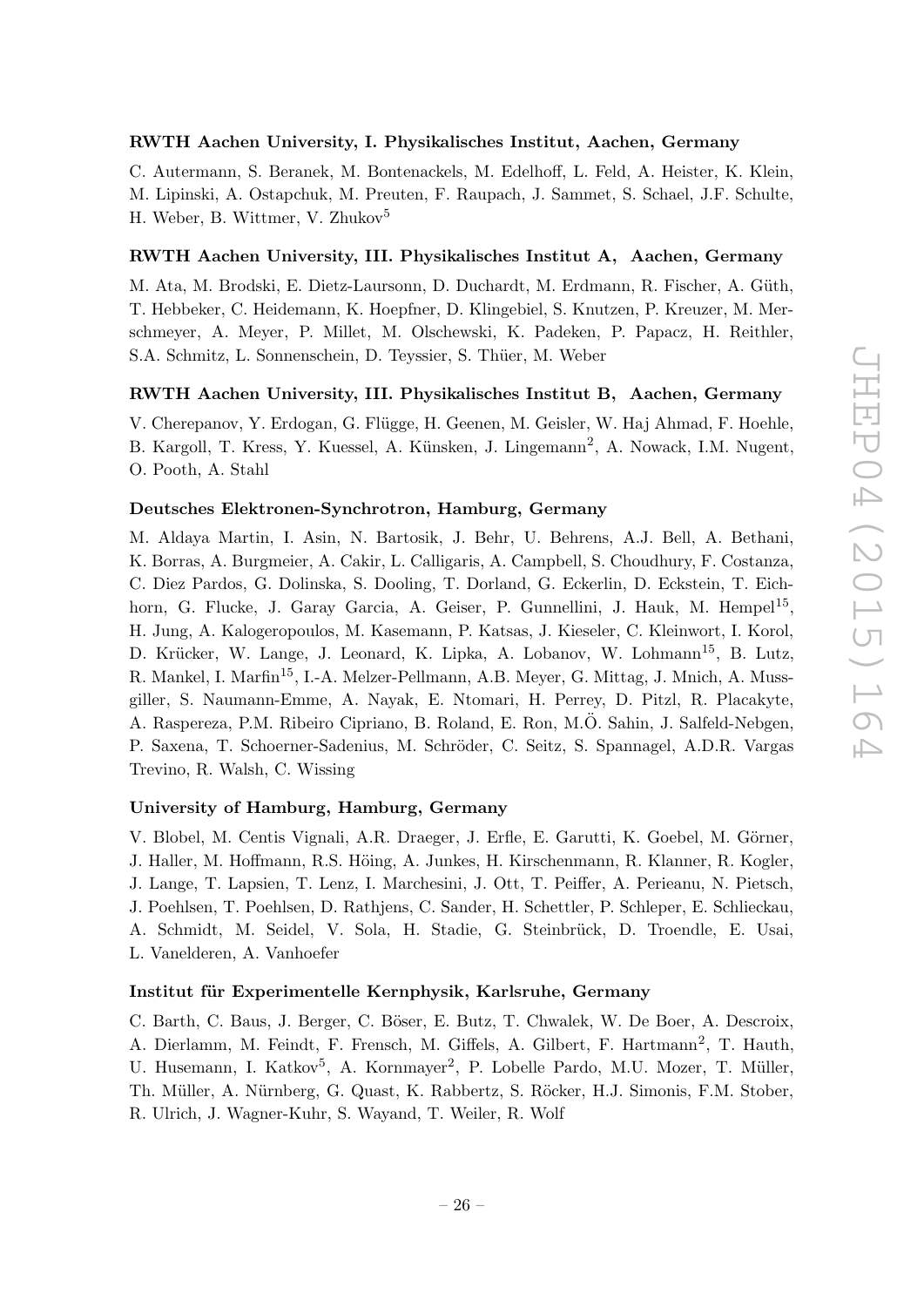# Institute of Nuclear and Particle Physics (INPP), NCSR Demokritos, Aghia Paraskevi, Greece

G. Anagnostou, G. Daskalakis, T. Geralis, V.A. Giakoumopoulou, A. Kyriakis, D. Loukas, A. Markou, C. Markou, A. Psallidas, I. Topsis-Giotis

#### University of Athens, Athens, Greece

A. Agapitos, S. Kesisoglou, A. Panagiotou, N. Saoulidou, E. Stiliaris

#### University of Ioánnina, Ioánnina, Greece

X. Aslanoglou, I. Evangelou, G. Flouris, C. Foudas, P. Kokkas, N. Manthos, I. Papadopoulos, E. Paradas, J. Strologas

# Wigner Research Centre for Physics, Budapest, Hungary

G. Bencze, C. Hajdu, P. Hidas, D. Horvath<sup>16</sup>, F. Sikler, V. Veszpremi, G. Vesztergombi<sup>17</sup>, A.J. Zsigmond

## Institute of Nuclear Research ATOMKI, Debrecen, Hungary

N. Beni, S. Czellar, J. Karancsi<sup>18</sup>, J. Molnar, J. Palinkas, Z. Szillasi

## University of Debrecen, Debrecen, Hungary

A. Makovec, P. Raics, Z.L. Trocsanyi, B. Ujvari

National Institute of Science Education and Research, Bhubaneswar, India S.K. Swain

### Panjab University, Chandigarh, India

S.B. Beri, V. Bhatnagar, R. Gupta, U.Bhawandeep, A.K. Kalsi, M. Kaur, R. Kumar, M. Mittal, N. Nishu, J.B. Singh

# University of Delhi, Delhi, India

Ashok Kumar, Arun Kumar, S. Ahuja, A. Bhardwaj, B.C. Choudhary, A. Kumar, S. Malhotra, M. Naimuddin, K. Ranjan, V. Sharma

#### Saha Institute of Nuclear Physics, Kolkata, India

S. Banerjee, S. Bhattacharya, K. Chatterjee, S. Dutta, B. Gomber, Sa. Jain, Sh. Jain, R. Khurana, A. Modak, S. Mukherjee, D. Roy, S. Sarkar, M. Sharan

#### Bhabha Atomic Research Centre, Mumbai, India

A. Abdulsalam, D. Dutta, V. Kumar, A.K. Mohanty<sup>2</sup>, L.M. Pant, P. Shukla, A. Topkar

### Tata Institute of Fundamental Research, Mumbai, India

T. Aziz, S. Banerjee, S. Bhowmik<sup>19</sup>, R.M. Chatterjee, R.K. Dewanjee, S. Dugad, S. Ganguly, S. Ghosh, M. Guchait, A. Gurtu<sup>20</sup>, G. Kole, S. Kumar, M. Maity<sup>19</sup>, G. Majumder, K. Mazumdar, G.B. Mohanty, B. Parida, K. Sudhakar, N. Wickramage<sup>21</sup>

# Institute for Research in Fundamental Sciences (IPM), Tehran, Iran

H. Bakhshiansohi, H. Behnamian, S.M. Etesami<sup>22</sup>, A. Fahim<sup>23</sup>, R. Goldouzian, M. Khakzad, M. Mohammadi Najafabadi, M. Naseri, S. Paktinat Mehdiabadi, F. Rezaei Hosseinabadi, B. Safarzadeh<sup>24</sup>, M. Zeinali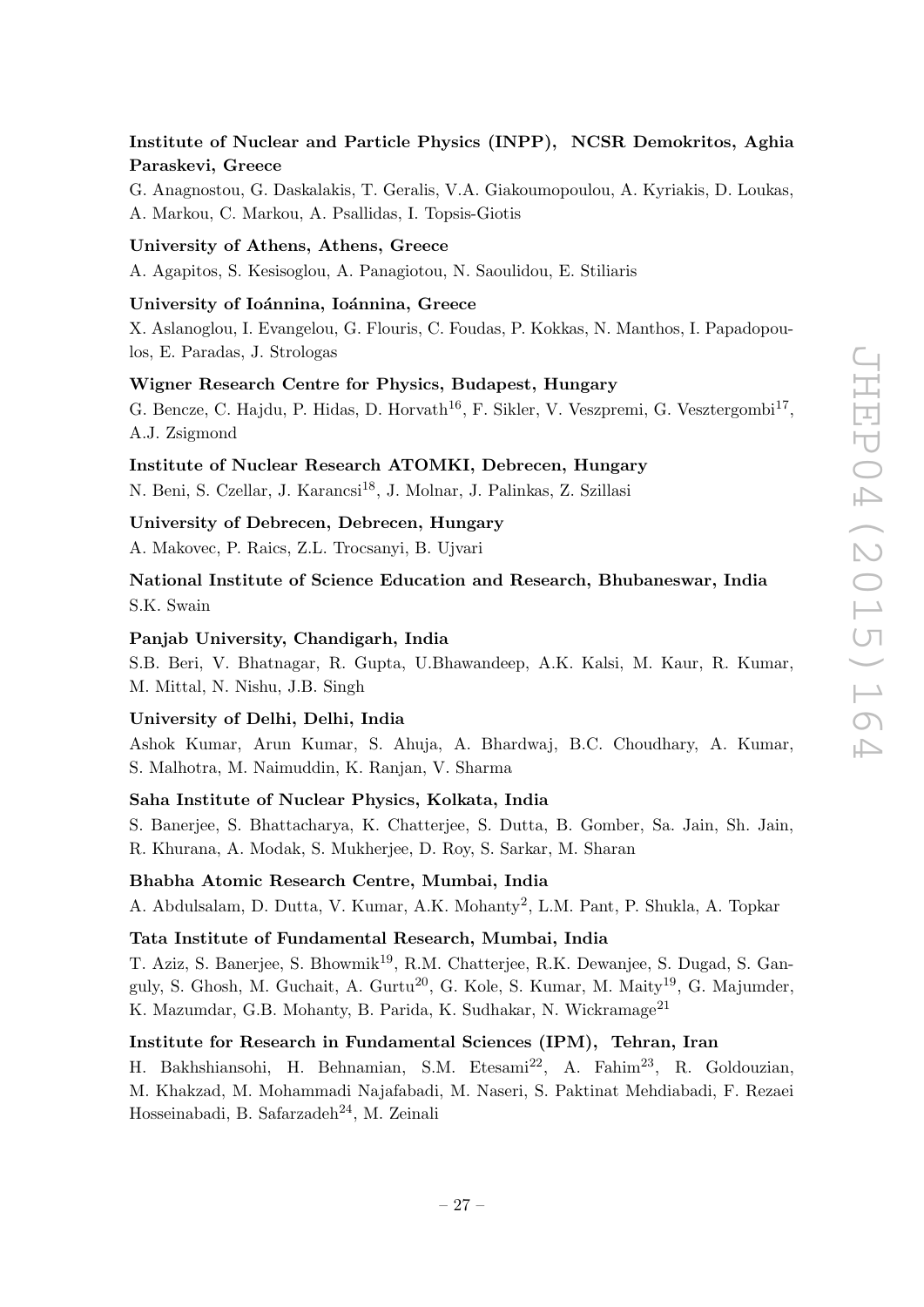### University College Dublin, Dublin, Ireland

M. Felcini, M. Grunewald

INFN Sezione di Bari <sup>a</sup>, Università di Bari  $^b$ , Politecnico di Bari  $^c$ , Bari, Italy M. Abbrescia<sup>a,b</sup>, C. Calabria<sup>a,b</sup>, S.S. Chhibra<sup>a,b</sup>, A. Colaleo<sup>a</sup>, D. Creanza<sup>a,c</sup>, N. De Filippis<sup>a,c</sup>, M. De Palma<sup>a,b</sup>, L. Fiore<sup>a</sup>, G. Iaselli<sup>a,c</sup>, G. Maggi<sup>a,c</sup>, M. Maggi<sup>a</sup>, S. My<sup>a,c</sup>, S. Nuzzo<sup>a,b</sup>, A. Pompili<sup>a,b</sup>, G. Pugliese<sup>a,c</sup>, R. Radogna<sup>a,b,2</sup>, G. Selvaggi<sup>a,b</sup>, A. Sharma<sup>a</sup>, L. Silvestris<sup>a, 2</sup>, R. Venditti<sup>a, b</sup>, P. Verwilligen<sup>a</sup>

# INFN Sezione di Bologna <sup>a</sup>, Università di Bologna  $^b$ , Bologna, Italy

G. Abbiendi<sup>a</sup>, , A.C. Benvenuti<sup>a</sup>, D. Bonacorsi<sup>a,b</sup>, S. Braibant-Giacomelli<sup>a,b</sup>, L. Brigliadori<sup>a,b</sup>, R. Campanini<sup>a,b</sup>, P. Capiluppi<sup>a,b</sup>, A. Castro<sup>a,b</sup>, F.R. Cavallo<sup>a</sup>, G. Codispoti<sup>a,b</sup>, M. Cuffiani<sup>a,b</sup>, G.M. Dallavalle<sup>a</sup>, F. Fabbri<sup>a</sup>, A. Fanfani<sup>a,b</sup>, D. Fasanella<sup>a,b</sup>, P. Giacomelli<sup>a</sup>, C. Grandi<sup>a</sup>, L. Guiducci<sup>a,b</sup>, S. Marcellini<sup>a</sup>, G. Masetti<sup>a</sup>, A. Montanari<sup>a</sup>, F.L. Navarria<sup>a,b</sup>, A. Perrotta<sup>a</sup>, F. Primavera<sup>a,b</sup>, A.M. Rossi<sup>a,b</sup>, T. Rovelli<sup>a,b</sup>, G.P. Siroli<sup>a,b</sup>, N. Tosi<sup> $a,b$ </sup>, R. Travaglini<sup> $a,b$ </sup>

# INFN Sezione di Catania <sup>a</sup>, Università di Catania  $^b,$  CSFNSM  $^c, \,$  Catania, Italy

S. Albergo<sup>a,b</sup>, G. Cappello<sup>a</sup>, M. Chiorboli<sup>a,b</sup>, S. Costa<sup>a,b</sup>, F. Giordano<sup>a,2</sup>, R. Potenza<sup>a,b</sup>, A. Tricomi<sup>a,b</sup>, C. Tuve<sup>a,b</sup>

# INFN Sezione di Firenze <sup>a</sup>, Università di Firenze  $^b$ , Firenze, Italy

G. Barbagli<sup>a</sup>, V. Ciulli<sup>a,b</sup>, C. Civinini<sup>a</sup>, R. D'Alessandro<sup>a,b</sup>, E. Focardi<sup>a,b</sup>, E. Gallo<sup>a</sup>, S. Gonzi<sup>a,b</sup>, V. Gori<sup>a,b</sup>, P. Lenzi<sup>a,b</sup>, M. Meschini<sup>a</sup>, S. Paoletti<sup>a</sup>, G. Sguazzoni<sup>a</sup>, A. Tropiano $a,b$ 

#### INFN Laboratori Nazionali di Frascati, Frascati, Italy

L. Benussi, S. Bianco, F. Fabbri, D. Piccolo

# INFN Sezione di Genova  $^a,$  Università di Genova  $^b, \,$  Genova, Italy

R. Ferretti<sup>a,b</sup>, F. Ferro<sup>a</sup>, M. Lo Vetere<sup>a,b</sup>, E. Robutti<sup>a</sup>, S. Tosi<sup>a,b</sup>

# INFN Sezione di Milano-Bicocca <sup>a</sup>, Università di Milano-Bicocca <sup>b</sup>, Milano, Italy

M.E. Dinardo<sup>a,b</sup>, S. Fiorendi<sup>a,b</sup>, S. Gennai<sup>a,2</sup>, R. Gerosa<sup>a,b,2</sup>, A. Ghezzi<sup>a,b</sup>, P. Govoni<sup>a,b</sup>, M.T. Lucchini<sup>a,b,2</sup>, S. Malvezzi<sup>a</sup>, R.A. Manzoni<sup>a,b</sup>, A. Martelli<sup>a,b</sup>, B. Marzocchi<sup>a,b,2</sup>, D. Menasce<sup>a</sup>, L. Moroni<sup>a</sup>, M. Paganoni<sup>a,b</sup>, D. Pedrini<sup>a</sup>, S. Ragazzi<sup>a,b</sup>, N. Redaelli<sup>a</sup>, T. Tabarelli de Fatis $a,b$ 

# INFN Sezione di Napoli <sup>a</sup>, Università di Napoli 'Federico II'  $^b,$  Università della Basilicata (Potenza)  $^c$ , Università G. Marconi (Roma)  $^d$ , Napoli, Italy

S. Buontempo<sup>a</sup>, N. Cavallo<sup>a,c</sup>, S. Di Guida<sup>a,d,2</sup>, F. Fabozzi<sup>a,c</sup>, A.O.M. Iorio<sup>a,b</sup>, L. Lista<sup>a</sup>, S. Meola<sup>a,d,2</sup>, M. Merola<sup>a</sup>, P. Paolucci<sup>a,2</sup>

# INFN Sezione di Padova <sup>a</sup>, Università di Padova <sup>b</sup>, Università di  **(Trento)<sup>c</sup>, Padova, Italy**

P. Azzi<sup>a</sup>, N. Bacchetta<sup>a</sup>, D. Bisello<sup>a,b</sup>, R. Carlin<sup>a,b</sup>, P. Checchia<sup>a</sup>, M. Dall'Osso<sup>a,b</sup>, T. Dorigo<sup>a</sup>, U. Dosselli<sup>a</sup>, M. Galanti<sup>a,b</sup>, U. Gasparini<sup>a,b</sup>, A. Gozzelino<sup>a</sup>, S. Lacaprara<sup>a</sup>,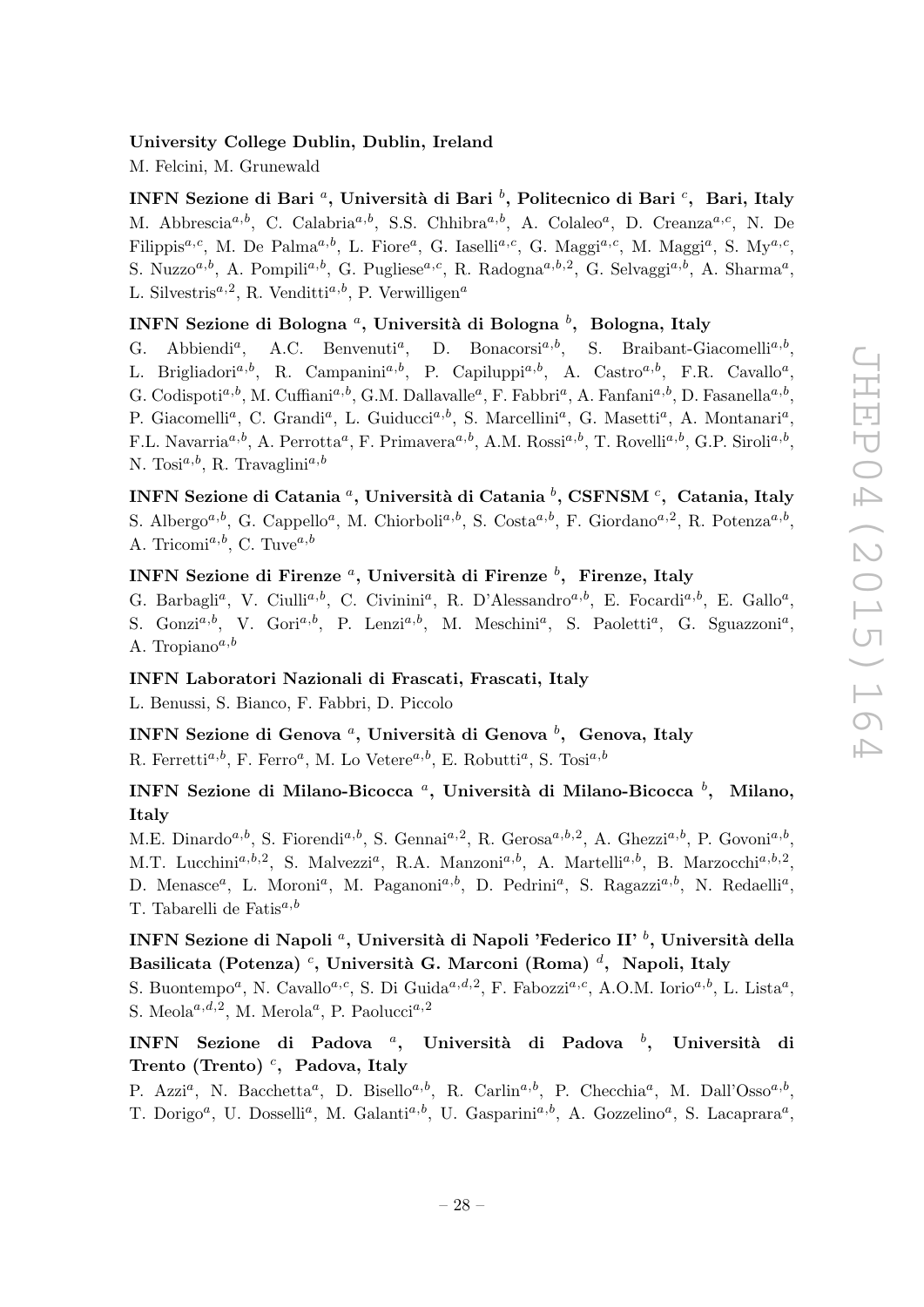M. Margoni<sup>a,b</sup>, A.T. Meneguzzo<sup>a,b</sup>, F. Montecassiano<sup>a</sup>, M. Passaseo<sup>a</sup>, J. Pazzini<sup>a,b</sup>, M. Pegoraro<sup>a</sup>, N. Pozzobon<sup>a,b</sup>, P. Ronchese<sup>a,b</sup>, F. Simonetto<sup>a,b</sup>, E. Torassa<sup>a</sup>, M. Tosi<sup>a,b</sup>, S. Ventura<sup>*a*</sup>, P. Zotto<sup>*a*, *b*</sup>, A. Zucchetta<sup>*a*, *b*</sup>

# INFN Sezione di Pavia <sup>a</sup>, Università di Pavia  $^b$ , Pavia, Italy

M. Gabusi<sup>a,b</sup>, S.P. Ratti<sup>a,b</sup>, V. Re<sup>a</sup>, C. Riccardi<sup>a,b</sup>, P. Salvini<sup>a</sup>, P. Vitulo<sup>a,b</sup>

# INFN Sezione di Perugia  $^a,$  Università di Perugia  $^b,~$  Perugia, Italy

M. Biasini<sup>a,b</sup>, G.M. Bilei<sup>a</sup>, D. Ciangottini<sup>a,b,2</sup>, L. Fanò<sup>a,b</sup>, P. Lariccia<sup>a,b</sup>, G. Mantovani<sup>a,b</sup>, M. Menichelli<sup>a</sup>, A. Saha<sup>a</sup>, A. Santocchia<sup>a,b</sup>, A. Spiezia<sup>a,b,2</sup>

# INFN Sezione di Pisa <sup>a</sup>, Università di Pisa <sup>b</sup>, Scuola Normale Superiore di Pisa<sup>c</sup>, Pisa, Italy

K. Androsov<sup>a, 25</sup>, P. Azzurri<sup>a</sup>, G. Bagliesi<sup>a</sup>, J. Bernardini<sup>a</sup>, T. Boccali<sup>a</sup>, G. Broccolo<sup>a, c</sup>, R. Castaldi<sup>a</sup>, M.A. Ciocci<sup>a, 25</sup>, R. Dell'Orso<sup>a</sup>, S. Donato<sup>a, c, 2</sup>, G. Fedi, F. Fiori<sup>a, c</sup>, L. Foà<sup>a, c</sup>, A. Giassi<sup>a</sup>, M.T. Grippo<sup>a, 25</sup>, F. Ligabue<sup>a, c</sup>, T. Lomtadze<sup>a</sup>, L. Martini<sup>a, b</sup>, A. Messineo<sup>a, b</sup>, C.S. Moon<sup>a, 26</sup>, F. Palla<sup>a, 2</sup>, A. Rizzi<sup>a, b</sup>, A. Savoy-Navarro<sup>a, 27</sup>, A.T. Serban<sup>a</sup>, P. Spagnolo<sup>a</sup>, P. Squillacioti<sup>a, 25</sup>, R. Tenchini<sup>a</sup>, G. Tonelli<sup>a, b</sup>, A. Venturi<sup>a</sup>, P.G. Verdini<sup>a</sup>, C. Vernieri<sup>a, c</sup>

# INFN Sezione di Roma  $^a,$  Università di Roma  $^b, \, \,$  Roma, Italy

L. Barone<sup>a,b</sup>, F. Cavallari<sup>a</sup>, G. D'imperio<sup>a,b</sup>, D. Del Re<sup>a,b</sup>, M. Diemoz<sup>a</sup>, C. Jorda<sup>a</sup>, E. Longo<sup>a,b</sup>, F. Margaroli<sup>a,b</sup>, P. Meridiani<sup>a</sup>, F. Micheli<sup>a,b,2</sup>, G. Organtini<sup>a,b</sup>, R. Paramatti<sup>a</sup>, S. Rahatlou<sup>a,b</sup>, C. Rovelli<sup>a</sup>, F. Santanastasio<sup>a,b</sup>, L. Soffi<sup>a,b</sup>, P. Traczyk<sup>a,b,2</sup>

# INFN Sezione di Torino <sup>a</sup>, Università di Torino <sup>b</sup>, Università del Piemonte Orientale (Novara)<sup>c</sup>, Torino, Italy

N. Amapane<sup>a,b</sup>, R. Arcidiacono<sup>a,c</sup>, S. Argiro<sup>a,b</sup>, M. Arneodo<sup>a,c</sup>, R. Bellan<sup>a,b</sup>, C. Biino<sup>a</sup>, N. Cartiglia<sup>a</sup>, S. Casasso<sup>a,b,2</sup>, M. Costa<sup>a,b</sup>, A. Degano<sup>a,b</sup>, N. Demaria<sup>a</sup>, L. Finco<sup>a,b,2</sup>, C. Mariotti<sup>a</sup>, S. Maselli<sup>a</sup>, E. Migliore<sup>a,b</sup>, V. Monaco<sup>a,b</sup>, M. Musich<sup>a</sup>, M.M. Obertino<sup>a,c</sup>, L. Pacher<sup>a,b</sup>, N. Pastrone<sup>a</sup>, M. Pelliccioni<sup>a</sup>, G.L. Pinna Angioni<sup>a,b</sup>, A. Potenza<sup>a,b</sup>, A. Romero<sup>a,b</sup>, M. Ruspa<sup>a,c</sup>, R. Sacchi<sup>a,b</sup>, A. Solano<sup>a,b</sup>, A. Staiano<sup>a</sup>, U. Tamponi<sup>a</sup>

# INFN Sezione di Trieste <sup>a</sup>, Università di Trieste  $^b$ , Trieste, Italy

S. Belforte<sup>a</sup>, V. Candelise<sup>a,b,2</sup>, M. Casarsa<sup>a</sup>, F. Cossutti<sup>a</sup>, G. Della Ricca<sup>a,b</sup>, B. Gobbo<sup>a</sup>, C. La Licata<sup>a,b</sup>, M. Marone<sup>a,b</sup>, A. Schizzi<sup>a,b</sup>, T. Umer<sup>a,b</sup>, A. Zanetti<sup>a</sup>

# Kangwon National University, Chunchon, Korea

S. Chang, A. Kropivnitskaya, S.K. Nam

### Kyungpook National University, Daegu, Korea

D.H. Kim, G.N. Kim, M.S. Kim, D.J. Kong, S. Lee, Y.D. Oh, H. Park, A. Sakharov, D.C. Son

### Chonbuk National University, Jeonju, Korea

T.J. Kim, M.S. Ryu

# Chonnam National University, Institute for Universe and Elementary Particles, Kwangju, Korea

J.Y. Kim, D.H. Moon, S. Song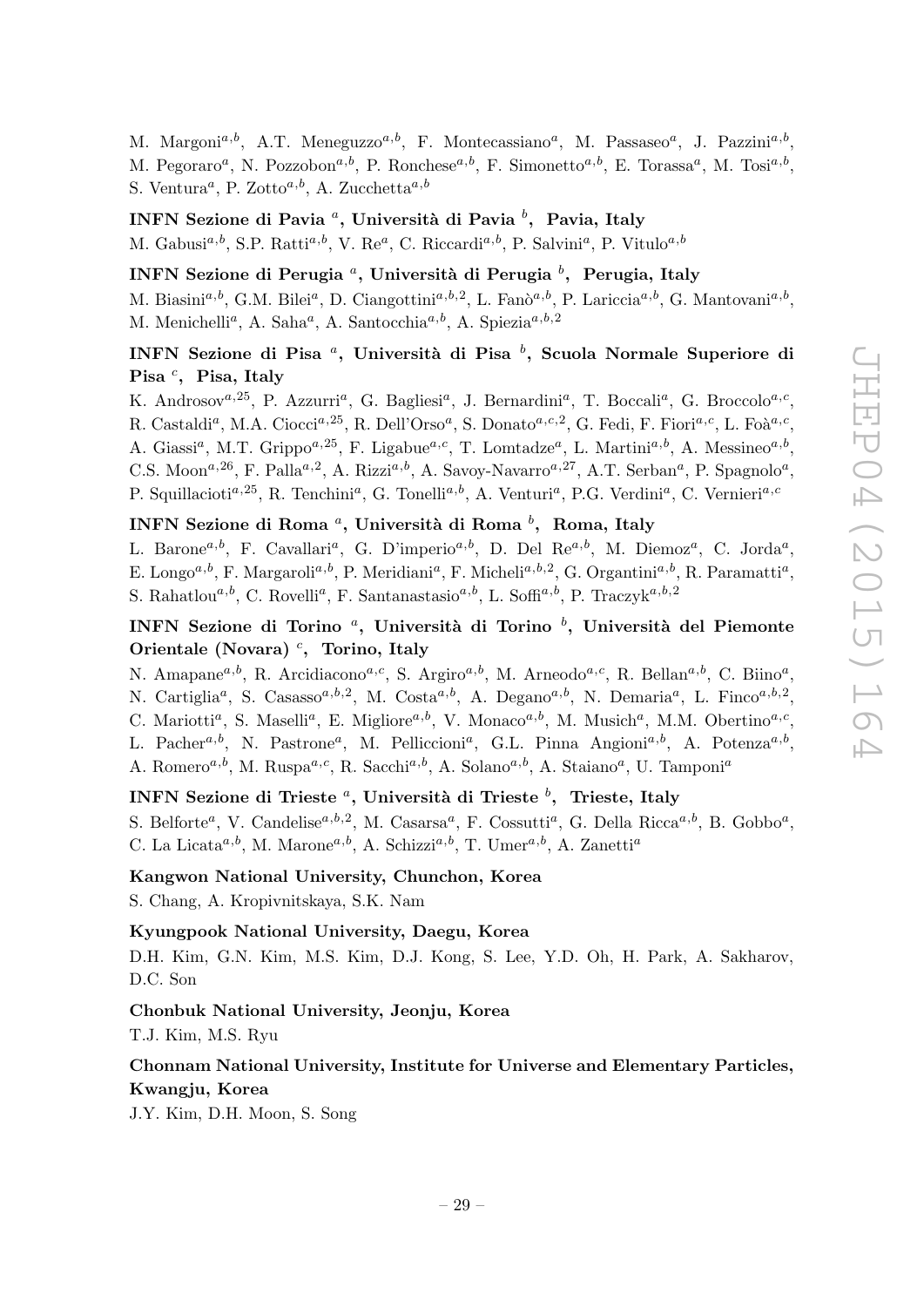# Korea University, Seoul, Korea

S. Choi, D. Gyun, B. Hong, M. Jo, H. Kim, Y. Kim, B. Lee, K.S. Lee, S.K. Park, Y. Roh

Seoul National University, Seoul, Korea H.D. Yoo

University of Seoul, Seoul, Korea M. Choi, J.H. Kim, I.C. Park, G. Ryu

Sungkyunkwan University, Suwon, Korea Y. Choi, Y.K. Choi, J. Goh, D. Kim, E. Kwon, J. Lee, I. Yu

Vilnius University, Vilnius, Lithuania

A. Juodagalvis

# National Centre for Particle Physics, Universiti Malaya, Kuala Lumpur, Malaysia

J.R. Komaragiri, M.A.B. Md Ali

Centro de Investigacion y de Estudios Avanzados del IPN, Mexico City, Mexico E. Casimiro Linares, H. Castilla-Valdez, E. De La Cruz-Burelo, I. Heredia-de La Cruz, A. Hernandez-Almada, R. Lopez-Fernandez, A. Sanchez-Hernandez

Universidad Iberoamericana, Mexico City, Mexico

S. Carrillo Moreno, F. Vazquez Valencia

Benemerita Universidad Autonoma de Puebla, Puebla, Mexico

I. Pedraza, H.A. Salazar Ibarguen

Universidad Autónoma de San Luis Potosí, San Luis Potosí, Mexico A. Morelos Pineda

#### University of Auckland, Auckland, New Zealand

D. Krofcheck

University of Canterbury, Christchurch, New Zealand P.H. Butler, S. Reucroft

# National Centre for Physics, Quaid-I-Azam University, Islamabad, Pakistan A. Ahmad, M. Ahmad, Q. Hassan, H.R. Hoorani, W.A. Khan, T. Khurshid, M. Shoaib

National Centre for Nuclear Research, Swierk, Poland H. Bialkowska, M. Bluj, B. Boimska, T. Frueboes, M. G´orski, M. Kazana, K. Nawrocki,

K. Romanowska-Rybinska, M. Szleper, P. Zalewski

# Institute of Experimental Physics, Faculty of Physics, University of Warsaw, Warsaw, Poland

G. Brona, K. Bunkowski, M. Cwiok, W. Dominik, K. Doroba, A. Kalinowski, M. Konecki, J. Krolikowski, M. Misiura, M. Olszewski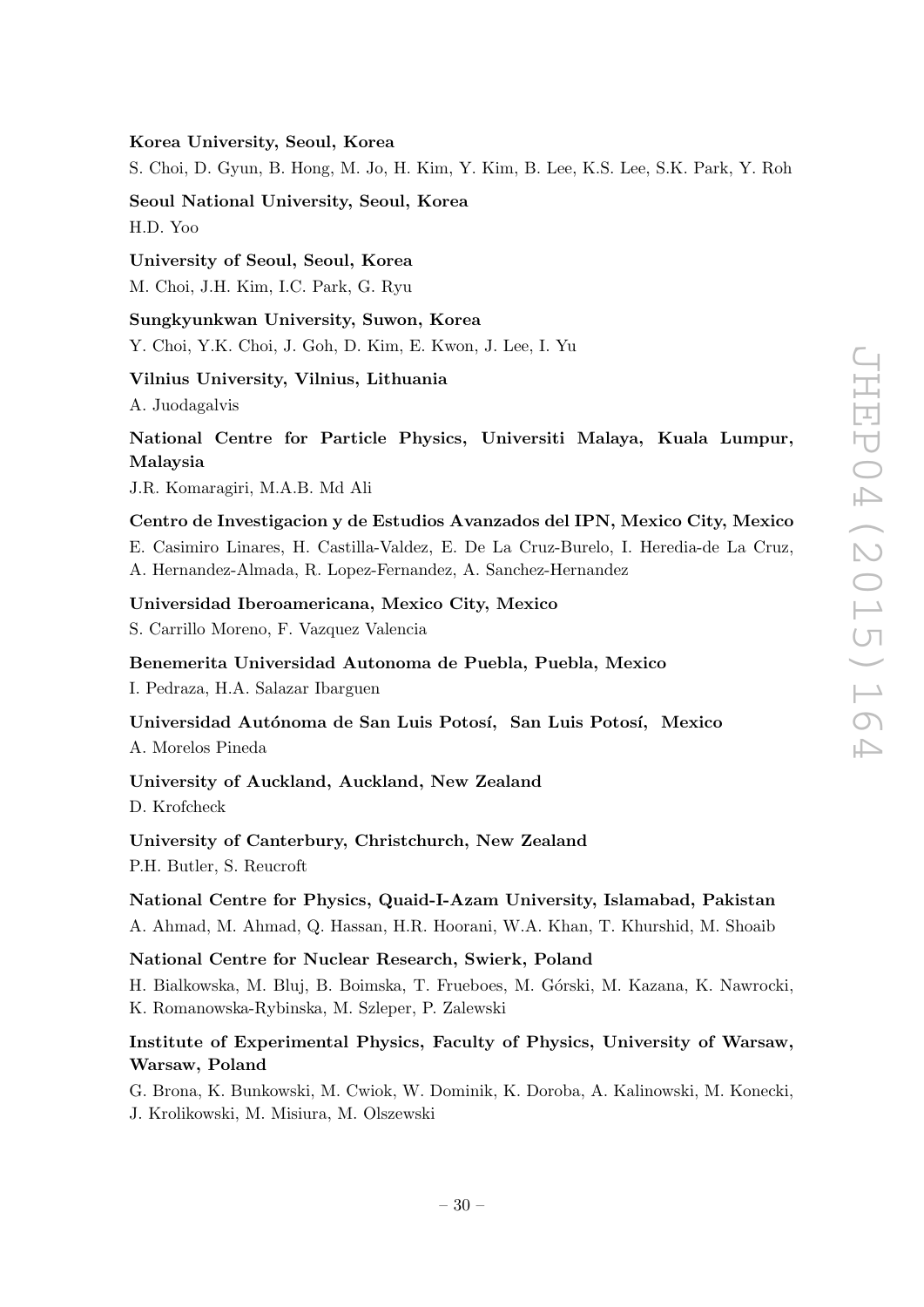# Laboratório de Instrumentação e Física Experimental de Partículas, Lisboa, Portugal

P. Bargassa, C. Beirão Da Cruz E Silva, P. Faccioli, P.G. Ferreira Parracho, M. Gallinaro, L. Lloret Iglesias, F. Nguyen, J. Rodrigues Antunes, J. Seixas, J. Varela, P. Vischia

### Joint Institute for Nuclear Research, Dubna, Russia

S. Afanasiev, M. Gavrilenko, I. Golutvin, V. Karjavin, V. Konoplyanikov, V. Korenkov,

A. Lanev, A. Malakhov, V. Matveev<sup>28</sup>, V.V. Mitsyn, P. Moisenz, V. Palichik, V. Perelygin, S. Shmatov, N. Skatchkov, V. Smirnov, E. Tikhonenko, A. Zarubin

#### Petersburg Nuclear Physics Institute, Gatchina (St. Petersburg), Russia

V. Golovtsov, Y. Ivanov, V. Kim29, E. Kuznetsova, P. Levchenko, V. Murzin, V. Oreshkin, I. Smirnov, V. Sulimov, L. Uvarov, S. Vavilov, A. Vorobyev, An. Vorobyev

#### Institute for Nuclear Research, Moscow, Russia

Yu. Andreev, A. Dermenev, S. Gninenko, N. Golubev, M. Kirsanov, N. Krasnikov, A. Pashenkov, D. Tlisov, A. Toropin

### Institute for Theoretical and Experimental Physics, Moscow, Russia

V. Epshteyn, V. Gavrilov, N. Lychkovskaya, V. Popov, I. Pozdnyakov, G. Safronov, S. Semenov, A. Spiridonov, V. Stolin, E. Vlasov, A. Zhokin

## P.N. Lebedev Physical Institute, Moscow, Russia

V. Andreev, M. Azarkin<sup>30</sup>, I. Dremin<sup>30</sup>, M. Kirakosyan, A. Leonidov<sup>30</sup>, G. Mesyats, S.V. Rusakov, A. Vinogradov

# Skobeltsyn Institute of Nuclear Physics, Lomonosov Moscow State University, Moscow, Russia

A. Belyaev, E. Boos, M. Dubinin<sup>31</sup>, L. Dudko, A. Ershov, A. Gribushin, V. Klyukhin, O. Kodolova, I. Lokhtin, S. Obraztsov, S. Petrushanko, V. Savrin, A. Snigirev

# State Research Center of Russian Federation, Institute for High Energy Physics, Protvino, Russia

I. Azhgirey, I. Bayshev, S. Bitioukov, V. Kachanov, A. Kalinin, D. Konstantinov, V. Krychkine, V. Petrov, R. Ryutin, A. Sobol, L. Tourtchanovitch, S. Troshin, N. Tyurin, A. Uzunian, A. Volkov

# University of Belgrade, Faculty of Physics and Vinca Institute of Nuclear Sciences, Belgrade, Serbia

P. Adzic<sup>32</sup>, M. Ekmedzic, J. Milosevic, V. Rekovic

# Centro de Investigaciones Energéticas Medioambientales y Tecnológicas (CIEMAT), Madrid, Spain

J. Alcaraz Maestre, C. Battilana, E. Calvo, M. Cerrada, M. Chamizo Llatas, N. Colino, B. De La Cruz, A. Delgado Peris, D. Domínguez Vázquez, A. Escalante Del Valle, C. Fernandez Bedoya, J.P. Fernández Ramos, J. Flix, M.C. Fouz, P. Garcia-Abia, O. Gonzalez Lopez, S. Goy Lopez, J.M. Hernandez, M.I. Josa, E. Navarro De Martino, A. Pérez-Calero Yzquierdo, J. Puerta Pelayo, A. Quintario Olmeda, I. Redondo, L. Romero, M.S. Soares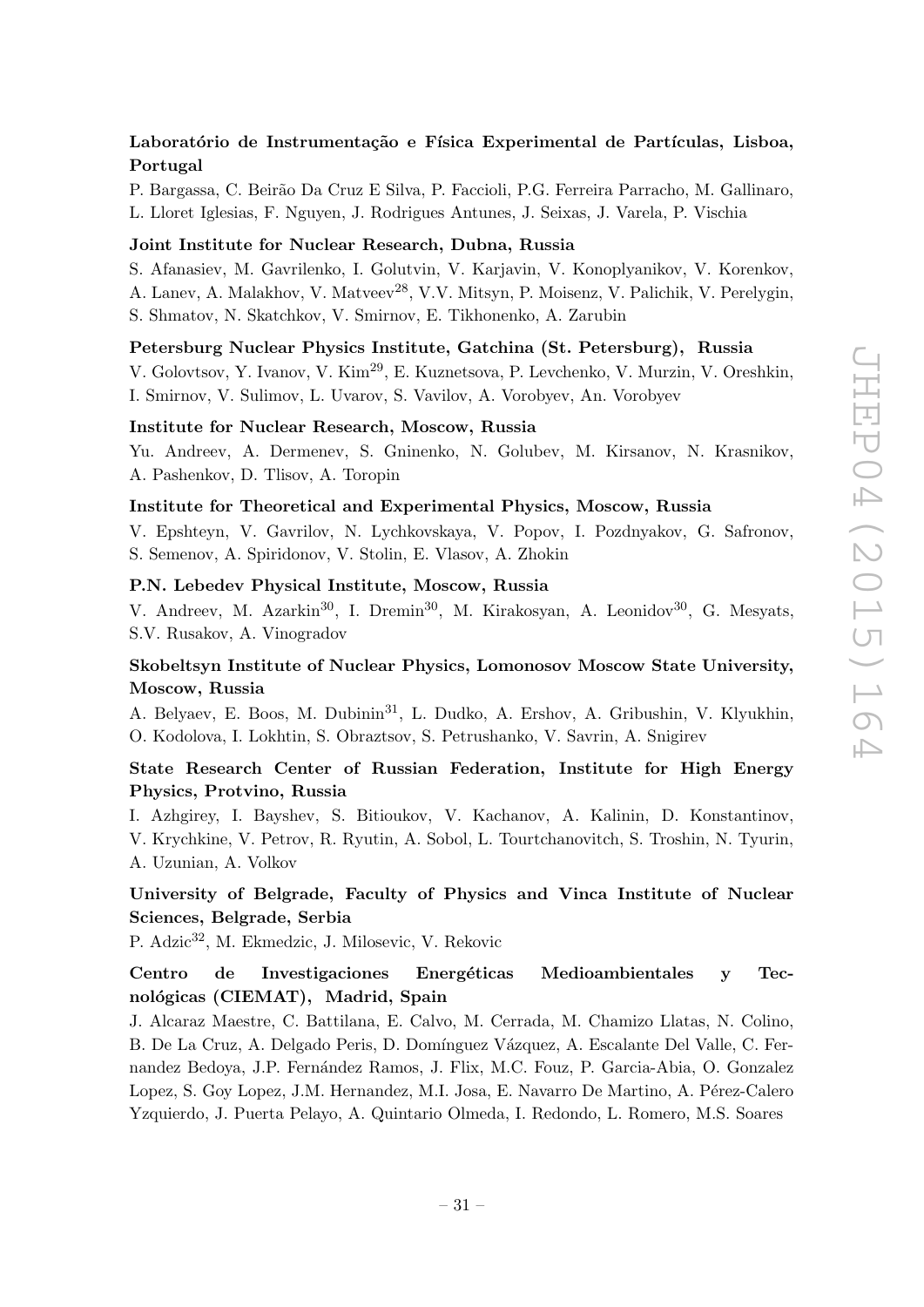#### Universidad Autónoma de Madrid, Madrid, Spain

C. Albajar, J.F. de Trocóniz, M. Missiroli, D. Moran

#### Universidad de Oviedo, Oviedo, Spain

H. Brun, J. Cuevas, J. Fernandez Menendez, S. Folgueras, I. Gonzalez Caballero

# Instituto de Física de Cantabria (IFCA), CSIC-Universidad de Cantabria, Santander, Spain

J.A. Brochero Cifuentes, I.J. Cabrillo, A. Calderon, J. Duarte Campderros, M. Fernandez, G. Gomez, A. Graziano, A. Lopez Virto, J. Marco, R. Marco, C. Martinez Rivero, F. Matorras, F.J. Munoz Sanchez, J. Piedra Gomez, T. Rodrigo, A.Y. Rodríguez-Marrero, A. Ruiz-Jimeno, L. Scodellaro, I. Vila, R. Vilar Cortabitarte

### CERN, European Organization for Nuclear Research, Geneva, Switzerland

D. Abbaneo, E. Auffray, G. Auzinger, M. Bachtis, P. Baillon, A.H. Ball, D. Barney, A. Benaglia, J. Bendavid, L. Benhabib, J.F. Benitez, P. Bloch, A. Bocci, A. Bonato, O. Bondu, C. Botta, H. Breuker, T. Camporesi, G. Cerminara, S. Colafranceschi<sup>33</sup>, M. D'Alfonso, D. d'Enterria, A. Dabrowski, A. David, F. De Guio, A. De Roeck, S. De Visscher, E. Di Marco, M. Dobson, M. Dordevic, B. Dorney, N. Dupont-Sagorin, A. Elliott-Peisert, G. Franzoni, W. Funk, D. Gigi, K. Gill, D. Giordano, M. Girone, F. Glege, R. Guida, S. Gundacker, M. Guthoff, J. Hammer, M. Hansen, P. Harris, J. Hegeman, V. Innocente, P. Janot, K. Kousouris, K. Krajczar, P. Lecoq, C. Lourenço, N. Magini, L. Malgeri, M. Mannelli, J. Marrouche, L. Masetti, F. Meijers, S. Mersi, E. Meschi, F. Moortgat, S. Morovic, M. Mulders, L. Orsini, L. Pape, E. Perez, A. Petrilli, G. Petrucciani, A. Pfeiffer, M. Pimiä, D. Piparo, M. Plagge, A. Racz, G. Rolandi<sup>34</sup>, M. Rovere, H. Sakulin, C. Schäfer, C. Schwick, A. Sharma, P. Siegrist, P. Silva, M. Simon, P. Sphicas<sup>35</sup>, D. Spiga, J. Steggemann, B. Stieger, M. Stoye, Y. Takahashi, D. Treille, A. Tsirou, G.I. Veres<sup>17</sup>, N. Wardle, H.K. Wöhri, H. Wollny, W.D. Zeuner

# Paul Scherrer Institut, Villigen, Switzerland

W. Bertl, K. Deiters, W. Erdmann, R. Horisberger, Q. Ingram, H.C. Kaestli, D. Kotlinski, U. Langenegger, D. Renker, T. Rohe

# Institute for Particle Physics, ETH Zurich, Zurich, Switzerland

F. Bachmair, L. Bäni, L. Bianchini, M.A. Buchmann, B. Casal, N. Chanon, G. Dissertori, M. Dittmar, M. Donegà, M. Dünser, P. Eller, C. Grab, D. Hits, J. Hoss, W. Lustermann, B. Mangano, A.C. Marini, M. Marionneau, P. Martinez Ruiz del Arbol, M. Masciovecchio, D. Meister, N. Mohr, P. Musella, C. Nägeli<sup>36</sup>, F. Nessi-Tedaldi, F. Pandolfi, F. Pauss, L. Perrozzi, M. Peruzzi, M. Quittnat, L. Rebane, M. Rossini, A. Starodumov<sup>37</sup>, M. Takahashi, K. Theofilatos, R. Wallny, H.A. Weber

### Universität Zürich, Zurich, Switzerland

C. Amsler38, M.F. Canelli, V. Chiochia, A. De Cosa, A. Hinzmann, T. Hreus, B. Kilminster, C. Lange, B. Millan Mejias, J. Ngadiuba, D. Pinna, P. Robmann, F.J. Ronga, S. Taroni, M. Verzetti, Y. Yang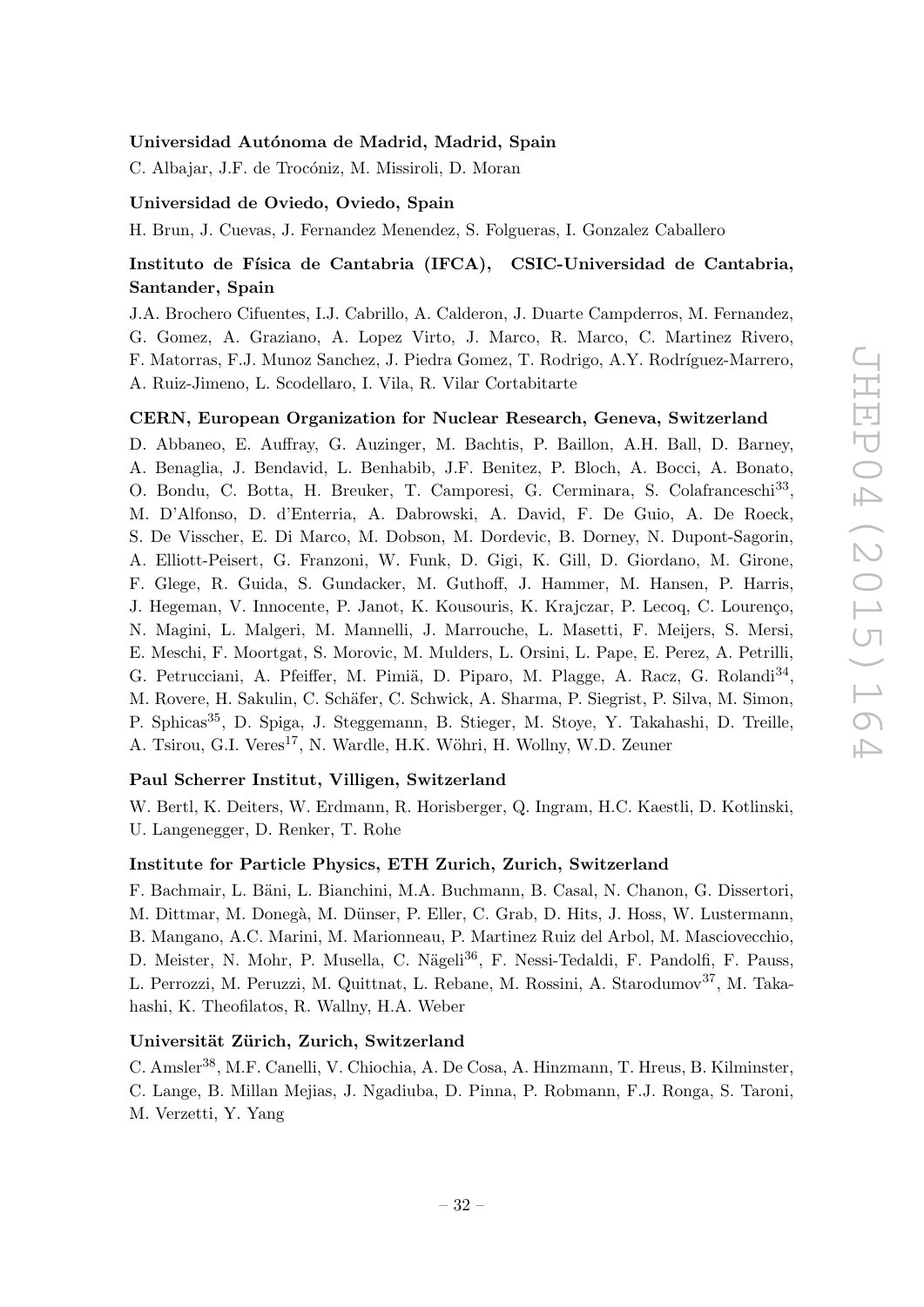## National Central University, Chung-Li, Taiwan

M. Cardaci, K.H. Chen, C. Ferro, C.M. Kuo, W. Lin, Y.J. Lu, R. Volpe, S.S. Yu

#### National Taiwan University (NTU), Taipei, Taiwan

P. Chang, Y.H. Chang, Y. Chao, K.F. Chen, P.H. Chen, C. Dietz, U. Grundler, W.-S. Hou, Y.F. Liu, R.-S. Lu, E. Petrakou, Y.M. Tzeng, R. Wilken

# Chulalongkorn University, Faculty of Science, Department of Physics, Bangkok, Thailand

B. Asavapibhop, G. Singh, N. Srimanobhas, N. Suwonjandee

#### Cukurova University, Adana, Turkey

A. Adiguzel, M.N. Bakirci<sup>39</sup>, S. Cerci<sup>40</sup>, C. Dozen, I. Dumanoglu, E. Eskut, S. Girgis, G. Gokbulut, Y. Guler, E. Gurpinar, I. Hos, E.E. Kangal, A. Kayis Topaksu, G. Onengut<sup>41</sup>, K. Ozdemir, S. Ozturk<sup>39</sup>, A. Polatoz, D. Sunar Cerci<sup>40</sup>, B. Tali<sup>40</sup>, H. Topakli<sup>39</sup>, M. Vergili, C. Zorbilmez

# Middle East Technical University, Physics Department, Ankara, Turkey

I.V. Akin, B. Bilin, S. Bilmis, H. Gamsizkan<sup>42</sup>, B. Isildak<sup>43</sup>, G. Karapinar<sup>44</sup>, K. Ocalan<sup>45</sup>, S. Sekmen, U.E. Surat, M. Yalvac, M. Zeyrek

# Bogazici University, Istanbul, Turkey

E.A. Albayrak<sup>46</sup>, E. Gülmez, M. Kaya<sup>47</sup>, O. Kaya<sup>48</sup>, T. Yetkin<sup>49</sup>

# Istanbul Technical University, Istanbul, Turkey

K. Cankocak, F.I. Vardarlı

# National Scientific Center, Kharkov Institute of Physics and Technology, Kharkov, Ukraine

L. Levchuk, P. Sorokin

### University of Bristol, Bristol, United Kingdom

J.J. Brooke, E. Clement, D. Cussans, H. Flacher, J. Goldstein, M. Grimes, G.P. Heath, H.F. Heath, J. Jacob, L. Kreczko, C. Lucas, Z. Meng, D.M. Newbold<sup>50</sup>, S. Paramesvaran, A. Poll, T. Sakuma, S. Seif El Nasr-storey, S. Senkin, V.J. Smith

#### Rutherford Appleton Laboratory, Didcot, United Kingdom

K.W. Bell, A. Belyaev<sup>51</sup>, C. Brew, R.M. Brown, D.J.A. Cockerill, J.A. Coughlan, K. Harder, S. Harper, E. Olaiya, D. Petyt, C.H. Shepherd-Themistocleous, A. Thea, I.R. Tomalin, T. Williams, W.J. Womersley, S.D. Worm

#### Imperial College, London, United Kingdom

M. Baber, R. Bainbridge, O. Buchmuller, D. Burton, D. Colling, N. Cripps, P. Dauncey, G. Davies, M. Della Negra, P. Dunne, W. Ferguson, J. Fulcher, D. Futyan, G. Hall, G. Iles, M. Jarvis, G. Karapostoli, M. Kenzie, R. Lane, R. Lucas<sup>50</sup>, L. Lyons, A.-M. Magnan, S. Malik, B. Mathias, J. Nash, A. Nikitenko<sup>37</sup>, J. Pela, M. Pesaresi, K. Petridis, D.M. Raymond, S. Rogerson, A. Rose, C. Seez, P. Sharp† , A. Tapper, M. Vazquez Acosta, T. Virdee, S.C. Zenz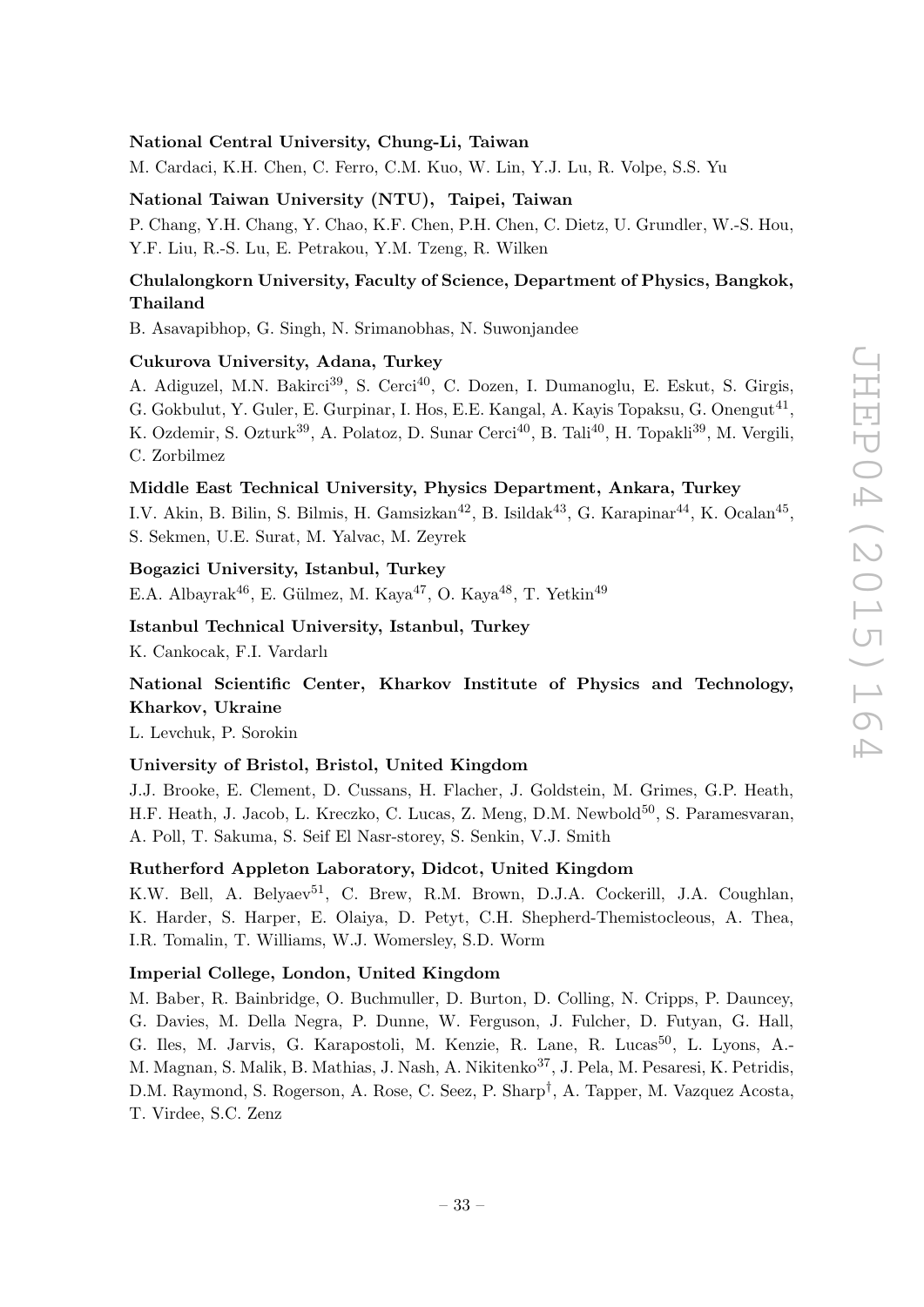### Brunel University, Uxbridge, United Kingdom

J.E. Cole, P.R. Hobson, A. Khan, P. Kyberd, D. Leggat, D. Leslie, I.D. Reid, P. Symonds, L. Teodorescu, M. Turner

#### Baylor University, Waco, USA

J. Dittmann, K. Hatakeyama, A. Kasmi, H. Liu, T. Scarborough, Z. Wu

#### The University of Alabama, Tuscaloosa, USA

O. Charaf, S.I. Cooper, C. Henderson, P. Rumerio

#### Boston University, Boston, USA

A. Avetisyan, T. Bose, C. Fantasia, P. Lawson, C. Richardson, J. Rohlf, J. St. John, L. Sulak

#### Brown University, Providence, USA

J. Alimena, E. Berry, S. Bhattacharya, G. Christopher, D. Cutts, Z. Demiragli, N. Dhingra, A. Ferapontov, A. Garabedian, U. Heintz, G. Kukartsev, E. Laird, G. Landsberg, M. Luk, M. Narain, M. Segala, T. Sinthuprasith, T. Speer, J. Swanson

#### University of California, Davis, Davis, USA

R. Breedon, G. Breto, M. Calderon De La Barca Sanchez, S. Chauhan, M. Chertok, J. Conway, R. Conway, P.T. Cox, R. Erbacher, M. Gardner, W. Ko, R. Lander, M. Mulhearn, D. Pellett, J. Pilot, F. Ricci-Tam, S. Shalhout, J. Smith, M. Squires, D. Stolp, M. Tripathi, S. Wilbur, R. Yohay

#### University of California, Los Angeles, USA

R. Cousins, P. Everaerts, C. Farrell, J. Hauser, M. Ignatenko, G. Rakness, E. Takasugi, V. Valuev, M. Weber

# University of California, Riverside, Riverside, USA

K. Burt, R. Clare, J. Ellison, J.W. Gary, G. Hanson, J. Heilman, M. Ivova Rikova, P. Jandir, E. Kennedy, F. Lacroix, O.R. Long, A. Luthra, M. Malberti, M. Olmedo Negrete, A. Shrinivas, S. Sumowidagdo, S. Wimpenny

#### University of California, San Diego, La Jolla, USA

J.G. Branson, G.B. Cerati, S. Cittolin, R.T. D'Agnolo, A. Holzner, R. Kelley, D. Klein, J. Letts, I. Macneill, D. Olivito, S. Padhi, C. Palmer, M. Pieri, M. Sani, V. Sharma, S. Simon, M. Tadel, Y. Tu, A. Vartak, C. Welke, F. Würthwein, A. Yagil

# University of California, Santa Barbara, Santa Barbara, USA

D. Barge, J. Bradmiller-Feld, C. Campagnari, T. Danielson, A. Dishaw, V. Dutta, K. Flowers, M. Franco Sevilla, P. Geffert, C. George, F. Golf, L. Gouskos, J. Incandela, C. Justus, N. Mccoll, J. Richman, D. Stuart, W. To, C. West, J. Yoo

#### California Institute of Technology, Pasadena, USA

A. Apresyan, A. Bornheim, J. Bunn, Y. Chen, J. Duarte, A. Mott, H.B. Newman, C. Pena, M. Pierini, M. Spiropulu, J.R. Vlimant, R. Wilkinson, S. Xie, R.Y. Zhu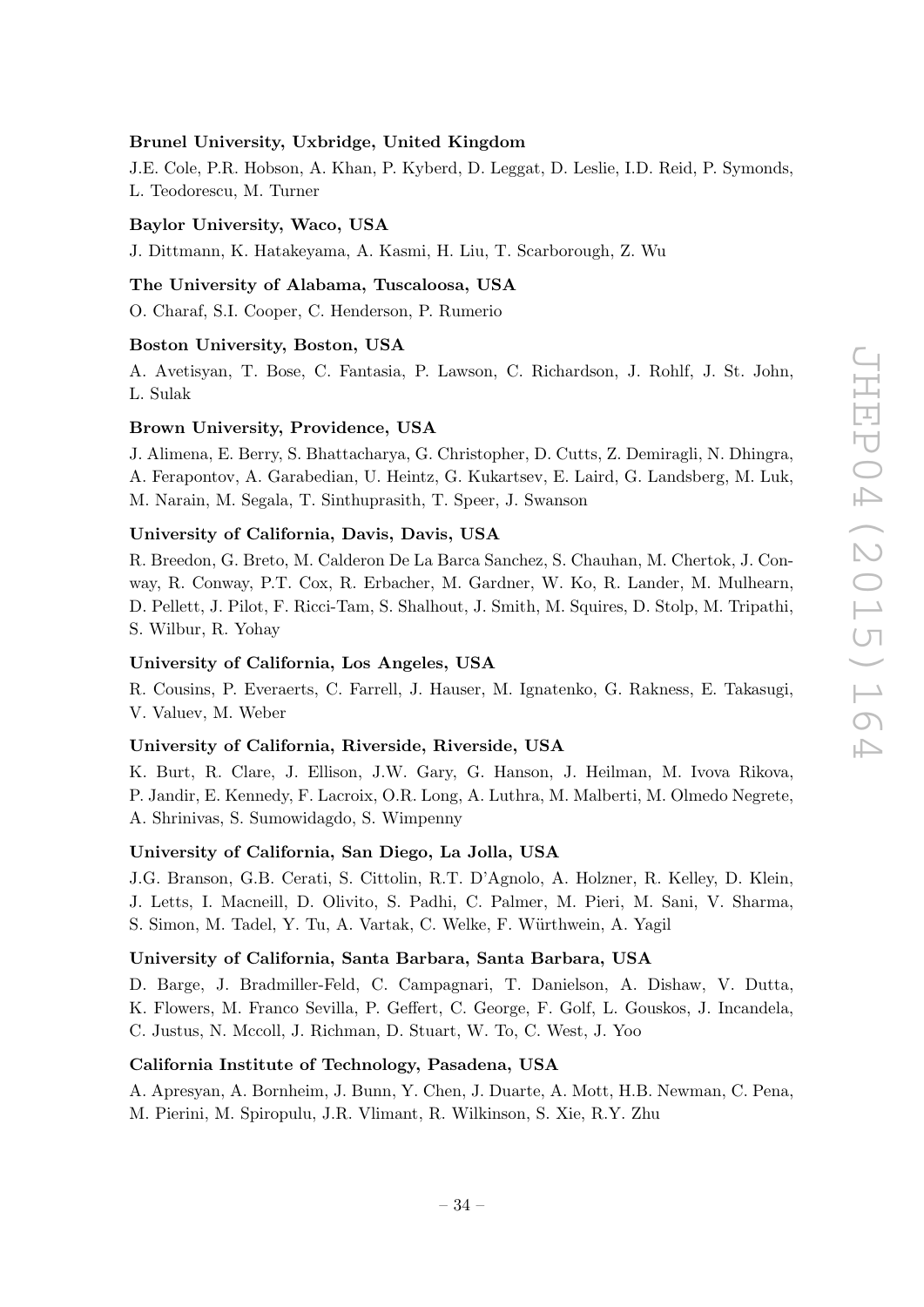# Carnegie Mellon University, Pittsburgh, USA

V. Azzolini, A. Calamba, B. Carlson, T. Ferguson, Y. Iiyama, M. Paulini, J. Russ, H. Vogel, I. Vorobiev

#### University of Colorado at Boulder, Boulder, USA

J.P. Cumalat, W.T. Ford, A. Gaz, M. Krohn, E. Luiggi Lopez, U. Nauenberg, J.G. Smith, K. Stenson, S.R. Wagner

# Cornell University, Ithaca, USA

J. Alexander, A. Chatterjee, J. Chaves, J. Chu, S. Dittmer, N. Eggert, N. Mirman, G. Nicolas Kaufman, J.R. Patterson, A. Ryd, E. Salvati, L. Skinnari, W. Sun, W.D. Teo, J. Thom, J. Thompson, J. Tucker, Y. Weng, L. Winstrom, P. Wittich

# Fairfield University, Fairfield, USA

D. Winn

### Fermi National Accelerator Laboratory, Batavia, USA

S. Abdullin, M. Albrow, J. Anderson, G. Apollinari, L.A.T. Bauerdick, A. Beretvas, J. Berryhill, P.C. Bhat, G. Bolla, K. Burkett, J.N. Butler, H.W.K. Cheung, F. Chlebana, S. Cihangir, V.D. Elvira, I. Fisk, J. Freeman, E. Gottschalk, L. Gray, D. Green, S. Grünendahl, O. Gutsche, J. Hanlon, D. Hare, R.M. Harris, J. Hirschauer, B. Hooberman, S. Jindariani, M. Johnson, U. Joshi, B. Klima, B. Kreis, S. Kwan† , J. Linacre, D. Lincoln, R. Lipton, T. Liu, J. Lykken, K. Maeshima, J.M. Marraffino, V.I. Martinez Outschoorn, S. Maruyama, D. Mason, P. McBride, P. Merkel, K. Mishra, S. Mrenna, S. Nahn, C. Newman-Holmes, V. O'Dell, O. Prokofyev, E. Sexton-Kennedy, S. Sharma, A. Soha, W.J. Spalding, L. Spiegel, L. Taylor, S. Tkaczyk, N.V. Tran, L. Uplegger, E.W. Vaandering, R. Vidal, A. Whitbeck, J. Whitmore, F. Yang

#### University of Florida, Gainesville, USA

D. Acosta, P. Avery, P. Bortignon, D. Bourilkov, M. Carver, D. Curry, S. Das, M. De Gruttola, G.P. Di Giovanni, R.D. Field, M. Fisher, I.K. Furic, J. Hugon, J. Konigsberg, A. Korytov, T. Kypreos, J.F. Low, K. Matchev, H. Mei, P. Milenovic<sup>52</sup>, G. Mitselmakher, L. Muniz, A. Rinkevicius, L. Shchutska, M. Snowball, D. Sperka, J. Yelton, M. Zakaria

#### Florida International University, Miami, USA

S. Hewamanage, S. Linn, P. Markowitz, G. Martinez, J.L. Rodriguez

#### Florida State University, Tallahassee, USA

T. Adams, A. Askew, J. Bochenek, B. Diamond, J. Haas, S. Hagopian, V. Hagopian, K.F. Johnson, H. Prosper, V. Veeraraghavan, M. Weinberg

### Florida Institute of Technology, Melbourne, USA

M.M. Baarmand, M. Hohlmann, H. Kalakhety, F. Yumiceva

# University of Illinois at Chicago (UIC), Chicago, USA

M.R. Adams, L. Apanasevich, D. Berry, R.R. Betts, I. Bucinskaite, R. Cavanaugh, O. Evdokimov, L. Gauthier, C.E. Gerber, D.J. Hofman, P. Kurt, C. O'Brien, I.D. Sandoval Gonzalez, C. Silkworth, P. Turner, N. Varelas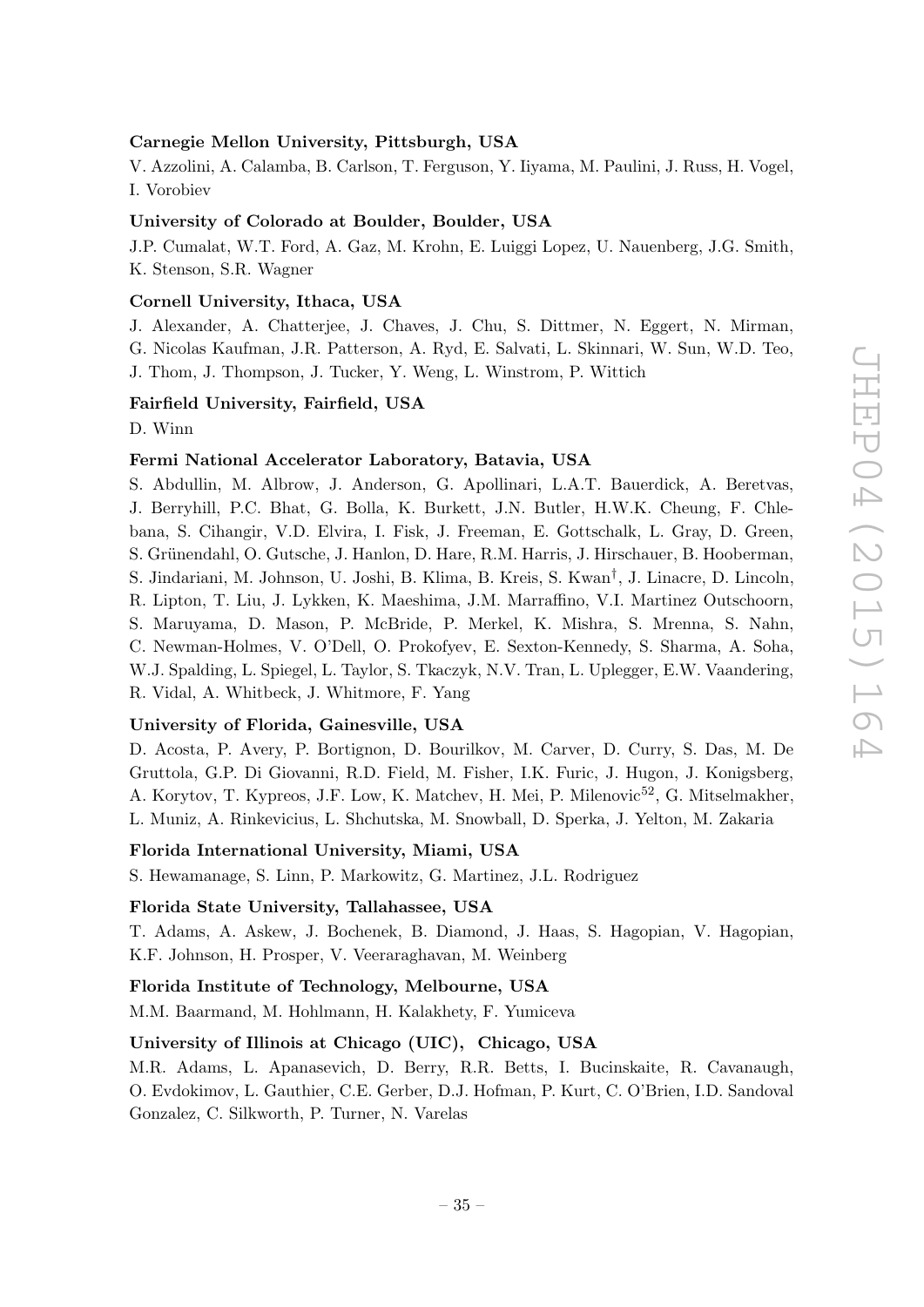#### The University of Iowa, Iowa City, USA

B. Bilki<sup>53</sup>, W. Clarida, K. Dilsiz, M. Haytmyradov, J.-P. Merlo, H. Mermerkaya<sup>54</sup>, A. Mestvirishvili, A. Moeller, J. Nachtman, H. Ogul, Y. Onel, F. Ozok<sup>46</sup>, A. Penzo, R. Rahmat, S. Sen, P. Tan, E. Tiras, J. Wetzel, K. Yi

### Johns Hopkins University, Baltimore, USA

I. Anderson, B.A. Barnett, B. Blumenfeld, S. Bolognesi, D. Fehling, A.V. Gritsan, P. Maksimovic, C. Martin, M. Swartz

#### The University of Kansas, Lawrence, USA

P. Baringer, A. Bean, G. Benelli, C. Bruner, J. Gray, R.P. Kenny III, D. Majumder, M. Malek, M. Murray, D. Noonan, S. Sanders, J. Sekaric, R. Stringer, Q. Wang, J.S. Wood

#### Kansas State University, Manhattan, USA

I. Chakaberia, A. Ivanov, K. Kaadze, S. Khalil, M. Makouski, Y. Maravin, L.K. Saini, N. Skhirtladze, I. Svintradze

### Lawrence Livermore National Laboratory, Livermore, USA

J. Gronberg, D. Lange, F. Rebassoo, D. Wright

#### University of Maryland, College Park, USA

A. Baden, A. Belloni, B. Calvert, S.C. Eno, J.A. Gomez, N.J. Hadley, R.G. Kellogg, T. Kolberg, Y. Lu, A.C. Mignerey, K. Pedro, A. Skuja, M.B. Tonjes, S.C. Tonwar

#### Massachusetts Institute of Technology, Cambridge, USA

A. Apyan, R. Barbieri, W. Busza, I.A. Cali, M. Chan, L. Di Matteo, G. Gomez Ceballos, M. Goncharov, D. Gulhan, M. Klute, Y.S. Lai, Y.-J. Lee, A. Levin, P.D. Luckey, C. Paus, D. Ralph, C. Roland, G. Roland, G.S.F. Stephans, K. Sumorok, D. Velicanu, J. Veverka, B. Wyslouch, M. Yang, M. Zanetti, V. Zhukova

### University of Minnesota, Minneapolis, USA

B. Dahmes, A. Gude, S.C. Kao, K. Klapoetke, Y. Kubota, J. Mans, S. Nourbakhsh, N. Pastika, R. Rusack, A. Singovsky, N. Tambe, J. Turkewitz

### University of Mississippi, Oxford, USA

J.G. Acosta, S. Oliveros

### University of Nebraska-Lincoln, Lincoln, USA

E. Avdeeva, K. Bloom, S. Bose, D.R. Claes, A. Dominguez, R. Gonzalez Suarez, J. Keller, D. Knowlton, I. Kravchenko, J. Lazo-Flores, F. Meier, F. Ratnikov, G.R. Snow, M. Zvada

#### State University of New York at Buffalo, Buffalo, USA

J. Dolen, A. Godshalk, I. Iashvili, A. Kharchilava, A. Kumar, S. Rappoccio

#### Northeastern University, Boston, USA

G. Alverson, E. Barberis, D. Baumgartel, M. Chasco, A. Massironi, D.M. Morse, D. Nash,

T. Orimoto, D. Trocino, R.-J. Wang, D. Wood, J. Zhang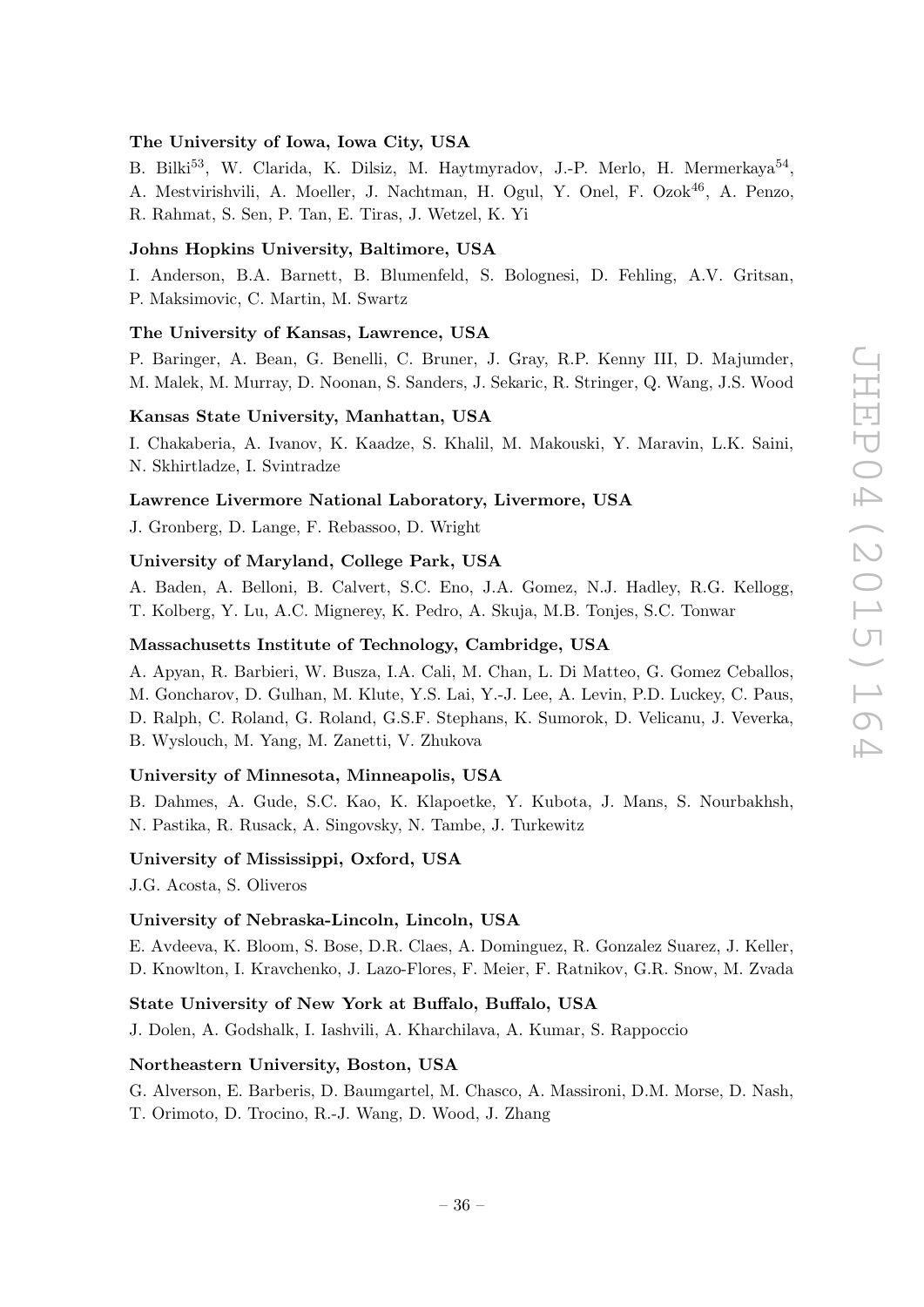#### Northwestern University, Evanston, USA

K.A. Hahn, A. Kubik, N. Mucia, N. Odell, B. Pollack, A. Pozdnyakov, M. Schmitt, S. Stoynev, K. Sung, M. Velasco, S. Won

#### University of Notre Dame, Notre Dame, USA

A. Brinkerhoff, K.M. Chan, A. Drozdetskiy, M. Hildreth, C. Jessop, D.J. Karmgard, N. Kellams, K. Lannon, S. Lynch, N. Marinelli, Y. Musienko<sup>28</sup>, T. Pearson, M. Planer, R. Ruchti, G. Smith, N. Valls, M. Wayne, M. Wolf, A. Woodard

#### The Ohio State University, Columbus, USA

L. Antonelli, J. Brinson, B. Bylsma, L.S. Durkin, S. Flowers, A. Hart, C. Hill, R. Hughes, K. Kotov, T.Y. Ling, W. Luo, D. Puigh, M. Rodenburg, B.L. Winer, H. Wolfe, H.W. Wulsin

#### Princeton University, Princeton, USA

O. Driga, P. Elmer, J. Hardenbrook, P. Hebda, S.A. Koay, P. Lujan, D. Marlow, T. Medvedeva, M. Mooney, J. Olsen, P. Piroué, X. Quan, H. Saka, D. Stickland<sup>2</sup>, C. Tully, J.S. Werner, A. Zuranski

#### University of Puerto Rico, Mayaguez, USA

E. Brownson, S. Malik, H. Mendez, J.E. Ramirez Vargas

#### Purdue University, West Lafayette, USA

V.E. Barnes, D. Benedetti, D. Bortoletto, M. De Mattia, L. Gutay, Z. Hu, M.K. Jha, M. Jones, K. Jung, M. Kress, N. Leonardo, D.H. Miller, N. Neumeister, B.C. Radburn-Smith, X. Shi, I. Shipsey, D. Silvers, A. Svyatkovskiy, F. Wang, W. Xie, L. Xu, J. Zablocki

#### Purdue University Calumet, Hammond, USA

N. Parashar, J. Stupak

## Rice University, Houston, USA

A. Adair, B. Akgun, K.M. Ecklund, F.J.M. Geurts, W. Li, B. Michlin, B.P. Padley, R. Redjimi, J. Roberts, J. Zabel

### University of Rochester, Rochester, USA

B. Betchart, A. Bodek, R. Covarelli, P. de Barbaro, R. Demina, Y. Eshaq, T. Ferbel, A. Garcia-Bellido, P. Goldenzweig, J. Han, A. Harel, O. Hindrichs, A. Khukhunaishvili, S. Korjenevski, G. Petrillo, D. Vishnevskiy

#### The Rockefeller University, New York, USA

R. Ciesielski, L. Demortier, K. Goulianos, C. Mesropian

### Rutgers, The State University of New Jersey, Piscataway, USA

S. Arora, A. Barker, J.P. Chou, C. Contreras-Campana, E. Contreras-Campana, D. Duggan, D. Ferencek, Y. Gershtein, R. Gray, E. Halkiadakis, D. Hidas, S. Kaplan, A. Lath, S. Panwalkar, M. Park, R. Patel, S. Salur, S. Schnetzer, D. Sheffield, S. Somalwar, R. Stone, S. Thomas, P. Thomassen, M. Walker

# University of Tennessee, Knoxville, USA

K. Rose, S. Spanier, A. York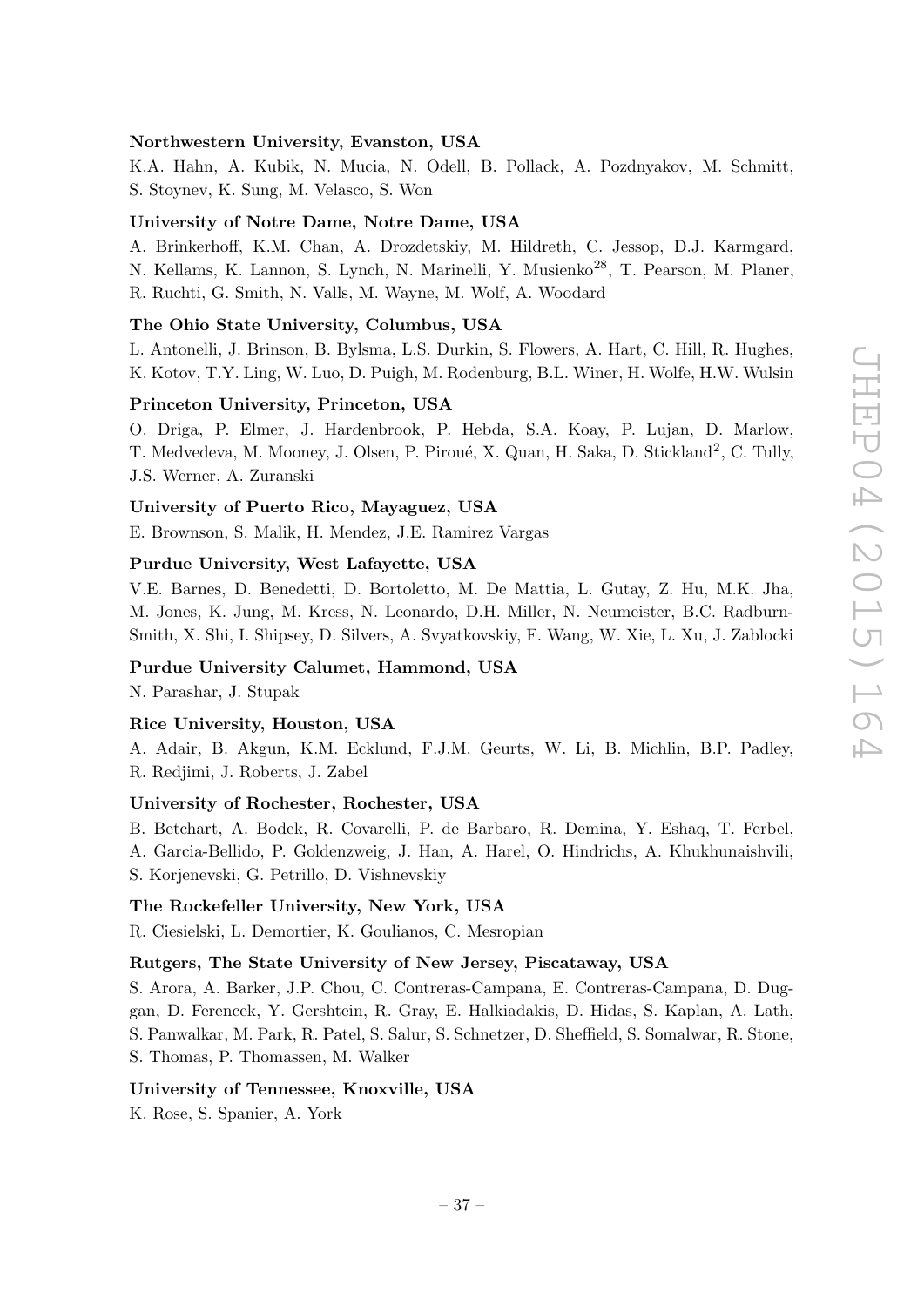# Texas A&M University, College Station, USA

O. Bouhali<sup>55</sup>, A. Castaneda Hernandez, R. Eusebi, W. Flanagan, J. Gilmore, T. Kamon<sup>56</sup>,

V. Khotilovich, V. Krutelyov, R. Montalvo, I. Osipenkov, Y. Pakhotin, A. Perloff, J. Roe, A. Rose, A. Safonov, I. Suarez, A. Tatarinov, K.A. Ulmer

### Texas Tech University, Lubbock, USA

N. Akchurin, C. Cowden, J. Damgov, C. Dragoiu, P.R. Dudero, J. Faulkner, K. Kovitanggoon, S. Kunori, S.W. Lee, T. Libeiro, I. Volobouev

#### Vanderbilt University, Nashville, USA

E. Appelt, A.G. Delannoy, S. Greene, A. Gurrola, W. Johns, C. Maguire, Y. Mao, A. Melo, M. Sharma, P. Sheldon, B. Snook, S. Tuo, J. Velkovska

#### University of Virginia, Charlottesville, USA

M.W. Arenton, S. Boutle, B. Cox, B. Francis, J. Goodell, R. Hirosky, A. Ledovskoy, H. Li, C. Lin, C. Neu, J. Wood

#### Wayne State University, Detroit, USA

C. Clarke, R. Harr, P.E. Karchin, C. Kottachchi Kankanamge Don, P. Lamichhane, J. Sturdy

### University of Wisconsin, Madison, USA

D.A. Belknap, D. Carlsmith, M. Cepeda, S. Dasu, L. Dodd, S. Duric, E. Friis, R. Hall-Wilton, M. Herndon, A. Hervé, P. Klabbers, A. Lanaro, C. Lazaridis, A. Levine, R. Loveless, A. Mohapatra, I. Ojalvo, T. Perry, G.A. Pierro, G. Polese, I. Ross, T. Sarangi, A. Savin, W.H. Smith, D. Taylor, C. Vuosalo, N. Woods

- †: Deceased
- 1: Also at Vienna University of Technology, Vienna, Austria
- 2: Also at CERN, European Organization for Nuclear Research, Geneva, Switzerland
- 3: Also at Institut Pluridisciplinaire Hubert Curien, Université de Strasbourg, Université de Haute Alsace Mulhouse, CNRS/IN2P3, Strasbourg, France
- 4: Also at National Institute of Chemical Physics and Biophysics, Tallinn, Estonia
- 5: Also at Skobeltsyn Institute of Nuclear Physics, Lomonosov Moscow State University, Moscow, Russia
- 6: Also at Universidade Estadual de Campinas, Campinas, Brazil
- 7: Also at Laboratoire Leprince-Ringuet, Ecole Polytechnique, IN2P3-CNRS, Palaiseau, France
- 8: Also at Joint Institute for Nuclear Research, Dubna, Russia
- 9: Also at Suez University, Suez, Egypt
- 10: Also at Cairo University, Cairo, Egypt
- 11: Also at Fayoum University, El-Fayoum, Egypt
- 12: Also at British University in Egypt, Cairo, Egypt
- 13: Now at Ain Shams University, Cairo, Egypt
- 14: Also at Université de Haute Alsace, Mulhouse, France
- 15: Also at Brandenburg University of Technology, Cottbus, Germany
- 16: Also at Institute of Nuclear Research ATOMKI, Debrecen, Hungary